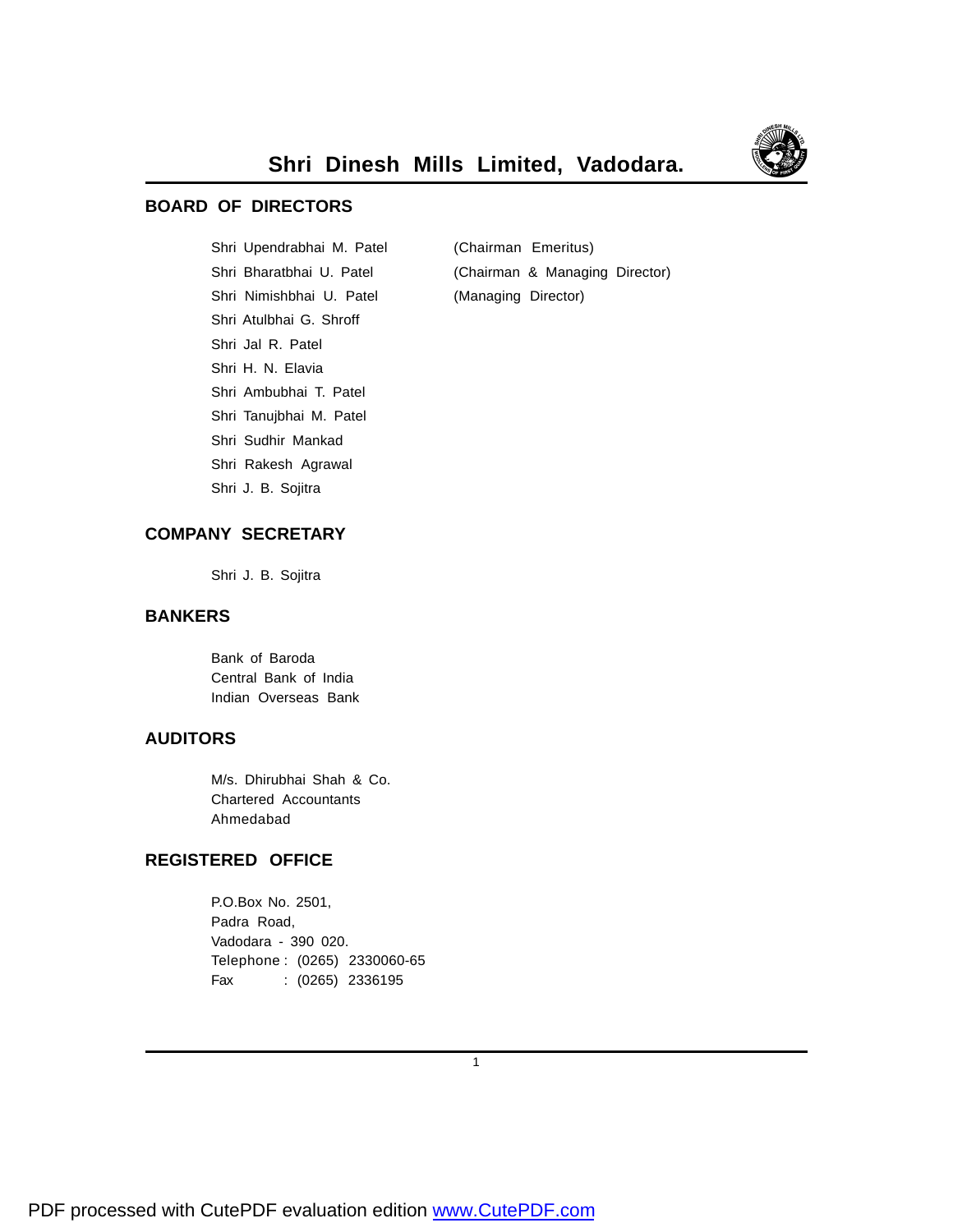#### **NOTICE**

**NOTICE** is hereby given that 78th Annual General Meeting of the Members of Shri Dinesh Mills Ltd. will be held at the Registered Office of the Company at Padra Road, Vadodara on Saturday, 31st August, 2013 at 11.00 A.M. to transact the following business:

#### **ORDINARY BUSINESS:**

- **1.** To receive, consider and adopt the Audited Balance Sheet as at 31st March, 2013 and Profit & Loss Account for the year ended on that date and the Reports of the Directors and Auditors thereon.
- **2.** To declare dividend for the year 2012-2013.
- **3.** To appoint a Director in place of Shri Atulbhai G. Shroff, who retires by rotation and being eligible, offers himself for re-appointment.
- **4.** To appoint a Director in place of Shri J. B. Sojitra, who retires by rotation and being eligible, offers himself for re-appointment.
- **5.** To appoint M/s. Dhirubhai Shah & Co., Chartered Accountants, Ahmedabad as Auditors and fix their remuneration.

#### **SPECIAL BUSINESS:**

**6. TO CONSIDER & APPROVE RE-APPOINTMENT OF SHRI BHARATBHAI U. PATEL AS CHAIRMAN & MANAGING DIRECTOR OF THE COMPANY.**

To consider and if thought fit to pass with or without modification(s), the following Resolution as "SPECIAL RESOLUTION"

**"RESOLVED THAT** pursuant to provision of Section 198, 269 and 309 read with Schedule XIII and other applicable provisions, if any of the Companies Act, 1956 (including its re-enactment / annulment / amendments / statutory modifications thereof) and subject to the approval of the Central Government, Shri Bharatbhai U. Patel be and is hereby re-appointed as Chairman & Managing Director of the Company for five years from 1st April, 2013 to 31st March, 2018 upon the following existing terms as to remuneration for the period of three years i.e. from 1st April, 2013 to 31st March, 2016 as set out hereafter in accordance with Part II of Schedule XIII to The Companies Act, 1956 or any amendment thereto subject to the re-consideration of the remuneration by the Remuneration Committee, the Board of Directors and Shareholders of the Company.

#### **Remuneration Period: 1st April, 2013 to 31st March, 2016**

- 1. Basic Salary: Rs.3,50,000/- per month.
- 2. Allowances & Perquisites:
	- i) The Chairman & Managing Director shall also be entitled to allowances & perquisites viz. House Rent Allowance @ 60% of the Salary, Furnishing Allowance @ 20% of the salary, Education Allowance @ 10% of the salary, reimbursement of Medical-cum-Leave travel expenses, club fees, insurance premium, electricity bills, gas bills etc. subject to the overall ceiling of his Annual salary.
	- ii) Use of Company's Car(s) with driver(s) and telephone at his residence shall not be included in the computation of the above ceiling of allowances & perquisites, use of car for private purpose and personal long distance calls on telephone shall be billed by the Company to the Chairman & Managing Director.
	- iii) Company's contribution to provident fund and superannuation fund or Annuity Fund to the extent these either singly or put together are not taxable under the Income Tax Act, Gratuity payable at a rate not exceeding half a month's salary for each completed year of service and encashment of leave at the end of tenure of the Chairman & Managing Director shall not be included in the computation of the aforesaid limits of the remuneration.

**RESOLVED FURTHER THAT** the draft Agreement to be entered into with Shri Bharatbhai U. Patel, containing various terms & conditions of his re-appointment and remuneration as placed before the meeting duly initialed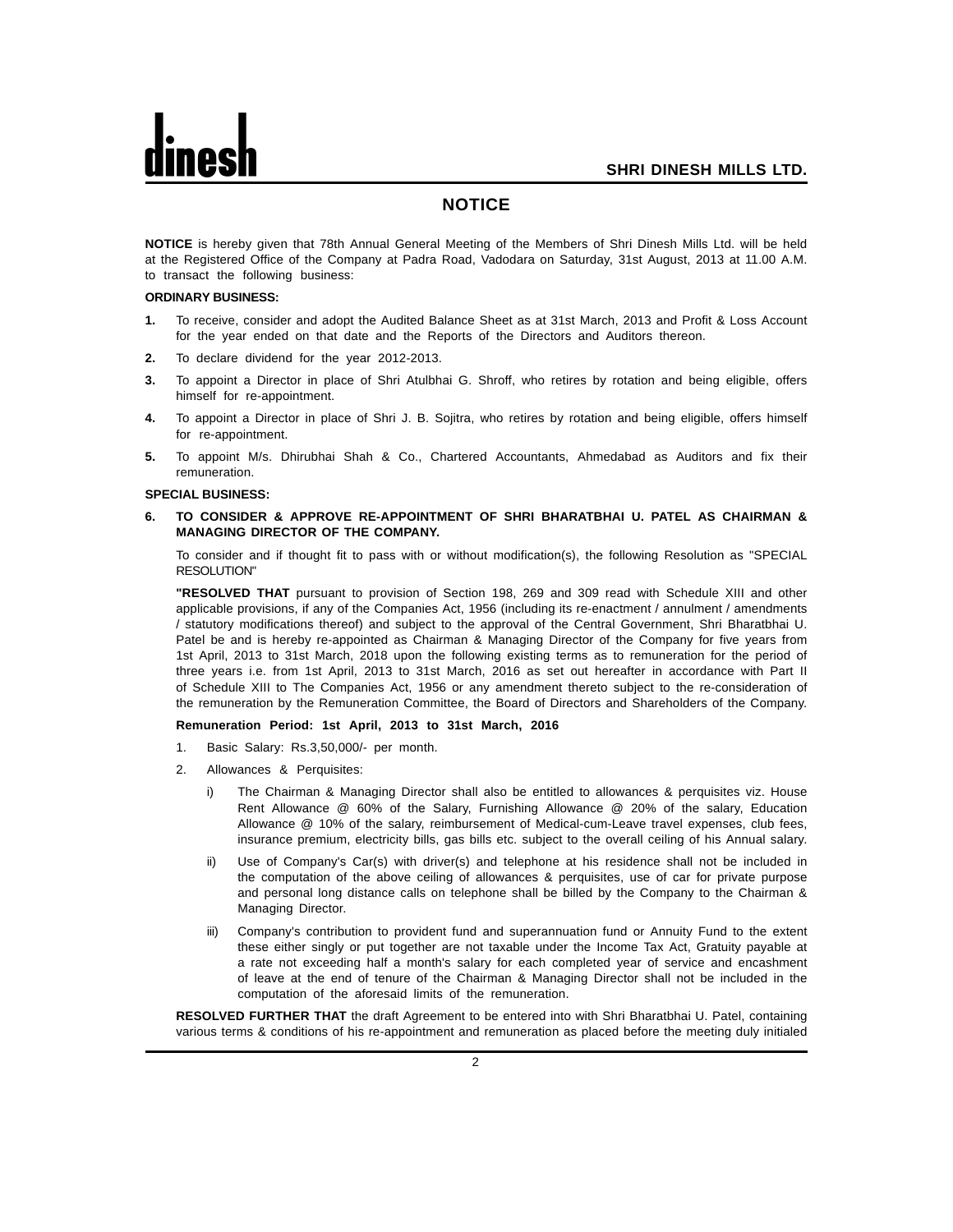

by the Chairman for the purpose of identification be and is hereby approved subject to the approval of the Central Government and the same be executed under the Common Seal of the Company pursuant to the provisions of Articles of Association of the Company."

Padra Road, Vadodara - 390 020 **J. B. SOJITRA**

Regd. Office : By Order of the Board Changes and Changes and Changes and Changes and Changes and Changes and Changes and Changes and Changes and Changes and Changes and Changes and Changes and Changes and Changes and Chang P.O. Box No. 2501, For **SHRI DINESH MILLS LTD.,**

## Dated : 31st May, 2013 **ASTT. VICE PRESIDENT & COMPANY SECRETARY**

#### **NOTES :**

- 1. A MEMBER ENTITLED TO ATTEND AND VOTE AT THE MEETING IS ENTITLED TO APPOINT A PROXY TO ATTEND AND VOTE INSTEAD OF HIMSELF AND A PROXY NEED NOT BE A MEMBER OF THE COMPANY.
- 2. The information as per Clause 49 of the Listing Agreement with Bombay Stock Exchange Ltd. is annexed hereto in respect of item No. 3, 4 and 6. (Annexure : A)
- 3. The Explanatory statement as required under section 173(2) of the Companies Act, 1956 is annexed hereto in respect of item No.6.(Annexure: B)
- 4. The Register of Members and Share Transfer Books will remain closed from Saturday, 13th July, 2013 to Friday, 19th July, 2013. (Both days inclusive)
- 5. The Company has already transferred unclaimed dividend to the Investor Education & Protection Fund for the Financial Year ended 31st March, 2005 pursuant to Section 205 A of the Companies Act, 1956. Details of the unclaimed dividend which will be transferred to the Investor Education and Protection Fund are as follows:

| Dividend No. | Date of Declaration | For the year | Due for transfer on |
|--------------|---------------------|--------------|---------------------|
| 71           | 29-9-2006           | 2005-2006    | 04-11-2013          |
| 72           | 29-9-2007           | 2006-2007    | 04-11-2014          |
| 73           | 30-9-2008           | 2007-2008    | 05-11-2015          |
| 74           | 04-9-2009           | 2008-2009    | 10-10-2016          |
| 75           | 04-9-2010           | 2009-2010    | 10-10-2017          |
| 76           | 15-9-2011           | 2010-2011    | 21-10-2018          |
| 77           | 11-9-2012           | 2011-2012    | 17-10-2019          |

- 6. The Company will have to transfer dividend No.71 for the Financial Year 2005-2006 which remain unclaimed for a period of 7 years to the Investor Education & Protection Fund of the Central Govt. pursuant to Section 205 A of the Companies Act, 1956. Kindly note that once the unclaimed dividend is transferred to the Investor Education and Protection Fund, no claim shall lie in respect thereof.
- 7. Dividend as recommended by the Board, if sanctioned by the Members will be paid by 29th September, 2013 to those shareholders whose names appear on the Register of Members of the Company on 12th July, 2013 whereas the dividend relating to the shares in dematerialized form will be paid to the beneficial owners as per details to be furnished by National Securities Depository Ltd. and Central Depository Services (India) Ltd. by National Electronic Clearing System(NECS).
- 8. Green Initiative: The members are requested to intimate their Email address to the Company to enable the Company to send the Annual Report in electronic form to save the papers, trees & environment.
- 9. Shareholders are requested :
	- (a) not to bring their guests, relatives and children to the meeting as the entry is strictly restricted to the members and proxies only.
	- (b) to bring their copy of the Annual Report as the same will not be distributed at the time of the meeting.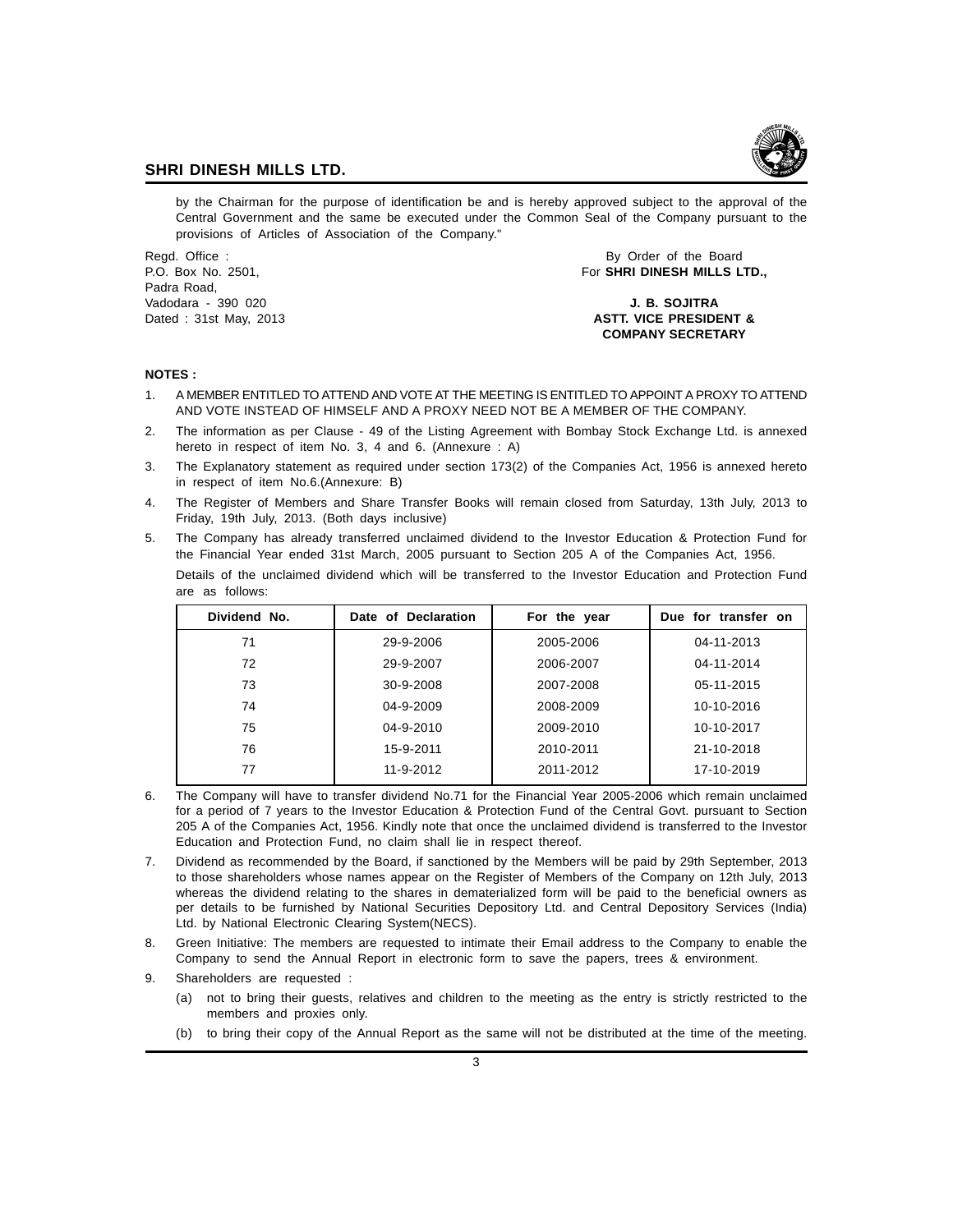

## **ANNEXURE TO THE NOTICE ANNEXURE : A**

#### **THE INFORMATION AS PER CLAUSE 49 OF THE LISTING AGREEMENT WITH BOMBAY STOCK EXCHANGE LTD. (ITEM No. 3, 4 & 6)**

As per the requirement of Clause 49 of the Listing Agreement with Bombay Stock Exchange Ltd., the details in relation to the re-appointment of Shri Atulbhai G. Shroff, Shri J. B. Sojitra and Shri Bharatbhai U. Patel are as under:-

| (1) | Name                                  | Shri Atulbhai G. Shroff<br>÷                                                           |  |  |  |  |
|-----|---------------------------------------|----------------------------------------------------------------------------------------|--|--|--|--|
|     | Age                                   | 65 years                                                                               |  |  |  |  |
|     | Qualifications                        | Matriculate                                                                            |  |  |  |  |
|     | Expertise                             | Vast industrial experience in overall Management.                                      |  |  |  |  |
|     | Tenure                                | Director of the Company since 24-04-1984.<br>$\ddot{\cdot}$                            |  |  |  |  |
|     | Shareholding in the Company           | 1140 Equity shares of Rs.10/- each.                                                    |  |  |  |  |
|     | Other Directorships                   |                                                                                        |  |  |  |  |
|     | Name of the Company                   | <b>Position Held</b><br>Member/Chairman of Committee                                   |  |  |  |  |
|     | 1.<br>Transpek Agrichem Ltd.          | - Chairman<br>None                                                                     |  |  |  |  |
|     | 2.<br>Transpek Industry (Europe) Ltd. | - Chairman & Director<br>None                                                          |  |  |  |  |
|     | 3.<br>Transpek Industry Ltd.          | Chairman-Finance Committee<br>- Managing Director<br>Member - Share Transfer Committee |  |  |  |  |
|     | 4.<br>Banco Products (I) Ltd.         | Member - Audit Committee<br>- Director<br>Chairman - Shareholders'                     |  |  |  |  |
|     |                                       | <b>Grievance Committee</b>                                                             |  |  |  |  |
|     | 5.<br>Excel Industries Ltd.           | - Director<br>None                                                                     |  |  |  |  |
|     | 6.<br>Madison Investments Pyt. Ltd.   | - Director<br>None                                                                     |  |  |  |  |
|     | Inter Relationship                    | He is not related to any Directors of the Company.                                     |  |  |  |  |
| (2) | Name                                  | Shri J. B. Sojitra<br>÷                                                                |  |  |  |  |
|     | Age                                   | 52 years                                                                               |  |  |  |  |
|     | Qualifications                        | B.Com., LL.B., D.L.P., A.C.S.                                                          |  |  |  |  |
|     | Expertise                             | Adequate knowledge of Corporate Laws.<br>$\ddot{\phantom{a}}$                          |  |  |  |  |
|     | Tenure                                | Director of the Company since 28-11-1996.<br>$\ddot{\cdot}$                            |  |  |  |  |
|     | Shareholding in the Company           | <b>NIL</b>                                                                             |  |  |  |  |
|     | Other Directorships                   |                                                                                        |  |  |  |  |
|     | Name of the Company                   | <b>Position Held</b><br>Member/Chairman of Committee                                   |  |  |  |  |
|     | None                                  | N.A.<br>N.A.                                                                           |  |  |  |  |
|     | Inter Relationship                    | He is not related to any Directors of the Company.                                     |  |  |  |  |
| (3) | Name                                  | Shri Bharatbhai U. Patel<br>÷                                                          |  |  |  |  |
|     | Age                                   | 59 years                                                                               |  |  |  |  |
|     | Qualifications                        | B.Text., M.B.A. (USA)                                                                  |  |  |  |  |
|     | Expertise                             | Wide expertise in the overall management of Textile Company.                           |  |  |  |  |
|     | Tenure                                | Director of the Company since 12-05-1973.                                              |  |  |  |  |
|     | Shareholding in the Company           | 491710 Equity shares of Rs.10/- each.                                                  |  |  |  |  |
|     | Other Directorships                   |                                                                                        |  |  |  |  |
|     | Name of the Company                   | Position Held<br>Member/Chairman of Committee                                          |  |  |  |  |
|     | Dinesh Remedies Ltd.<br>1.            | <b>NIL</b><br>- Director                                                               |  |  |  |  |
|     | 2.<br>Gujarat Sheep & Wool            |                                                                                        |  |  |  |  |
|     | Development Corp. Ltd.                | <b>NIL</b><br>- Director                                                               |  |  |  |  |
|     | Inter Relationship                    | : He is related to Shri Upendrabhai Patel & Shri Nimishbhai Patel.                     |  |  |  |  |
|     |                                       |                                                                                        |  |  |  |  |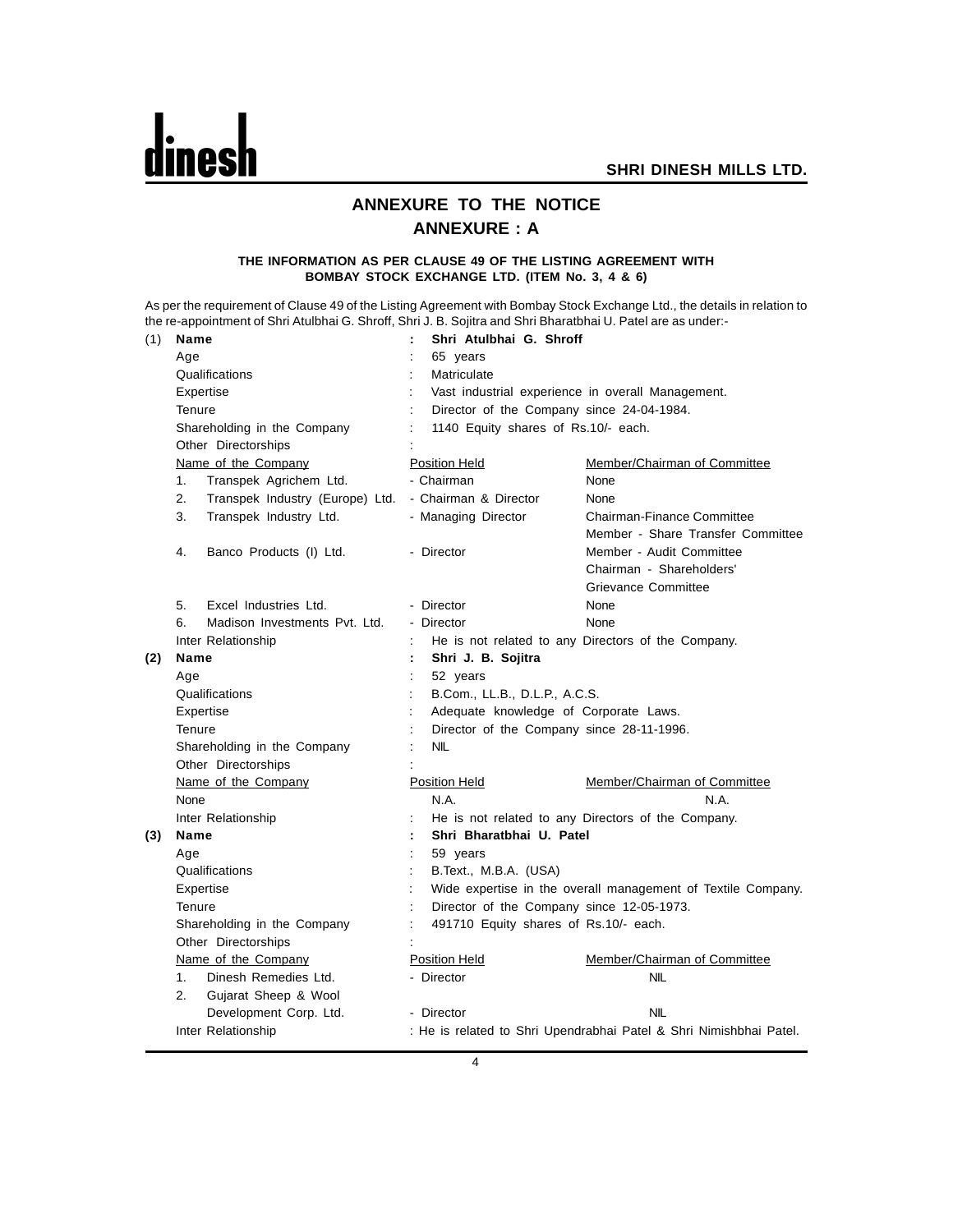

#### **ANNEXURE: B**

### **EXPLANATORY STATEMENT PURSUANT TO SECTION 173(2) OF THE COMPANIES ACT, 1956 (ITEM No. 6)**

#### **ITEM NO.6 RE-APPOINTMENT OF SHRI BHARATBHAI U. PATEL AS CHAIRMAN & MANAGING DIRECTOR OF THE COMPANY.**

Shri Bharatbhai U. Patel is rendering services to the Company since 1973 after completing his B. Text., M.B.A. (USA). Due to his vision & untiring efforts, the Company not only survived during this tough period but also achieved reasonable growth in the turnover and profitability despite the facts that many textile sector companies had to close down their operations during this period.

In consideration of the above, the members of the Remuneration Committee and Board of Directors at their respective meetings held on 12th February, 2013 decided to re-appoint Shri Bharatbhai U. Patel for a further period of five years from 1st April, 2013 to 31st March, 2018 with the existing remuneration for a further period of three years from 1st April, 2013 to 31st March, 2016 which will be paid as minimum remuneration in case of losses/ inadequacy of the profits. The proposed remuneration is quite justified looking to his contribution, long term association and experience.

Presently, Shri Bharatbhai U. Patel is rendering his services as the Chairman & Managing Director of the Company and the Company is paying the remuneration to Shri Bharatbhai U. Patel as per the approval of the Central Government u/s. 309 / 310 of the Companies Act, 1956 vide its letter dated 14th May, 2012. As such our Company is a unique Composite Textile sector Company, manufacturing suiting and Machine Clothing and therefore, the existing remuneration proposed is justifiable and the same be paid even as minimum remuneration in case the Company has no profits or has inadequate profits as per the relevant provisions of the Companies Act, 1956 subject to the approval of the Central Government.

#### **The details pursuant to Section: II (1) (C) (iv) of the Schedule XIII of the Companies Act, 1956 are as under:**

#### **General Information:**

- (1) Name of industry : Textile
- (2) Date of commencement of commercial production : 17-02-1936
- (3) Financial performance:

|        |                                      |         |         |         |         | (Rs. in Lacs) |
|--------|--------------------------------------|---------|---------|---------|---------|---------------|
| Sr. No | <b>Particulars</b>                   | 2012-13 | 2011-12 | 2010-11 | 2009-10 | 2008-09       |
|        | Sales Turnover                       | 8633    | 8649    | 8233    | 7994    | 7890          |
| 2      | Operating Profit (PBDIT)             | 1756    | 1933    | 2158    | 2000    | 2080          |
| 3      | Interest                             | 371     | 355     | 314     | 293     | 219           |
| 4      | Net Profit                           | 309     | 501     | 778     | 734     | 861           |
| 5      | Dividend (%)                         | $18*$   | 20      | 20      | 30      | 20            |
| 6      | Net Worth                            | 9802    | 9603    | 9225    | 8567    | 8016          |
| 7      | Book Value per Share of Rs.10/- each | 188     | 182     | 175     | 162     | 152           |
| 8      | E.P.S. (Rs.)                         | 5.86    | 9.49    | 14.79   | 13.94   | 16.58         |

\* proposed

(4) Export performance and net foreign exchange collaborations: FOB Value of export is Rs. 466/- lacs during the year 2012-2013 and there is no foreign exchange collaborations.

- (5) Foreign investments or collaborators, if any : None
- **II. Information about the appointee:**

(1) Background details: As given hereinabove.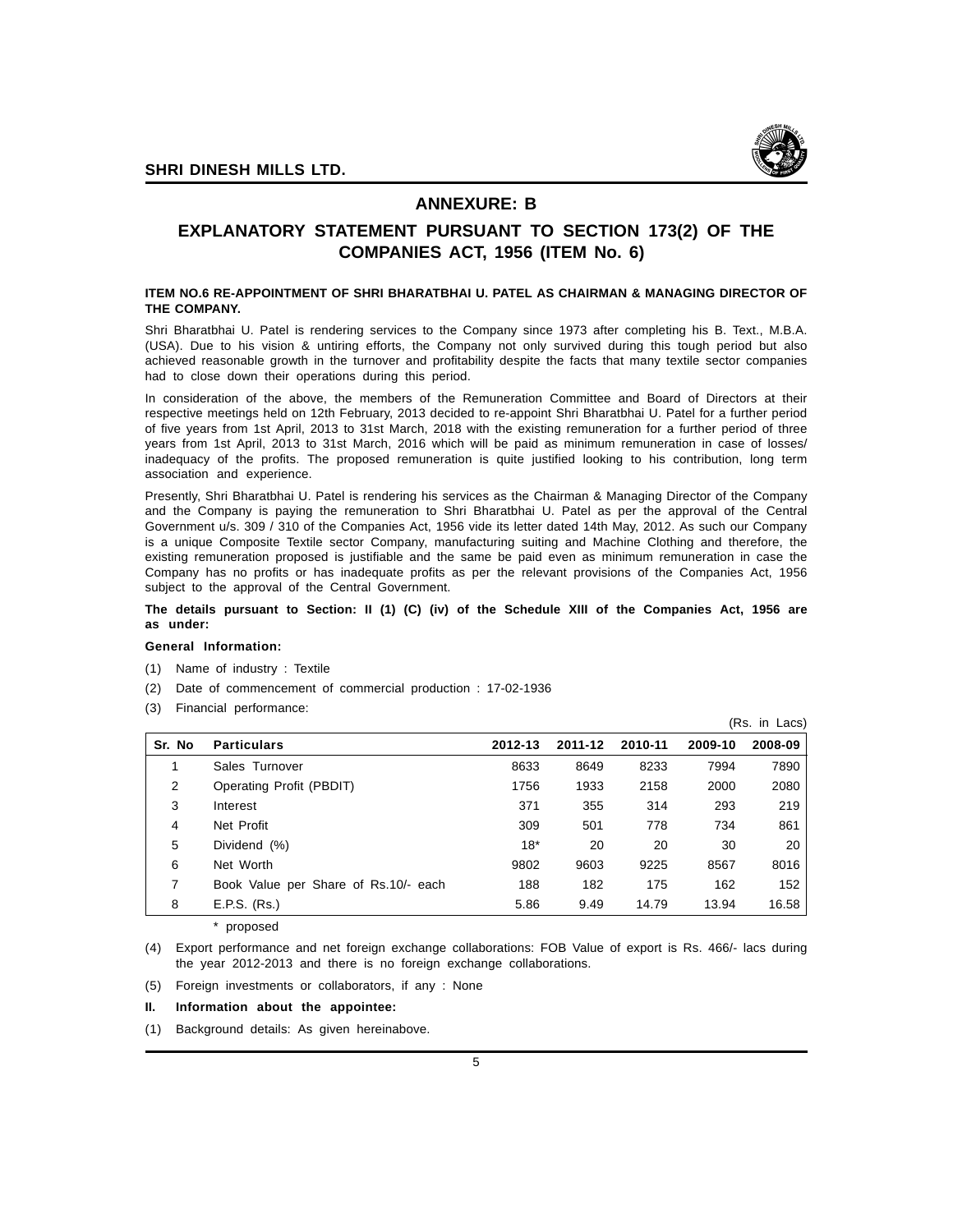- (2) Past remuneration: Rs.3,50,000/- basic salary p.m. plus Perquisites & Allowances subject to ceiling of his Annual Basic Salary as per the approval of the Central Government.
- (3) Recognition or awards: As given hereinabove.
- (4) Job profile and his suitability: General administration and management of the overall business and affairs of the Company subject to the direction, supervision and control of the Board of Directors of the Company. The justification for his suitability is given hereinabove.
- (5) Remuneration proposed: As per the details given in the Resolution.
- (6) Comparative remuneration profile with respect to industry, size of the company, profile of the position and person: Members are aware that our Company is a unique Composite Textile sector Company manufacturing suiting and Machine Clothing, managerial remuneration being paid by other Companies are not comparable and therefore, the remuneration proposed hereinabove is justifiable and the same be paid even as minimum remuneration in case the Company has no profits or has inadequate profits as per the relevant provisions of the Companies Act, 1956.
- (7) Pecuniary relationship directly or indirectly with the company or relationship with the managerial personnel, if any: He is related to Shri Nimishbhai Patel, Managing Director of the Company.
- III. Other Information:
- (1) Reason of loss or inadequate profits: The Company is Textile Sector Company and there are few organized sector companies and many companies are in un-organized sector and the Company has to face cut throat competition in the domestic and international markets. The Textile Industry is labour & capital intensive and the industry has to face various internal & external challenges and our Company is not an exception to these challenges. Despite the global slow down, our Company could maintain the sales turnover but the net profit has been adversely affected mainly due to increase in the raw material price, depreciation, personnel expenses and sluggish consumer demand.
- (2) Steps taken or proposed to be taken for improvement: Due to adverse impact of the Euro Zone crisis on the developed and developing countries, the consumer demand has slow down which is also evident from the decade lowest GDP of our Country during the year 2012-13. However, the management would strive to mitigate various risks viz. interest rate, commodity price, foreign exchange, business operations and Regulatory etc. through regular monitoring and taking corrective actions as and when required from time to time.
- (3) Expected increase in productivity and profits in measurable terms: Due to the reasons mentioned in Para III (1) and (2) hereinabove, the management would strive to increase the sales turnover but the profitability would remain under pressure.

The draft Agreement for re-appointment to be executed between the Company and Shri Bharatbhai U. Patel is available for inspection by members of the Company at the Registered Office between 11.00 a.m. to 1.00 p.m. on any working day before the date of the ensuing 78th Annual General Meeting.

The above statement may be treated as an abstract of the terms of contract with the Managing Director and the Memorandum of Interest as required u/s. 302 of the Companies Act, 1956.

The Board recommends to pass the Special Resolution as set out in Item No.6 of the Notice. Except Shri Upendrabhai M. Patel, Shri Bharatbhai U. Patel and Shri Nimishbhai U. Patel, no other Directors of the Company is in any way concerned or interested in this resolution.

Padra Road, Vadodara - 390 020 **J. B. SOJITRA**

Regd. Office : By Order of the Board<br>
P.O. Box No. 2501, C. Box No. 2501, C. Box No. 2501, C. Box No. 2501, C. Box No. 2501, C. Box No. 2501, C. Box N For SHRI DINESH MILLS LTD.,

Dated : 31st May, 2013 **ASTT. VICE PRESIDENT & COMPANY SECRETARY**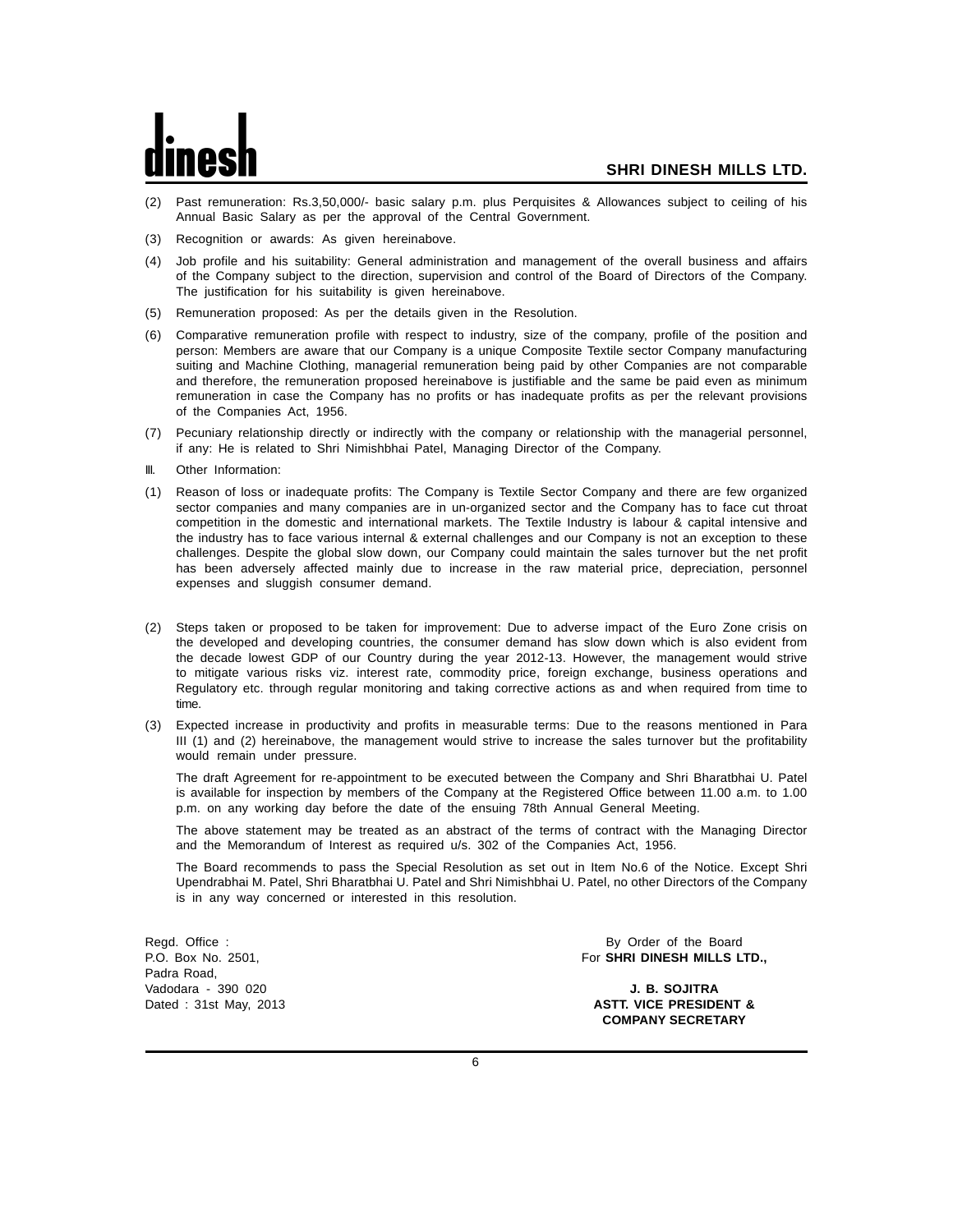

#### **DIRECTORS' REPORT**

#### To,

The Members,

Your Directors have pleasure in presenting their Report together with the Audited Accounts for the financial year ended 31st March, 2013.

#### **FINANCIAL RESULTS :** (Rs.in Lacs)

| <b>PARTICULARS</b>                           | $2012 - 13$ | $2011 - 12$ |
|----------------------------------------------|-------------|-------------|
| <b>SALES TURNOVER (NET)</b>                  | 8633.21     | 8648.87     |
| <b>GROSS PROFIT</b>                          | 1384.65     | 1577.34     |
| (A) Depreciation<br>Less:                    | 974.79      | 849.84      |
| (B)<br>Provision for Taxation                |             |             |
| (i)<br>Current Tax                           | 94.10       | 106.05      |
| (ii)<br>Deferred Tax                         | 6.71        | 120.70      |
| <b>NET PROFIT</b>                            | 309.05      | 500.75      |
| Add: (A) Previous Year's Surplus             | 239.92      | 261.84      |
| Adjustments relating to earlier years<br>(B) | <b>NIL</b>  | <b>NIL</b>  |
| (C) Excess Depreciation written back         | <b>NIL</b>  | <b>NIL</b>  |
| Profits available for Appropriation          | 548.97      | 762.59      |
| Appropriating therefrom:                     |             |             |
| Proposed Dividend<br>(A)                     | 94.99       | 105.55      |
| Dividend Tax on above<br>(B)                 | 15.42       | 17.12       |
| (C)<br>General Reserve                       | 250.00      | 400.00      |
| (D)<br>Surplus carried to B/S.               | 188.56      | 239.92      |

#### **DIVIDEND**

Your Directors have recommended for your consideration Dividend of Rs.1.80 per Equity share (Previous year Rs.2/- per Equity share) on 52,77,500 equity shares of Rs.10/- each amounting to Rs. 94,99,500/- for the financial year ended 31st March, 2013.

#### **MANAGEMENT DISCUSSION AND ANALYSIS:**

#### **A. OVERALL REVIEW OF OPERATIONS:**

We are a composite textile sector company manufacturing woolen / worsted suiting and machine clothing (felt). The Company manufactures and markets high quality products under the brand name 'dinesh'. There are few organized sector companies and many companies are in un-organized sector and the Company has to face cut throat competition in the domestic and international markets. The Textile Industry is labour & capital intensive and one of the largest employers in India which contributes 4% to the GDP and the industry has to face various internal & external challenges and our Company is not an exception to these challenges. Despite the global slow down, our Company could achieve sales turnover of Rs.8633/- lacs and the net profit of Rs.309/- lacs during the year under review as compared to Rs.8649/- lacs and Rs.501/- lacs respectively of the previous year. The profitability has been affected mainly due to increase in the raw material price, depreciation, personnel expenses and sluggish consumer demand.

During the year under review, we could achieve higher export turnover of suiting amounting to Rs.466/- Lacs as compared to Rs. 310/- lacs of the previous year in spite of sluggish demand in the overseas market.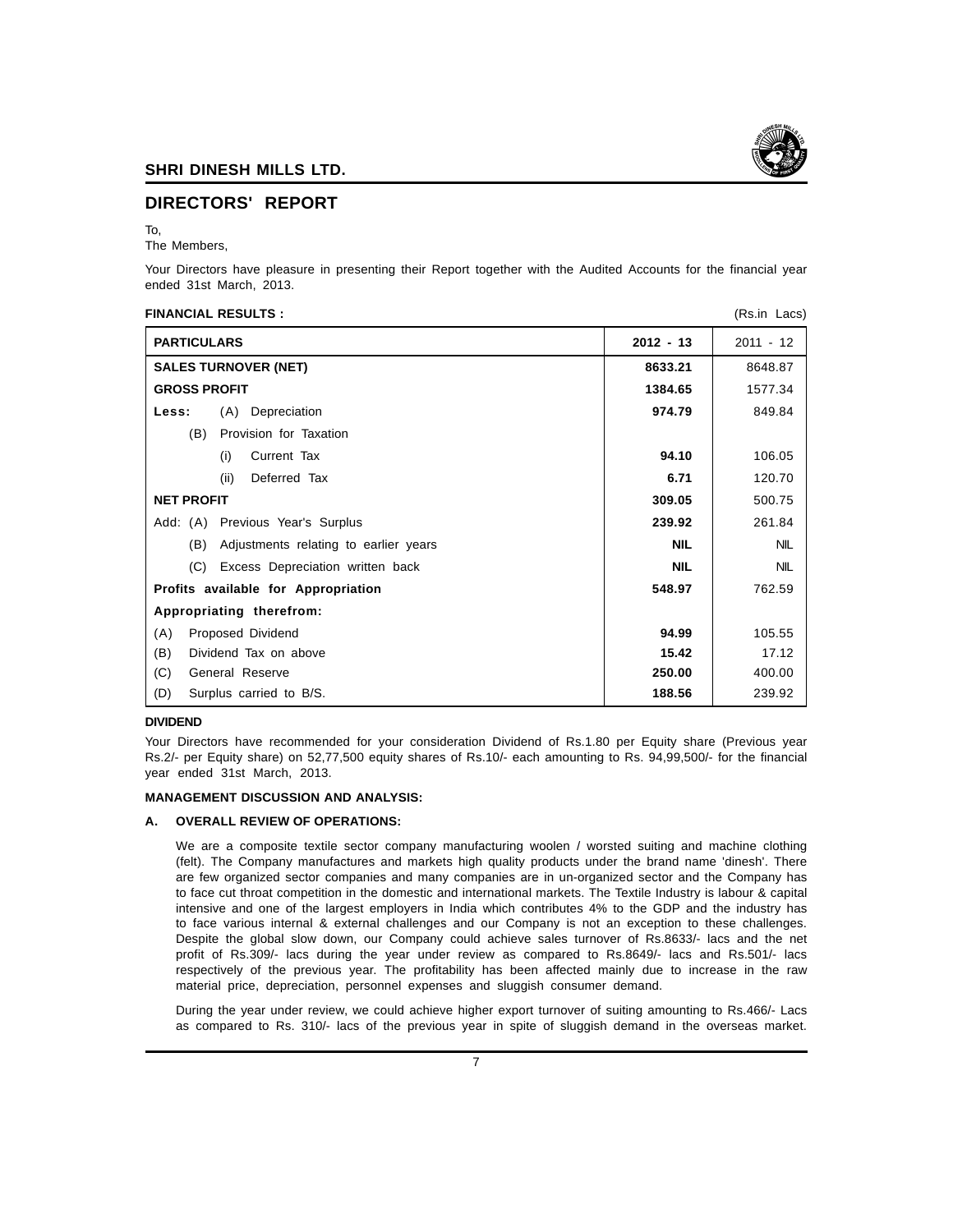#### **B. DISCUSSION ON FINANCIAL PERFORMANCE WITH RESPECT TO OPERATIONAL PERFORMANCE**

|   | <b>Highlights</b><br>(Rs. in Lacs) |             |             |           |  |
|---|------------------------------------|-------------|-------------|-----------|--|
|   | <b>Particulars</b>                 | $2012 - 13$ | $2011 - 12$ | % Change  |  |
|   | Sales Turnover (Net)               | 8633        | 8649        | $-0.18%$  |  |
| 2 | Operating profit (PBDIT)           | 1756        | 1946        | $-9.76%$  |  |
| 3 | Depreciation                       | 975         | 850         | 14.71%    |  |
| 4 | Interest                           | 371         | 368         | 0.81%     |  |
| 5 | Profit before Tax                  | 410         | 728         | $-43.68%$ |  |
| 6 | Tax                                | 101         | 227         | $-55.51%$ |  |
|   | Net Profit                         | 309         | 501         | $-38.32%$ |  |

#### **C. OVERALL OUTLOOK**

Due to adverse impact of the Euro Zone crisis on the developed and developing countries, our GDP could grow merely 5 % during the year 2012 - 2013 which is lowest in the decade which is expected to increase to 6 % during the year 2013 - 2014 and our Company would strive to increase the sales turnover but the profitability could be adversely affected. The Management would strive to mitigate various risks viz. interest rate, commodity price, foreign exchange, business operations and Regulatory etc. through regular monitoring and taking corrective actions as and when required from time to time.

The Company assumes no responsibility in respect of forward looking statements made herein above which may substantially change based on subsequent developments, events, change in the Government policies, exchange rate etc. over the globe.

#### **D. INTERNAL CONTROL SYSTEMS AND THEIR ADEQUACY**

The Internal Audit department conducts audit of all departments of the Company and places audit reports/ plans before the Audit Committee which reviews adequacy of internal audit functions, audit procedures and its coverage periodically. The minutes of the Audit Committee meetings are placed at the meetings of the Board of Directors from time to time.

#### **E. INDUSTRIAL RELATIONS**

The industrial relations both at Baroda and Ankleshwar unit have remained cordial. As on 31st March, 2013, there were 1069 employees in the Company.

#### **FIXED DEPOSITS**

As on 31st March, 2013, there were 27 Depositors, whose deposits were not claimed after the date on which the deposits were due for payment or renewal.

The amount due to such depositors was Rs. 2,31,000/- which remained unclaimed. Subsequently, 2 Depositors have renewed and/or claimed such deposits amounting to Rs. 70,000/-.

#### **INSURANCE**

All the properties of the Company including buildings, plant & machinery and stocks have been insured.

#### **DIRECTORS**

Shri Atulbhai G. Shroff and Shri J. B. Sojitra, Directors of the Company, retire by rotation and being eligible, offer themselves for re-appointment.

#### **SUBSIDIARY COMPANY**

As required by Accounting Standard 21 relating to Consolidation of Accounts, we have consolidated Accounts of our Subsidiary Company viz. Dinesh Remedies Ltd. (DRL). The Board of Directors of our Company has also passed the resolution as per the General Exemption given by the Ministry of Corporate Affairs, Govt. of India vide its Circular No. 2/2011 dated 8th February, 2011 and accordingly, the Audited Financial Statements and Reports of the Board of Directors and Auditors of our subsidiary company viz. DRL are not attached to this Report pursuant to Section 212 of the Companies Act, 1956. However, the statement pursuant to Section 212 of the Companies Act, 1956 and key financial information of DRL are given in the Annual Report. The above referred documents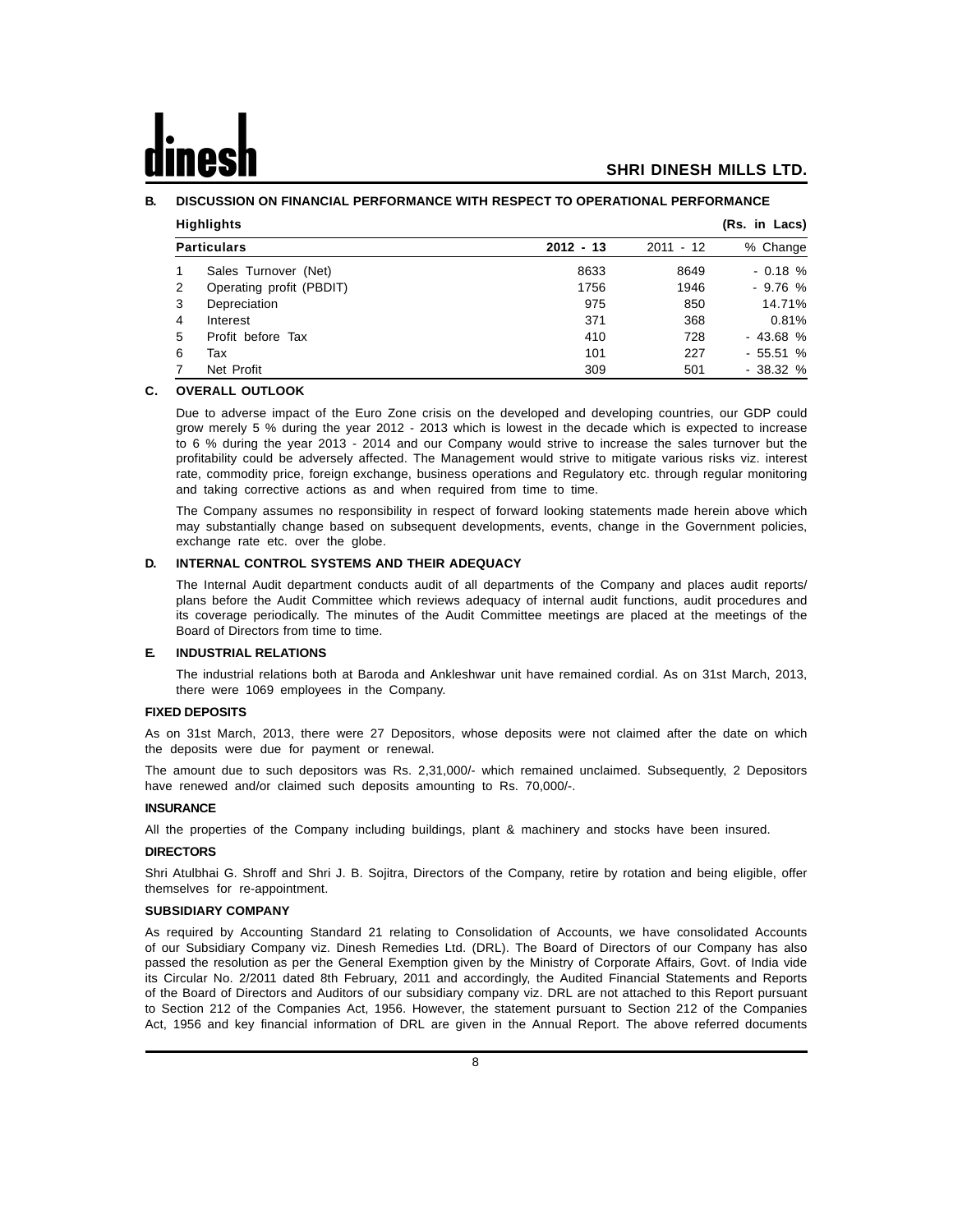

of DRL shall made available to the members of the Company on demand and the same are also available for inspection by the members at the Registered Office of the Company and DRL.

#### **AUDITORS**

The tenure of the existing Statutory Auditors, M/s. Dhirubhai Shah & Co., Chartered Accountants would expire on the conclusion of the ensuing 78th Annual General Meeting of the Company. The Company has received a certificate from M/s. Dhirubhai Shah & Co., Chartered Accountants to the effect that, their appointment, if made, would be in accordance with the provisions of Section 224(1B) of the Companies Act, 1956.

The Auditors' Report on the Accounts issued by M/s. Dhirubhai Shah & Co. is self-explanatory and therefore, does not call for any explanation.

#### **CONSERVATION OF ENERGY, TECHNOLOGY ABSORPTION AND FOREIGN EXCHANGE EARNING AND OUTGO.**

Information pursuant to Section 217 (1) (e) of the Companies Act, 1956 read with the Companies (Disclosure of Particulars in the report of the Board of Directors) Rules, 1988 is given in the Annexure - A to this Report.

#### **EMPLOYEES**

The details of remuneration paid to employees as required under Section 217 (2A) of the Companies Act, 1956 read with Companies (Particulars of Employees) Rules, 1975 as amended from time to time are given in the Annexure - B which forms part of this Report.

#### **DIRECTORS RESPONSIBILITIES STATEMENT**

Your Directors confirm that:

- I. In preparation of Accounts for the period ended 31st March, 2013, the applicable Accounting standards have been followed alongwith proper explanation relating material departures.
- II. The Directors have selected such accounting policies and applied them consistently and made judgements and estimates that are reasonable and prudent so as to give a true and fair view of the state of affairs of the Company at the end of the financial year and the profit of the Company for that period.
- III. The Directors have taken proper and sufficient care for the maintenance of adequate Accounting records in accordance with the provisions of the Companies Act, 1956 for safeguarding the assets of the Company and for preventing and detecting fraud and other irregularities.
- IV. The Directors have prepared the Annual Accounts for the period ended 31st March, 2013 on a going concern basis.

#### **CORPORATE GOVERNANCE**

The Report on Corporate Governance pursuant to Clause 49 of the Listing Agreement with Bombay Stock Exchange Ltd. alongwith the certificate of M/s. Dhirubhai Shah & Co., Chartered Accountants, Auditors of the Company are attached herewith as Annexure No. 'C' and 'D' respectively.

#### **ACKNOWLEDGEMENTS:**

Your Board of Directors thanks all the stakeholders viz. shareholders, customers, suppliers, bankers, employees for their continuous support during the period under review.

Place : Vadodara **For and on behalf of the Board of Directors** Date : 31st May, 2013 **BHARAT U. PATEL CHAIRMAN**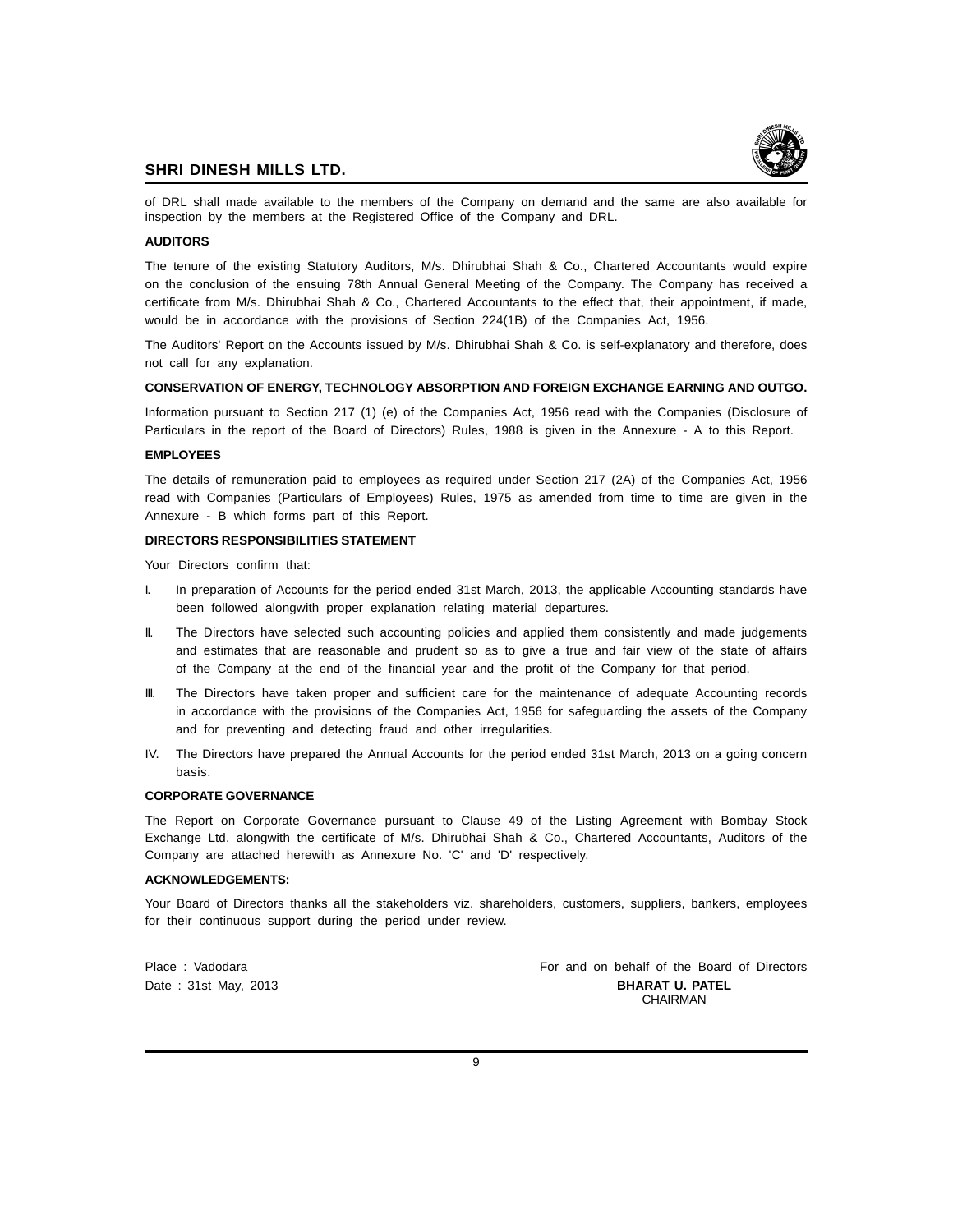#### **ANNEXURE : A**

#### **A. CONSERVATION OF ENERGY**

- (a) Details of energy conservation measures taken:
	- 1. Installation of Variable Frequency Drive (VFD) in raw water supply pump for soft water generation at constant outlet pressure by controlling pump RPM through VFD.
	- 2. Installation of VFD in Isotex Boiler main pump to save power by controlling RPM of motors
- (b) Energy conservation measures under consideration.
	- 1. Replacement of 36W Double fixture tube light by 18W LED tube light in Felt weaving and Worsted Spinning Departments.
	- 2. Installation of transparent FRP sheets in roof to use sun light and thereby to save the electricity.
	- 3. Installation of 350 KVA dry type transformers to reduce the voltage of the lighting system to save the power.
	- 4. Modification of cooling line and thereby removal of the cooling pump of 1HP by using direct pressure of over head main line.

#### **B. TECHNOLOGY ABSORPTION:**

Efforts made in Technology absorption as per Form - B of the Annexure.

#### **C. FOREIGN EXCHANGE EARNINGS AND OUTGO:**

(Rs. in Lacs)

| Year       | <b>Earnings</b> | Outgo |
|------------|-----------------|-------|
| 2012<br>12 | 466             |       |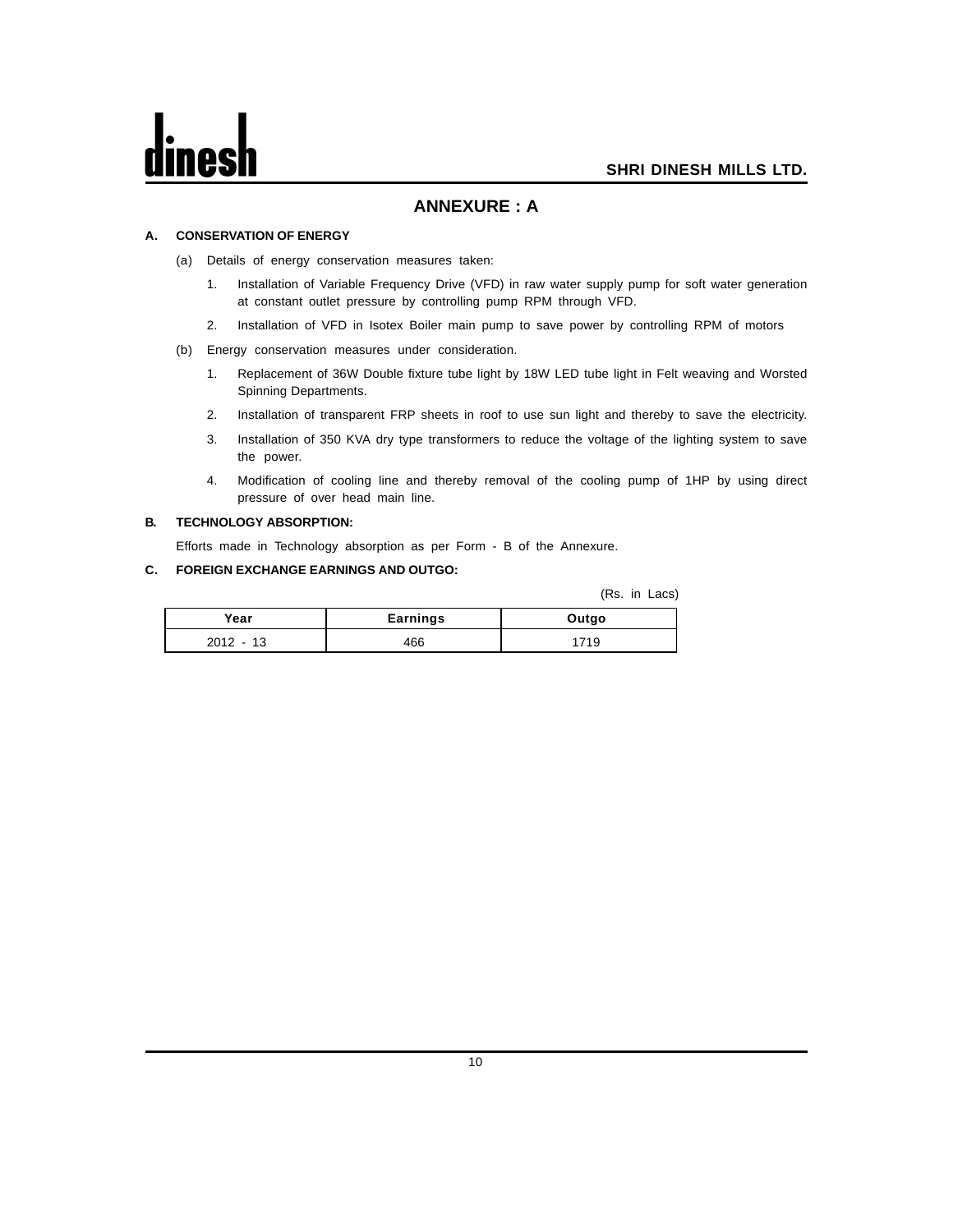

## **FORM 'A'**

| (A) |           | <b>POWER &amp; FUEL CONSUMPTION</b><br><b>SR. PARTICULARS</b> | <b>CURRENT YEAR</b> | PREVIOUS YEAR         |
|-----|-----------|---------------------------------------------------------------|---------------------|-----------------------|
|     | NO.       |                                                               | $(2012-13)$         | $(2011-12)$           |
|     | 1.        | Electricity                                                   |                     |                       |
|     |           | Purchased Units<br>٠                                          | 4,80,130            | 27,47,253             |
|     |           | <b>Total Amount</b>                                           | 68,23,321           | 2,22,35,698           |
|     |           | Rate per unit                                                 | 14.21               | 8.09                  |
|     |           | Own Generation<br>$\bullet$                                   |                     |                       |
|     |           | L.<br><b>Through Diesel</b>                                   | 87,950              | 1,16,125              |
|     |           | Generator (KWH)                                               |                     |                       |
|     |           | Units/Litre of Diesel Oil                                     | 3.23                | 3.23                  |
|     |           | Cost perLitre                                                 | 15.59               | 14.16                 |
|     |           | Through Steam Turbine Generator<br>II.                        | Nil                 | Nil                   |
|     |           | Ⅲ.<br>Through Wind Mill                                       | 93,48,355           | 61,37,863             |
|     |           | <b>Total Amount</b>                                           | 2,84,48,716         | 2,06,74,288           |
|     |           | Rate per Unit                                                 | 3.04                | 3.37                  |
|     | 2.        | Coal (Steam coal)                                             |                     | we do not use coal    |
|     |           | Lignite                                                       |                     |                       |
|     |           | Qty. (Tonnes)                                                 | 1766                | 2129                  |
|     |           | Total cost                                                    | 59,83,176           | 69,17,618             |
|     |           | Avg. Rate per Tonne                                           | 3387.98             | 3249.23               |
|     | 3.        | Furnace Oil                                                   |                     |                       |
|     |           | Qty. (Ltrs.)<br>Total amount                                  | 71,250<br>34,40,082 | 1,26,750<br>54,07,166 |
|     |           | Avg. Rate per Ltr.                                            | 48.28               | 42.66                 |
|     | 4.        | Others (Natural Gas)                                          |                     |                       |
|     |           | Qty. (Nm3)                                                    | 9,30,633            | 9,78,604              |
|     |           | Total cost                                                    | 92,93,578           | 86,39,038             |
|     |           | Avg. Rate                                                     | 9.99                | 8.83                  |
| (B) |           | <b>CONSUMPTION PER UNIT OF PRODUCTION</b>                     |                     |                       |
|     |           | Per Unit Productwise                                          | Rs.                 | Rs.                   |
|     | $\bullet$ | Woollen Fabrics (Mtrs.)                                       |                     |                       |
|     |           | Electricity                                                   | 15.82               | 41.90                 |
|     |           | Furnace Oil                                                   |                     |                       |
|     |           | Coal                                                          |                     |                       |
|     |           | Lignite                                                       |                     |                       |
|     |           | Gas                                                           | 8.41                | 14.73                 |
|     | $\bullet$ | Worsted Fabrics (Mtrs.)                                       |                     |                       |
|     |           | Electricity                                                   | 15.51               | 15.85                 |
|     |           | Furnace Oil                                                   | 2.51                | 3.51                  |
|     |           | Coal                                                          |                     |                       |
|     |           | Lignite                                                       | 4.37                | 4.49                  |
|     |           | Gas                                                           | 3.66                | 3.02                  |
|     | $\bullet$ | Felt (Clothing) (Kgs.)                                        |                     |                       |
|     |           | Electricity                                                   | 12.82               | 19.28                 |
|     |           | Furnace Oil                                                   | 0.40                | 0.67                  |
|     |           | Coal                                                          |                     |                       |
|     |           | Lignite                                                       | 0.69                | 0.86                  |
|     |           | Gas                                                           | 15.15               | 15.06                 |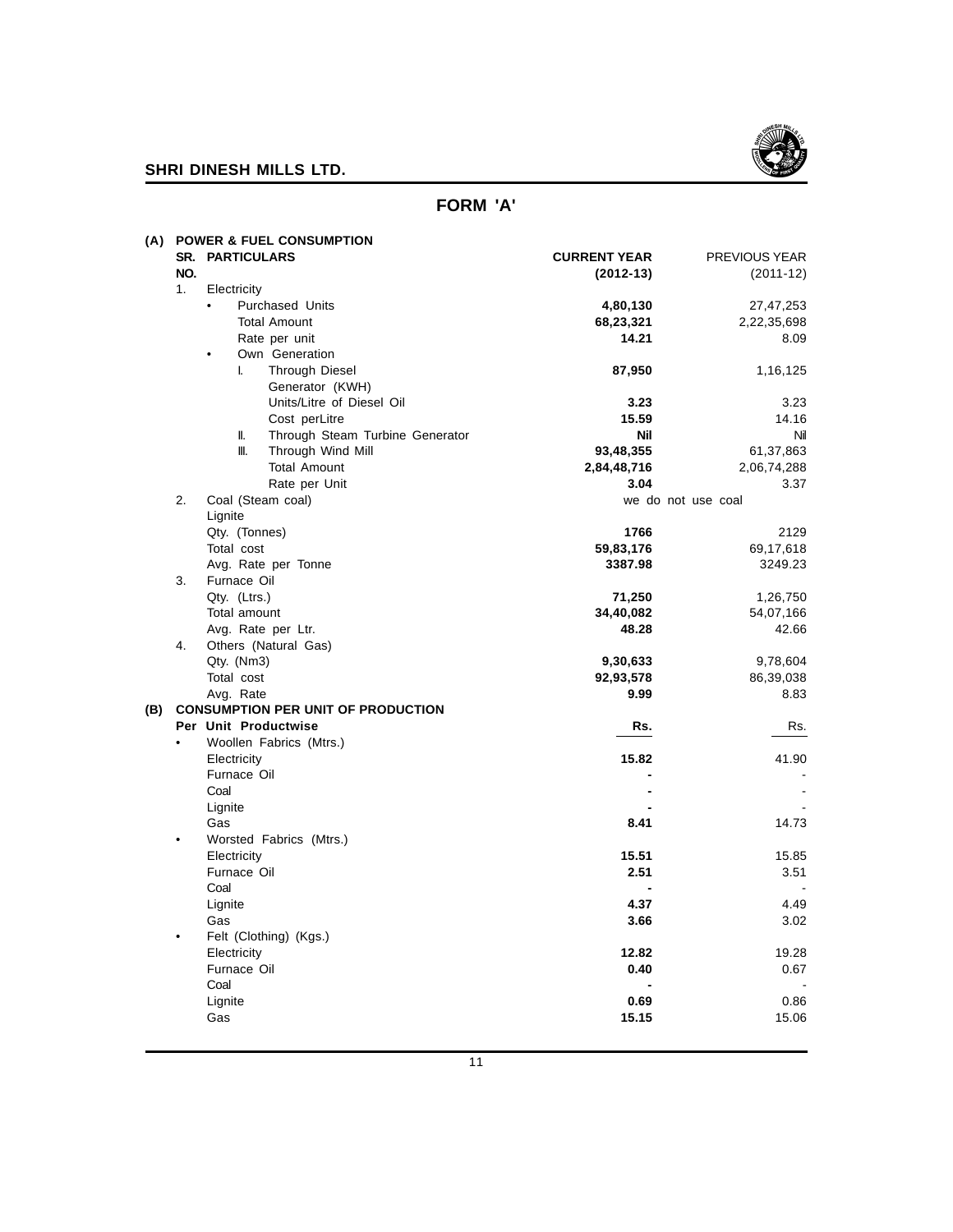#### **FORM "B"**

#### **RESEARCH & DEVELOPMENT**

R & D has continued its efforts to assist concerned department of the Company in relation to product developments. This is in addition to its efforts towards various manufacturing related Trouble Shooting Jobs and Standardization of incoming materials like Dyes, Chemicals, Auxiliaries etc. as well as raw materials. The efforts of R & D in Pollution Control have helped the Company to adhere to continuously challenging Norms set by Pollution Control Authorities.

R&D effort towards statistical data analysis of routine test data has remained an input for quality and process development work.

Due to above efforts of R&D, the Company has benefited through rationalization of incoming materials, rationalization of required process and monitoring the pollution control parameters.

#### **EXPENDITURE ON R & D: Rs. 25/- Lacs.**

#### **TECHNOLOGY ABSORPTION, ADAPTATION AND INNOVATION**

During the year, the Company has not executed any Foreign Technology Agreement for paper makers felt (clothing). However, the Company has absorbed/adapted the technology received as per earlier Foreign Technology Agreements.

The Company could continue its commitments towards continuous product & process development in the field of papers makers felt and industrial fabrics due to absorption and adaptation of the foreign technology.

#### **ANNEXURE : B**

#### **STATEMENT UNDER SECTION 217 (2A) OF THE COMPANIES ACT, 1956 READ WITH COMPANIES (PARTICULARS OF EMPLOYEES) RULES, 1975 AS AMENDED AND FORMING PART OF THE DIRECTORS' REPORT FOR THE YEAR ENDED 31ST MARCH, 2013.**

| No. | Sr. IName                   | Age<br>(InYears) | Designation                            | Remuneration<br>(Rs.) | Qualifications<br>& experience            | Date of<br>Commencement<br>of employment | Last employment<br>before joining the<br>Company<br>with designation |
|-----|-----------------------------|------------------|----------------------------------------|-----------------------|-------------------------------------------|------------------------------------------|----------------------------------------------------------------------|
|     | İShri Bharatbhai U. Patelİ  | 59               | Chairman &<br><b>Managing Director</b> | 100.12.879/-          | B.Text. M.B.A<br>$(USA)$ $(40)$           | 12-5-1973                                | First<br>Employment                                                  |
| 12  | İShri Nimishbhai U. Patel İ | 47               | <b>Managing Director</b>               | 100.69.197/-          | B.B.A., M.B.A (Finance)<br>$(U.S.A)$ (22) | 1-12-1990                                | $-D0$                                                                |

**Notes:**

- 1. Remuneration as shown in the statement includes salary, allowances, perquisites, employer's contribution to provident fund, superannuation fund etc. are as per the Central Government approval read with Schedule XIII to the Companies Act, 1956.
- 2. Managing Directors at Sr. No.1 & 2 above are related to each other.
- 3. Nature of employment Appointments of Managing Directors are contractual in nature. Other terms and conditions as per the Company's rules.
- 4. No employee of the Company was in receipt of remuneration during the financial year at a rate which in the aggregate is in excess of that drawn by the Managing Directors of the Company and no employee except Managing Directors hold Equity Shares by himself or alongwith his spouse and dependent children in excess of 2% of equity shares of the Company.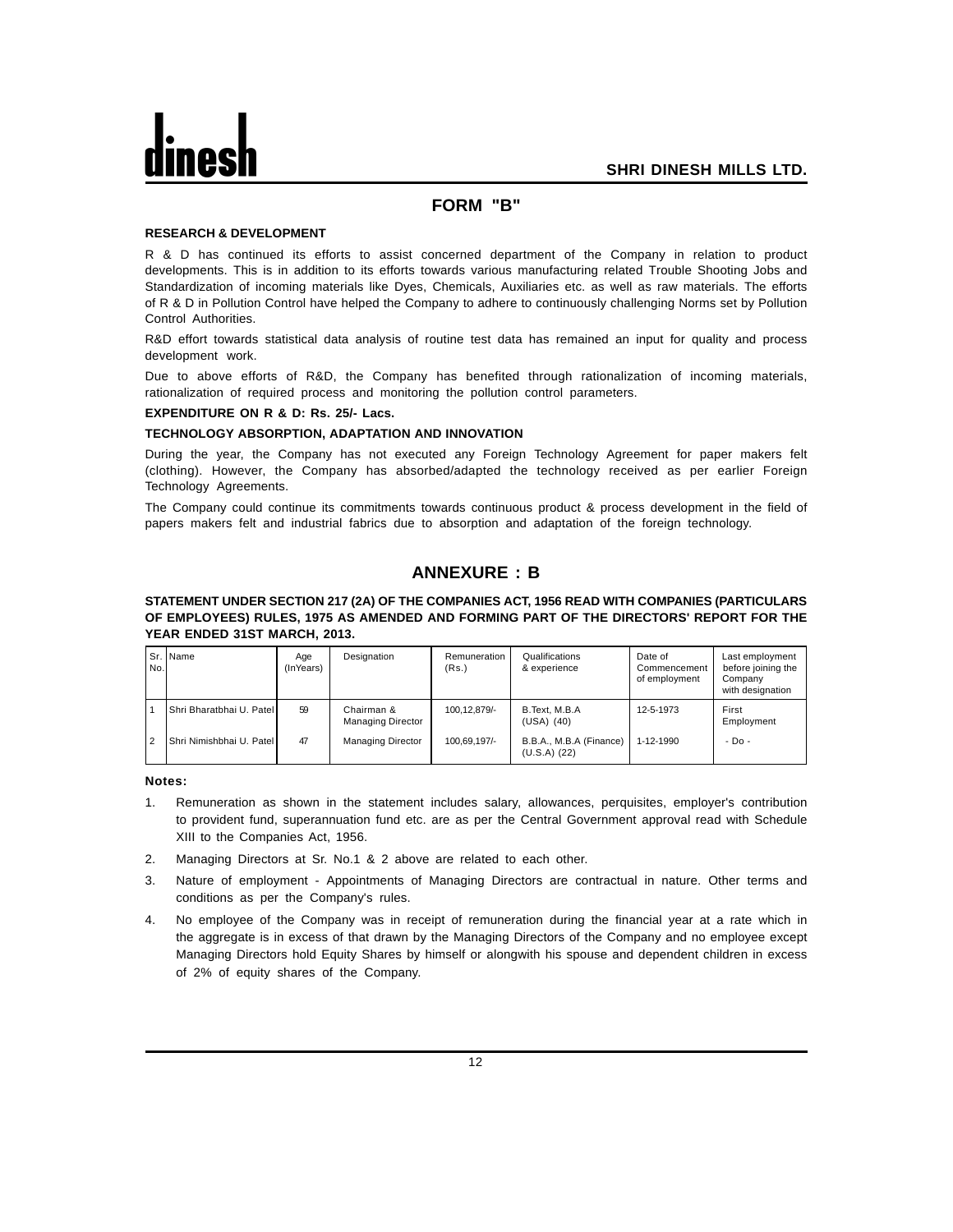

#### **ANNEXURE : C CORPORATE GOVERNANCE**

#### **A. COMPANY'S PHILOSOPHY**

The code on Corporate Governance introduced by the Securities and Exchange Board of India (SEBI) has been implemented in terms of the Listing Agreement with the Bombay Stock Exchange Ltd. from the year 2001-2002.

Corporate Governance refers to a combination of voluntary practices adopted by a Company inter woven with laws, regulations, procedure and disclosures. It is aimed in the long run to maximize employees and shareholders value and fosters long-term partnership between the investors, employees and other stakeholders with the Company.

The Company firmly believes in good Corporate Governance. Given below is the report of Board of Directors of the Company on the Corporate Governance practices being followed by the Company.

#### **B. BOARD OF DIRECTORS**

The Board of Directors presently comprises two Managing Directors and nine Non-Executive Directors. During the year, seven Board Meetings were held on 12/05/2012, 12/06/2012, 14/08/2012, 11/09/2012, 09/11/2012, 12/02/2013 and 09/03/2013.

The composition of the Board of Directors and their attendance at the Board Meetings during the year and at the last Annual General Meeting and also the number of other directorship/membership of Committees of Directors are as follows :

| Name of Director    | Category<br>οf<br>Directorship | No. of Board<br><b>Meetings</b><br>attended | Attendance<br>at last<br><b>AGM</b> | No. of<br>other<br>Directorship | No. of Other<br><b>Memberships</b><br>in Committees<br>of Directors |
|---------------------|--------------------------------|---------------------------------------------|-------------------------------------|---------------------------------|---------------------------------------------------------------------|
| Shri B. U. Patel    | <b>CMD</b>                     |                                             | <b>YES</b>                          | 2                               | Nil                                                                 |
| Shri N. U. Patel    | MD                             |                                             | <b>YES</b>                          | 3                               |                                                                     |
| Shri U. M. Patel    | <b>NED</b>                     |                                             | <b>YES</b>                          |                                 | <b>NIL</b>                                                          |
| Shri A.G. Shroff    | <b>NED</b>                     | 4                                           | NO.                                 | 5                               | 2#                                                                  |
| Shri H. N. Elavia   | <b>NED</b>                     |                                             | <b>YES</b>                          |                                 |                                                                     |
| Shri Jal Patel      | <b>NED</b>                     | 6                                           | <b>YES</b>                          | 5                               | 6##                                                                 |
| Shri A. T. Patel    | <b>NED</b>                     |                                             | <b>YES</b>                          | <b>NIL</b>                      | <b>NIL</b>                                                          |
| Shri T. M. Patel    | <b>NED</b>                     | 5                                           | NO.                                 | 2                               |                                                                     |
| Shri Sudhir Mankad  | <b>NED</b>                     | 6                                           | <b>YES</b>                          | 10                              | 8                                                                   |
| Shri Rakesh Agrawal | <b>NED</b>                     | 4                                           | NO.                                 | 2                               |                                                                     |
| Shri J. B. Sojitra  | <b>NED</b>                     |                                             | <b>YES</b>                          | <b>NIL</b>                      | NIL                                                                 |

CMD - Chairman & Managing Director MD - Managing Director NED - Non-Executive Director # Chairman in one Committee

# # Chairman in three Committees

**C. AUDIT COMMITTEE**

The Audit Committee constituted by the Board pursuant to Section 292-A of the Companies Act, 1956 read with Clause - 49 of the Listing Agreement with the Bombay Stock Exchange Ltd., with the required terms of reference as per the above referred statutory requirements, comprises 3 non-promoter, independent, nonexecutive Directors. The Committee met on 12/05/2012, 12/06/2012, 14/08/2012, 09/11/2012 and 12/02/2013 during the year and the attendance of the members at the meetings was as follows:

| Name of Members     | Status   | No. of Meetings attended |
|---------------------|----------|--------------------------|
| . Shri H. N. Elavia | Chairman |                          |
| . Shri A. T. Patel  | Member   | 5                        |
| . Shri T. M. Patel  | Member   |                          |

#### **D. SHAREHOLDERS/INVESTORS GRIEVANCE COMMITTEE**

The Committee constituted by the Board comprises 4 non-promoters, independent, non-executive Directors.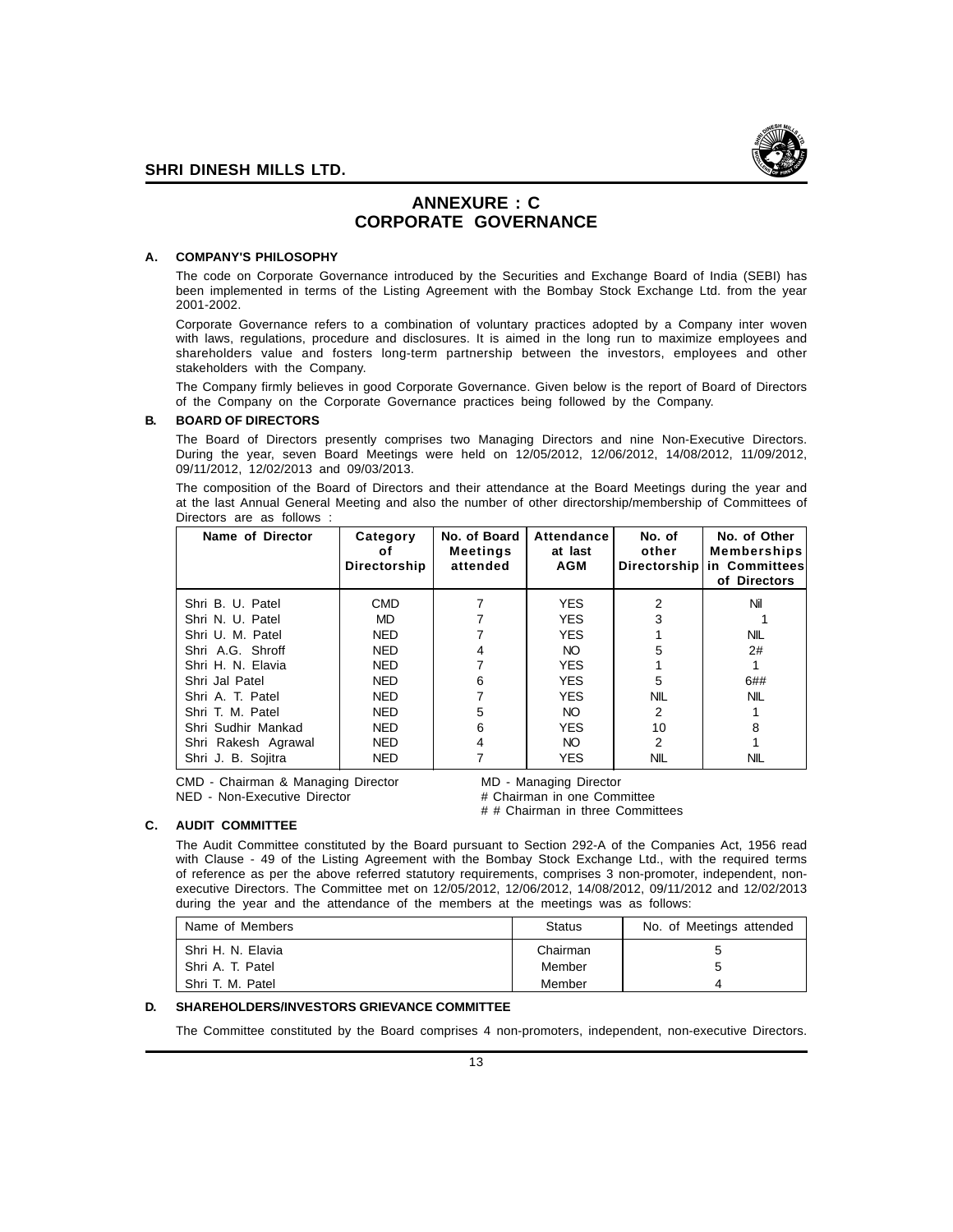The Committee met on 12/05/2012, 14/08/2012, 09/11/2012 and 12/02/2013 during the year and the attendance of the members at the meetings was as follows:

| Name of Members   | Status   | No. of Meetings attended |
|-------------------|----------|--------------------------|
| Shri A. G. Shroff | Chairman |                          |
| Shri Jal R. Patel | Member   |                          |
| Shri A. T. Patel  | Member   |                          |
| Shri T. M. Patel  | Member   |                          |

During the year, 7 complaints were received and the same have been redressed satisfactorily and there were no Investor complaint remaining un-attended/pending as at 31st March, 2013.

#### **E. DIRECTORS REMUNERATION COMMITTEE**

The Committee constituted by the Board comprises 3 non-promoter, Independent, Non-executive Directors viz. Shri A. G. Shroff, Shri A. T. Patel and Shri T. M. Patel, pursuant to Clause - 49 of the Listing Agreement read with Schedule XIII to the Companies Act, 1956 to review, assess and recommend the remuneration including appointment of Chairman & Managing Director(s) and Executive Director(s) from time to time.

The Committee met on 12/02/2013 and considered the reappointment of Shri Bharatbhai U. Patel as Chairman & Managing Director for a further period of five years w.e.f. 1st April, 2013 to 31st March, 2018 with existing terms & conditions which has also been approved by the Board of Directors at their meeting held on 12/02/2013 subject to approval of the shareholders and the Central Government on the existing remuneration for a period not exceeding three years i.e. from 1st April, 2013 to 31st March, 2016.

#### **(a) Managerial Remuneration of Chairman & Managing Director and Managing Director:**

The break up of the managerial remuneration paid / provided by the Company during the year 2012- 2013 to Shri Bharatbhai U. Patel, Chairman & Managing Director (CMD) and Shri Nimishbhai U. Patel, Managing Director (MD) of the Company are as under:

| Sr.            | <b>Particulars</b>                         | Shri B. U. Patel | Shri N. U. Patel |
|----------------|--------------------------------------------|------------------|------------------|
|                | Basic Salary                               | 42.00.000/-      | 42,00,000/-      |
| $\overline{2}$ | Allowances, Perquisites & Retiral benefits | 58.12.879/-      | 58.69.197/-      |
|                | Total                                      | 100,12,879/-     | 100,69,197/-     |

#### **(b) Non-executive Directors:**

Remuneration by way of sitting fees has been paid to the following non-executive Directors for attending the meetings of the Board and Committee thereof during the year 2012-2013.

| Name of the Directors | Rs.       |
|-----------------------|-----------|
| Shri A. G. Shroff     | $34000/-$ |
| Shri H. N. Elavia     | 67000/-   |
| Shri Jal Patel        | $51000/-$ |
| Shri A. T. Patel      | $92000/-$ |
| Shri T. M. Patel      | 70000/-   |
| Shri Sudhir Mankad    | 36000/-   |
| Shri Rakesh Agrawal   | 24000/-   |
| Shri J. B. Sojitra    | 42000/-   |

#### **F. GENERAL BODY MEETINGS :**

The details of Annual General Meetings (AGM) held in last 3 years are as under.

| Annual General Meetings Day, Date, & Time |                                                     | Venue | No. of Special<br>Resolution passed |
|-------------------------------------------|-----------------------------------------------------|-------|-------------------------------------|
| 75th AGM                                  | Saturday, 04/9/2010 At 11.00 A.M. Registered Office |       | 02                                  |
| 176th AGM                                 | Thursday, 15/9/2011 At 11.00 A.M. Registered Office |       | 03                                  |
| 77th AGM                                  | Thursday, 11/9/2012 At 11.00 A.M. Registered Office |       | NIL                                 |

During the year 2012-2013, there was no need to hold an Extra-Ordinary General Meeting of shareholders of the Company.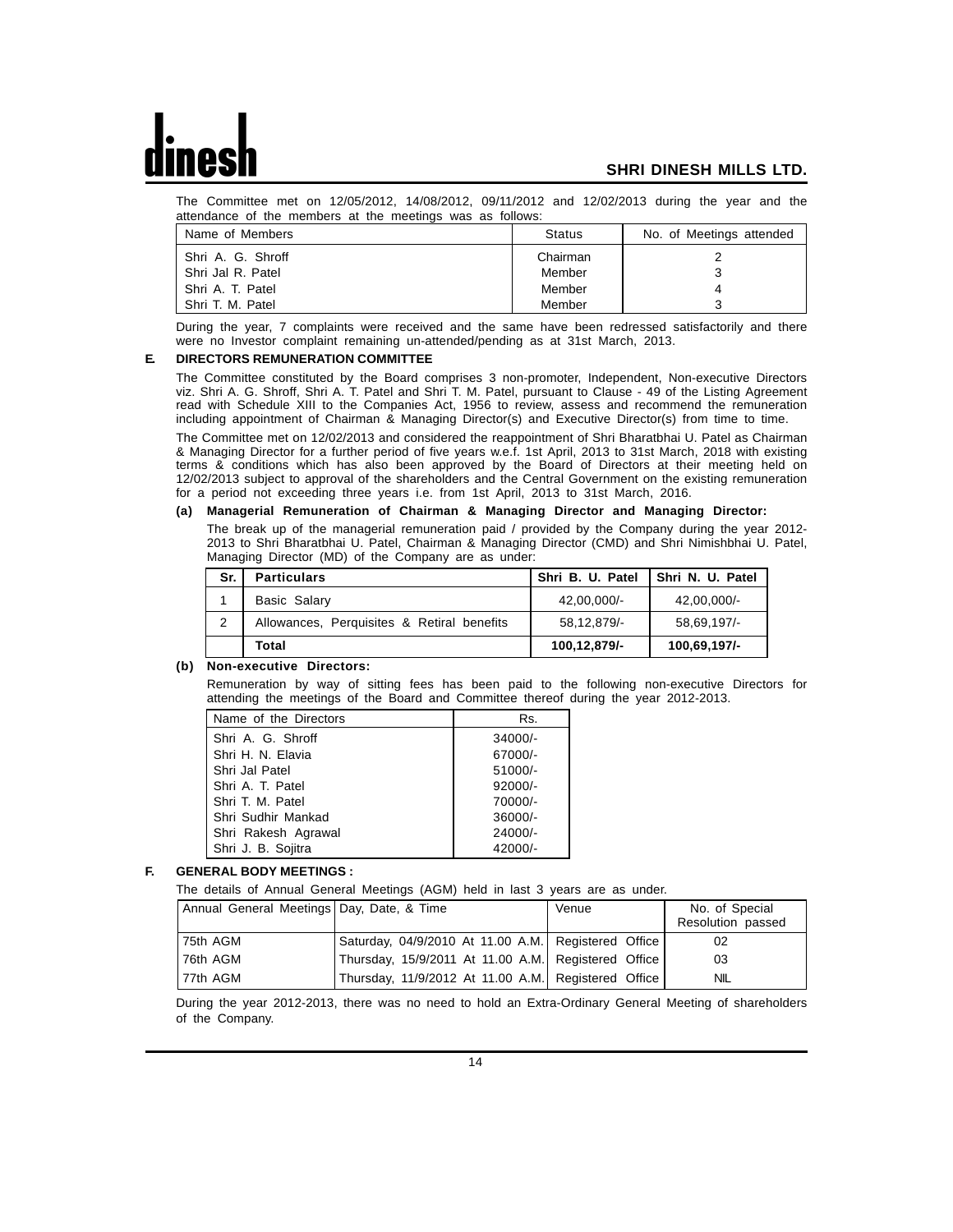

#### **G. DISCLOSURES**

- a) There are no materially significant transactions with the related parties viz. Promoters, Directors and their relatives, Subsidiary Company conflicting with Company's interest. The transactions with related parties are disclosed in Note No. 31 to the Accounts in the Annual Report.
- b) No penalties or strictures have been imposed on the Company by Bombay Stock Exchange Ltd. or SEBI or any Statutory Authority on any matter related to capital markets.
- c) The declaration by CEO for compliance of Code of Conduct by all Board members and Senior Management personnel of the Company is as under:

"I, Bharat Patel, Chairman & Managing Director - CEO of the Company hereby declare that all Board Members and Senior Management personnel of the Company have affirmed the compliance of the Code of Conduct during the financial year ended 31st March, 2013."

This declaration is given pursuant to Clause 49(I)(D) of the Listing Agreement with Bombay Stock Exchange Limited.

d) The non-mandatory requirements given in Annexure - I D of the Clause 49 of the Listing Agreement have not been adopted by the Company, except the requirements relating to the Remuneration Committee.

#### **H. MEANS OF COMMUNICATION**

The quarterly, half-yearly and yearly financial results of the Company are sent to the Bombay Stock Exchange Ltd. immediately after the same are approved by the Board and the said results are published in financial and non-financial newspapers and the same are also placed on the web site of the Company.

#### **I. GENERAL SHAREHOLDERS INFORMATION**

| a) | Registered Office            | : Padra Road, Vadodara - 390 020, Gujarat                                                                                           |  |  |
|----|------------------------------|-------------------------------------------------------------------------------------------------------------------------------------|--|--|
| b) | <b>Plant Locations</b>       | : 1. Padra Road, Vadodara -390 020, Gujarat<br>2. Village: Bhadkodra, Ankleshwar, District Bharuch, Gujarat                         |  |  |
| C) | R & T Agent                  | M/s. MCS Ltd., Neelam Apartment, 88, Sampatrao Colony,<br>Alkapuri, Vadodara - 390 007, Gujarat.                                    |  |  |
| d) | 78th Annual General Meeting: | Date: 31st August, 2013, Time: 11.00 A.M.<br>Venue: Registered Office: Padra Road, Vadodara-390 020, Gujarat.                       |  |  |
| e) | <b>Book Closure</b>          | Saturday, 13/07/2013 to Friday, 19/07/2013.                                                                                         |  |  |
| f) | Dividend payment Date        | By 29th September, 2013.                                                                                                            |  |  |
| g) | Listing of Equity Shares     | Name of Stock Exchange :<br>Stock Code:<br>Bombay Stock Exchange Ltd.<br>503804<br>ISIN: INE204C01024<br>CIN: L17110GJ1935PLC000494 |  |  |
| h) | Listing Fees                 | The Company has paid listing fees for the financial year 2013 - 2014<br>to the Bombay Stock Exchange Ltd.                           |  |  |

i) Month wise Stock-market price and BSE Sensex data for the year 2012-2013.

**Share price on the Bombay Stock Exchange Ltd., Traded quantity and BSE Sensex**

| <b>Month</b>    | Price<br>(Rs.) |       | Traded   |          | <b>Sensex</b> |
|-----------------|----------------|-------|----------|----------|---------------|
|                 | High           | Low   | Quantity | High     | Low           |
| April, 2012     | 92.00          | 77.00 | 17008    | 17664.10 | 17010.16      |
| May, 2012       | 92.00          | 71.60 | 15146    | 17432.33 | 15809.71      |
| June, 2012      | 88.00          | 64.70 | 27807    | 17448.48 | 15748.98      |
| July, 2012      | 86.00          | 68.00 | 27260    | 17631.19 | 16598.48      |
| August, 2012    | 72.50          | 60.25 | 16729    | 17972.54 | 17026.97      |
| September, 2012 | 72.15          | 64.00 | 56367    | 18869.94 | 17250.80      |
| October, 2012   | 71.00          | 65.00 | 23655    | 18784.64 | 19137.29      |
| November, 2012  | 71.70          | 66.70 | 25266    | 19372.70 | 18255.69      |
| December, 2012  | 73.55          | 66.25 | 12609    | 19612.18 | 19149.03      |
| January, 2013   | 76.00          | 63.45 | 35653    | 20203.66 | 19508.93      |
| February, 2013  | 64.90          | 50.60 | 68593    | 19960.69 | 18793.97      |
| March, 2013     | 75.94          | 53.75 | 137081   | 19754.66 | 18568.43      |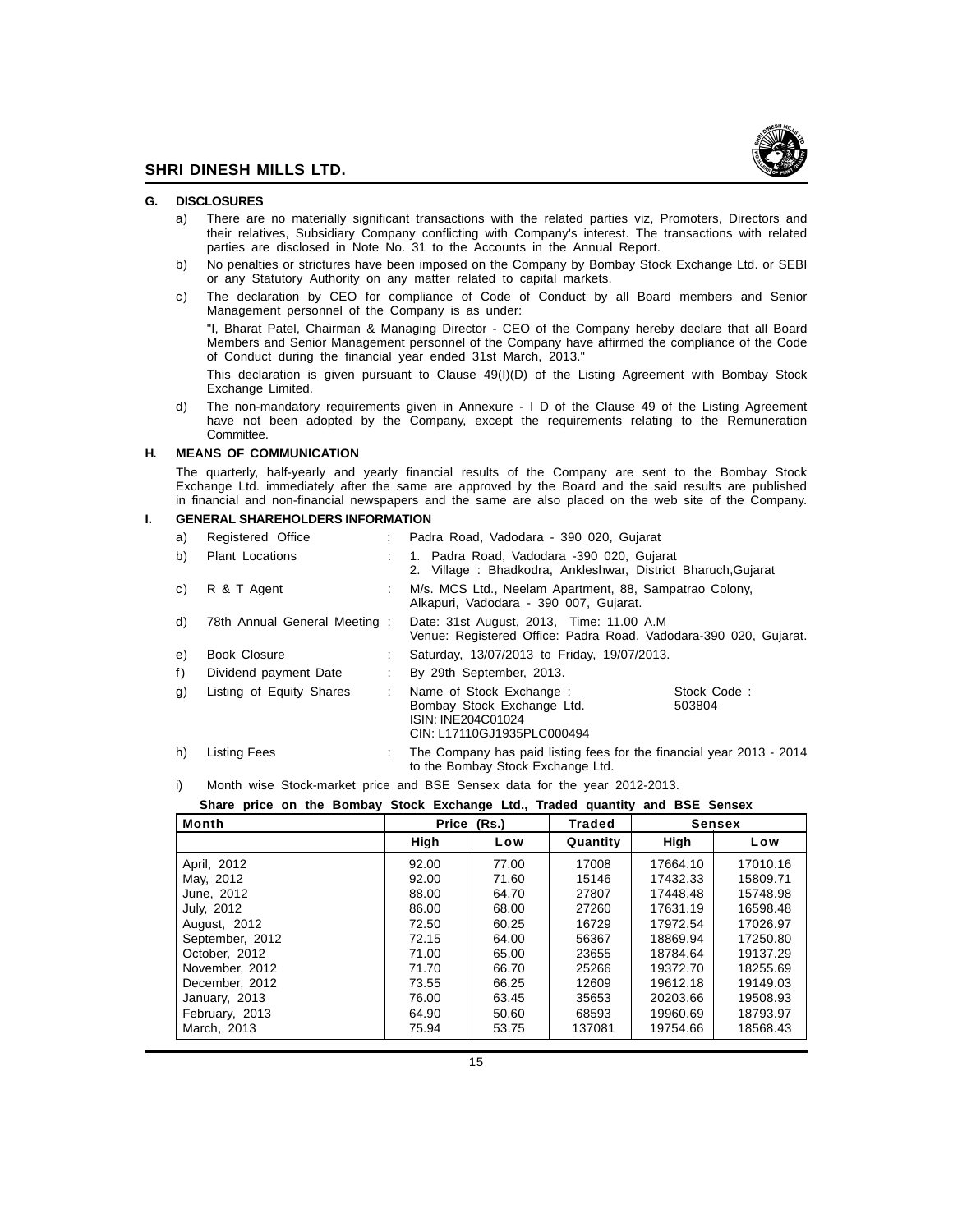#### **J. Distribution of shareholding as at 31st March, 2013**

| Sr.<br>No. | Nominal value of<br>equity shares (Rs.) | No. of<br><b>Shareholders</b> | $%$ of<br>Total | Nominal value of<br>shares (Rs.) | $%$ of<br>Total |
|------------|-----------------------------------------|-------------------------------|-----------------|----------------------------------|-----------------|
| 1.         | Upto 5000                               | 11909                         | 94.15           | 10034200                         | 19.01           |
| 2.         | $5001 - 10,000$                         | 357                           | 2.82            | 2790200                          | 5.29            |
| 3.         | 10.001 - 20.000                         | 201                           | 1.59            | 2897230                          | 5.49            |
| 4.         | 20.001 - 30.000                         | 58                            | 0.46            | 1438730                          | 2.73            |
| 5.         | $30,001 - 40,000$                       | 36                            | 0.28            | 1276360                          | 2.42            |
| 6.         | 40.001 - 50.000                         | 15                            | 0.12            | 685930                           | 1.30            |
| 7.         | 50,001 - 1,00,000                       | 35                            | 0.28            | 2526420                          | 4.79            |
| 8.         | 1,00,001 & Above                        | 38                            | 0.30            | 31125930                         | 58.97           |
|            | Total                                   | 12649                         | 100             | 52775000                         | 100             |

#### **K. Shareholding pattern as at 31st March, 2013**

| Category                                | No. of Equity Shares<br>As on 31/03/2013 | %          |
|-----------------------------------------|------------------------------------------|------------|
| Directors & Relatives (Promoters Group) | 2288372                                  | 43.36      |
| Mutual Funds (UTI)                      | 10                                       | 0.00       |
| <b>Banks</b>                            | 3760                                     | 0.07       |
| <b>Financial Institutions</b>           | <b>NIL</b>                               | <b>NIL</b> |
| Foreign Institutional Investors         | <b>NIL</b>                               | <b>NIL</b> |
| Non-resident Indians                    | 16857                                    | 0.32       |
| Others (Public)                         | 2968501                                  | 56.25      |
| <b>Total</b>                            | 5277500                                  | 100.00     |

#### **L. Dematerialization of Equity Shares as at 31st March, 2013**

| <b>Particulars</b>     | As at 31st March, 2013 |       | As at 31st March, 2012 |       |  |
|------------------------|------------------------|-------|------------------------|-------|--|
|                        | <b>No. of Shares</b>   | %     | No. of Shares          | %     |  |
| No. of Demat Shares    |                        |       |                        |       |  |
| - NSDL                 | 2194448                | 41.58 | 2654960                | 50.31 |  |
| - CDSL                 | 2677782                | 50.74 | 2191370                | 41.52 |  |
| No. of Physical Shares | 405270                 | 7.68  | 431170                 | 8.17  |  |
| <b>Total</b>           | 5277500                | 100   | 5277500                | 100   |  |

**M.** As the Company has not issued GDRS/ADRS/Warrants or any convertible instruments, the details relating to outstanding position etc. are not applicable to the Company.

#### **N. Share Transfer System :**

Shares lodged for transfer upto 31st March, 2013 in physical form are processed and duly transferred share certificates are sent within 30 days of receipt of the valid documents. The shares are normally transferred at an interval of 15 days by M/s. MCS Ltd.

#### **O. Financial Calendar for the year 2013-2014**

| First quarterly results                     | By 14th August, 2013    |
|---------------------------------------------|-------------------------|
| Half Yearly results                         | By 14th November, 2013  |
| Dividend payment, if any                    | By 29th September, 2013 |
| Third quarterly results                     | By 14th February, 2014  |
| Fourth quarterly results alongwith Audited  |                         |
| Annual Results for the year 2013-2014       | By 31st May, 2014       |
| Annual General Meeting for the year 2013-14 | By 30th September, 2014 |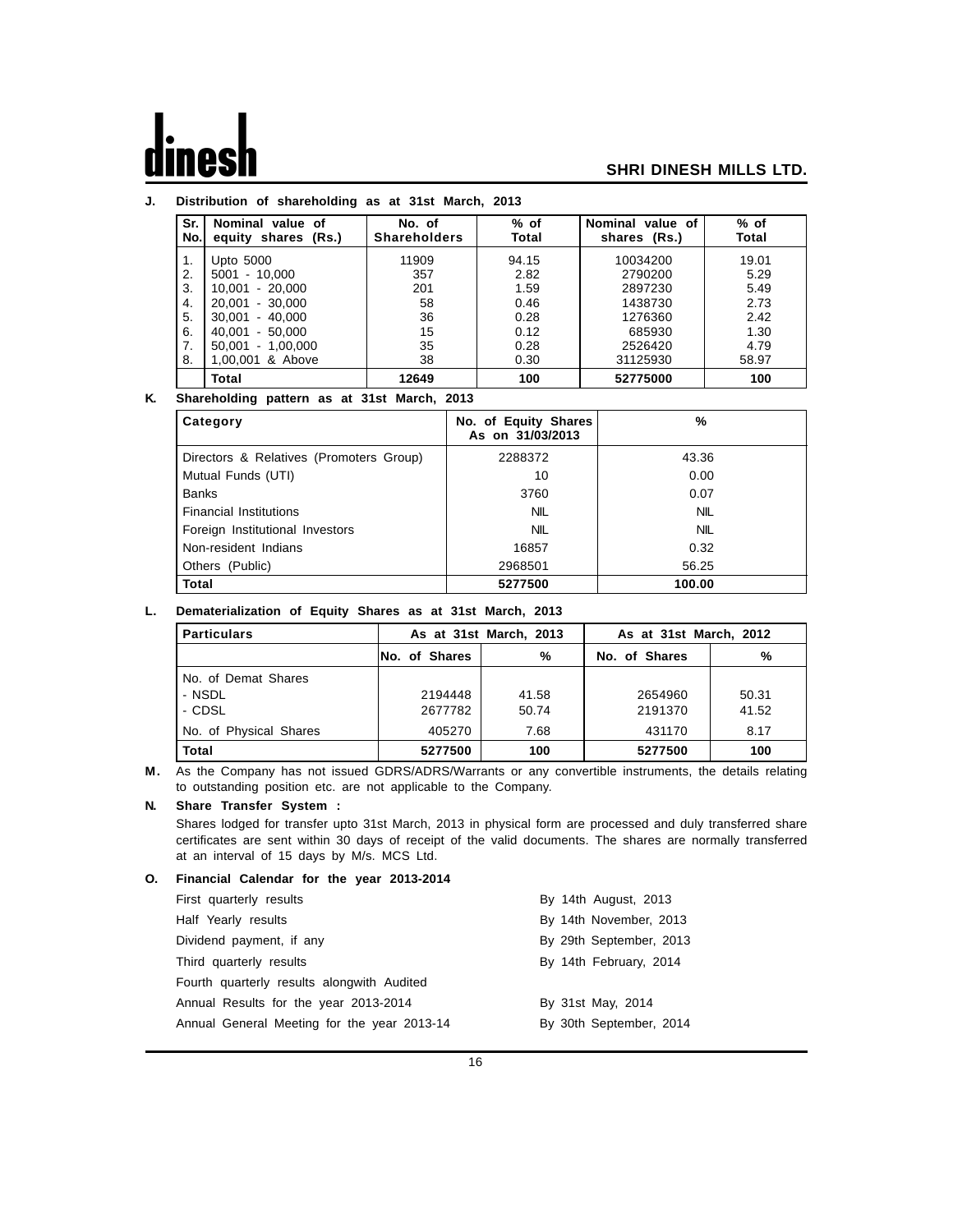

#### **P. Address for Correspondence**

Shareholders correspondence should be addressed to the R & T Agent at the following address:- MCS Ltd.

Unit : Shri Dinesh Mills Ltd.

Neelam Apartment, 88, Sampatrao Colony, Alkapuri, Vadodara - 390 007, Gujarat.

Phone Nos. (0265) 2339397, Fax No. (0265) 2341693, E-mail mcsltdbaroda@yahoo.com

Shareholders holding shares in electronic mode should address their correspondence to their Depository Participants (DP).

#### **Q. COST AUDITOR**

|    | Name                      |  | : Mrs. Zankhana Patel, M.Com., AICWA.                                                        |
|----|---------------------------|--|----------------------------------------------------------------------------------------------|
|    | Membership No.            |  | : 29352                                                                                      |
|    | Address                   |  | : B/17, Panghat Park Society, B/H. Vrundavan Bus Stand,<br>Waghodia Road, Vadodara - 390 019 |
|    | Phone No.                 |  | : 9723642678                                                                                 |
|    | Email                     |  | $:$ zankhi $84@$ yahoo.in                                                                    |
|    | Due Date of Filing        |  | of Cost Audit Report : 27th September, 2013                                                  |
|    | Actual Date of Filing     |  | of Cost Audit Report : The Report will be filed on or before due date.                       |
| R. | <b>COMPLIANCE OFFICER</b> |  |                                                                                              |
|    | Name                      |  | : Shri J.B. Sojitra                                                                          |
|    | Designation               |  | : Asst. Vice President & Company Secretary                                                   |

## Address : Shri Dinesh Mills Limited Post Box No. 2501, Padra Road, Vadodara - 390 020

|         | Post Box No. 2501, Padra Road, Vadodara - 390 |
|---------|-----------------------------------------------|
|         | Phone Nos. (0265) 2330060/61/62/63/64/65      |
|         | Fax No. (0265) 2336195                        |
| Email   | $:$ sojitra@dineshmills.com                   |
| Website | : www.dineshmills.com                         |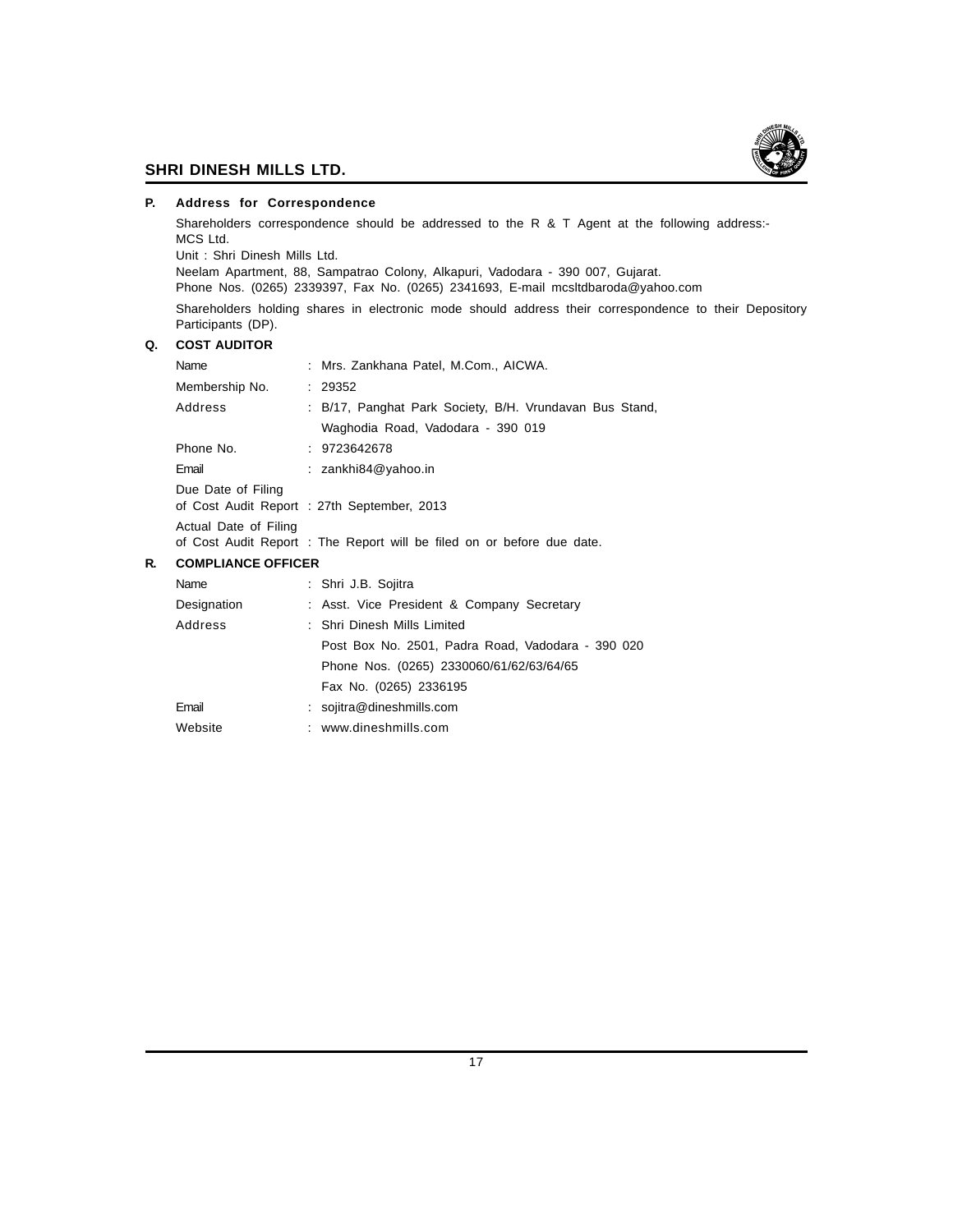

## **ANNEXURE: D Auditors' Certificate**

#### To, **Shri Dinesh Mills Limited,** Padra Road, Vadodara - 390 020

We have examined the compliance of corporate governance for the year ended on 31.03.2013 as stipulated in clause 49 of the listing agreement of the said company with stock exchanges.

The compliance of conditions of corporate governance is the responsibility of the management. Our examination was carried out in accordance with the Guidance Note on Certification of Corporate Governance (as stipulated in clause 49 of the listing agreement), issued by the Institute of Chartered Accountants of India and was limited to procedures and implementation thereof, adopted by the company for ensuring the compliance of the conditions of the corporate governance. It is neither an audit nor an expression of opinion on the financial statements of the company.

In our opinion and to the best of our information and according to the explanations given to us, we certify that the company has complied with the conditions of corporate governance as stipulated in the above mentioned listing agreement.

On the basis of our verification and as certified by Compliance Officer (Company Secretary), we have to state that no investor grievances were remaining unattended/pending for more than thirty days.

We further state that such compliance is neither an assurance as to the future viability of the company nor the efficiency or effectiveness with which the management has conducted the affairs of the company.

|                  | For and on behalf of<br>Dhirubhai Shah & Co.<br>Chartered Accountants |
|------------------|-----------------------------------------------------------------------|
|                  | Yash K. Shah                                                          |
| Place: Vadodara  | Partner                                                               |
| Date: 31.05.2013 | Membership No.124427                                                  |

#### **Auditors' Report to the Members of Shri Dinesh Mills Limited Report on the Financial Statements**

We have audited the attached Balance Sheet of Shri Dinesh Mills Limited as at 31st March, 2013 and the related Profit and Loss Account and Cash Flow Statement for the year then ended and a summary of significant accounting policies and other explanatory information.

#### **Management's Responsibility for the Financial Statements**

Management is responsible for the preparation of these financial statements that give a true and fair view of the financial position, financial performance and cash flows of the Company in accordance with the Accounting Standards referred to in sub-section (3C) of section 211 of the Companies Act, 1956 ("the Act"). This responsibility includes the design, implementation and maintenance of internal control relevant to the preparation and presentation of the financial statements that give a true and fair view and are free from material misstatement, whether due to fraud or error.

#### **Auditor's Responsibility**

Our responsibility is to express an opinion on these financial statements based on our audit. We conducted our audit in accordance with the Standards on Auditing issued by the Institute of Chartered Accountants of India. Those Standards require that we comply with ethical require-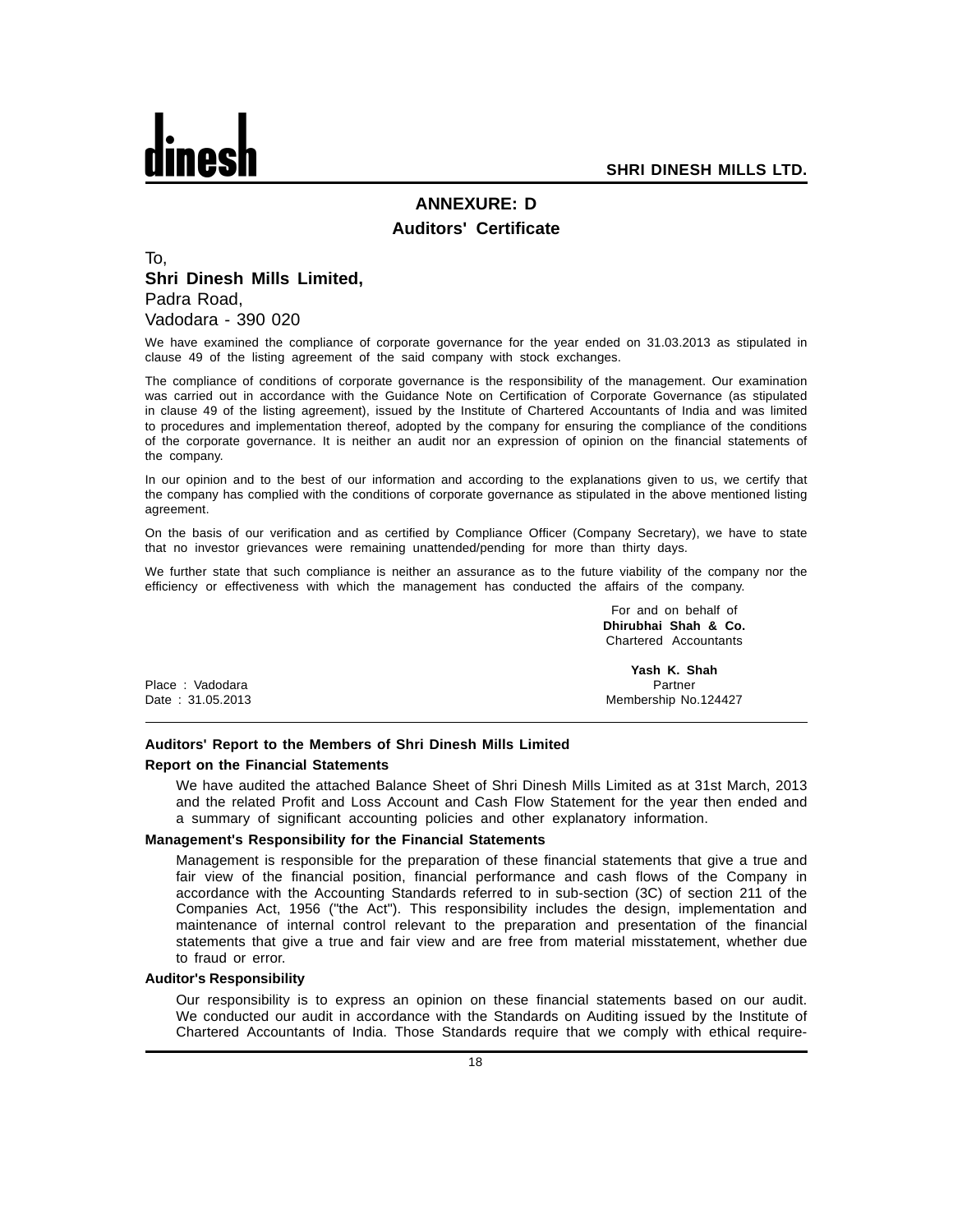

ments and plan and perform the audit to obtain reasonable assurance about whether the financial statements are free from material misstatement.

An audit involves performing procedures to obtain audit evidence about the amounts and disclosures in the financial statements. The procedures selected depend on the auditor's judgment, including the assessment of the risks of material misstatement of the financial statements, whether due to fraud or error. In making those risk assessments, the auditor considers internal control relevant to the Company's preparation and fair presentation of the financial statements in order to design audit procedures that are appropriate in the circumstances. An audit also includes evaluating the appropriateness of accounting policies used and the reasonableness of the accounting estimates made by management, as well as evaluating the overall presentation of the financial statements.

We believe that the audit evidence we have obtained is sufficient and appropriate to provide a basis for our audit opinion.

#### **Opinion**

In our opinion and to the best of our information and according to the explanations given to us, the financial statements give the information required by the Act in the manner so required and give a true and fair view in conformity with the accounting principles generally accepted in India:

- (i) in the case of the balance sheet, of the state of affairs of the Company as at 31st March 2013;
- (ii) in the case of the statement of profit and loss, of the profit for the year ended on that date; and
- (iii) in the case of the cash flow statement, of the cash flows for the year ended on that date.

#### **Report on Other Legal and Regulatory Requirements**

- 1. As required by the Companies (Auditor's Report) Order, 2003 ("the Order"), as amended, issued by the Central Government of India in terms of sub-section (4A) of section 227 of the Act, we give in the Annexure a statement on the matters specified in paragraphs 4 and 5 of the Order.
- 2. As required by section 227(3) of the Act, we report that:
	- a. we have obtained all the information and explanations which to the best of our knowledge and belief were necessary for the purpose of our audit;
	- b. in our opinion proper books of account as required by law have been kept by the Company so far as appears from our examination of those books;
	- c. the Balance Sheet, Statement of Profit and Loss and Cash Flow Statement dealt with by this Report are in agreement with the books of account;
	- d. in our opinion, the Balance Sheet, Statement of Profit and Loss and Cash Flow Statement comply with the Accounting Standards referred to in subsection (3C) of section 211 of the Companies Act, 1956; and
	- e. On the basis of written representations received from the directors as on 31 March 2013, and taken on record by the Board of Directors, none of the directors is disqualified as on 31 March 2013, from being appointed as a director in terms of clause (g) of subsection (1) of section 274 of the Companies Act, 1956.

For and on behalf of Dhirubhai Shah & Co. Chartered Accountants

Place : Vadodara **Partner** Partner Partner Partner Partner Partner

**Yash K. Shah** Date: May 31st, 2013 Membership No. 124427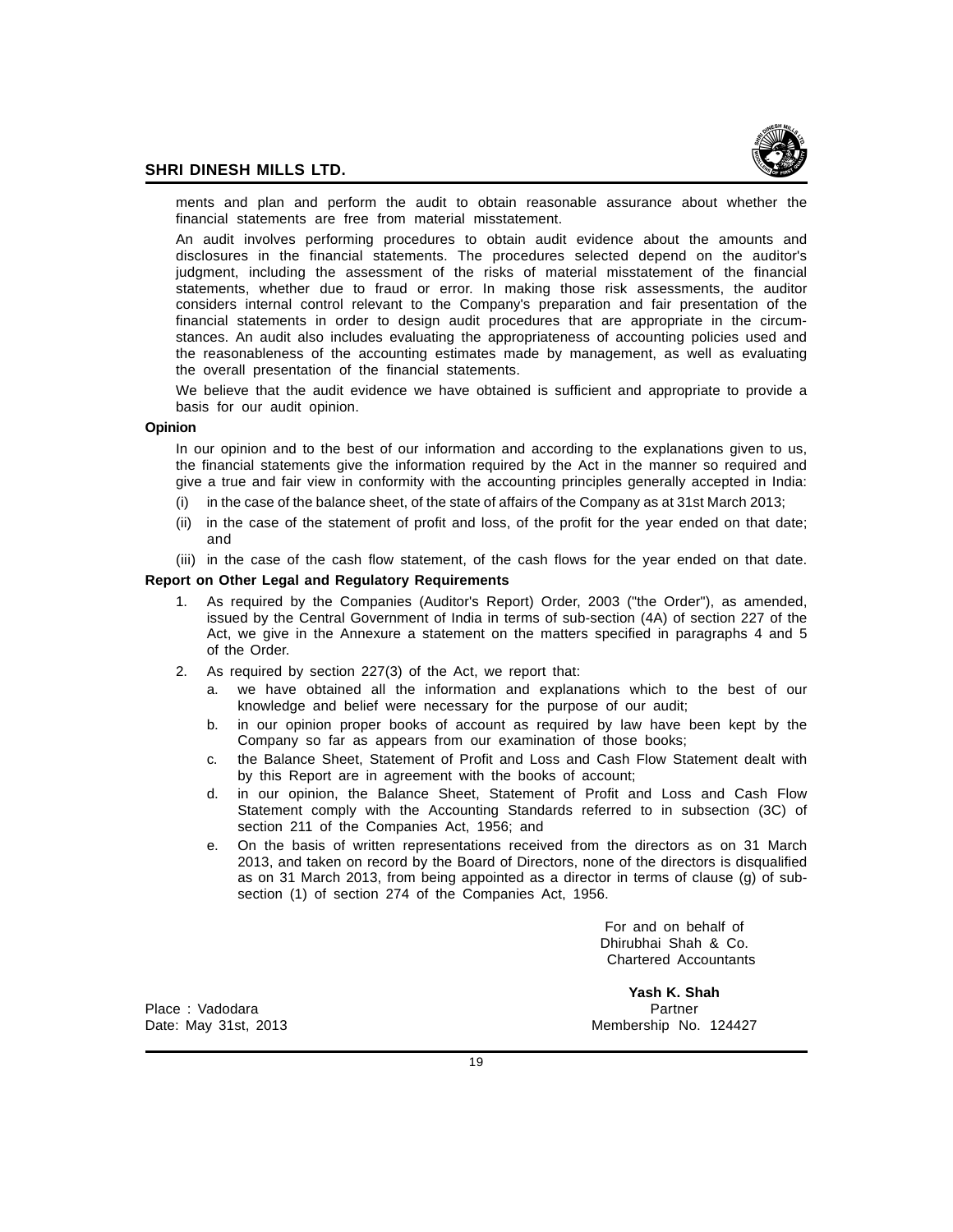#### **Annexure to Auditors' Report**

Referred to in paragraph 3 of the Auditors' Report of even date to the members of Shri Dinesh Mills Limited on the financial statements for the year ended 31st March, 2013

- i. (a) The Company is maintaining proper records showing full particulars, including quantitative details and situation, of fixed assets.
	- (b) The fixed assets are physically verified by the Management according to a phased programme designed to cover all the items over a period of 3 years which, in our opinion, is reasonable having regard to the size of the Company and the nature of its assets. Pursuant to the programme, a portion of the fixed assets has been physically verified by the Management during the year and no material discrepancies between the book records and the physical inventory have been noticed.
	- (c) In our opinion and according to the information and explanations given to us, a substantial part of fixed assets has not been disposed off by the Company during the year.
- ii. (a) The inventory has been physically verified by the Management during the year. In our opinion, the frequency of verification is reasonable.
	- (b) In our opinion, the procedures of physical verification of inventory followed by the Management are reasonable and adequate in relation to the size of the Company and the nature of its business.
	- (c) On the basis of our examination of the inventory records, in our opinion, the Company is maintaining proper records of inventory. The discrepancies noticed on physical verification of inventory as compared to book records were not material.
- iii. (a) The Company has not granted any loans, secured or unsecured, to companies, firms or other parties covered in the register maintained under Section 301 of the Act.
	- (b) The Company has taken unsecured loans, from nine parties covered in the register maintained under Section 301 of the Act. The maximum amount involved during the year was Rs. 379.10 Lacs and the year-end balance of such loans aggregates to Rs. 256.10 Lacs. The Company has not taken any loan, secured or unsecured, from the companies and firms covered in the register maintained under Section 301 of the Companies Act, 1956.
	- In our opinion, the rate of interest and other terms and conditions of such loans are not prima facie prejudicial to the interest of the Company.
	- (d) In respect of the aforesaid loans, the Company is regular in repaying the principal amounts as stipulated and is also regular in payment of interest.
- iv. In our opinion and according to the information and explanations given to us, there is an adequate internal control system commensurate with the size of the Company and the nature of its business for the purchase of inventory, fixed assets and for the sale of goods and services. Further, on the basis of our examination of the books and records of the Company, and according to the information and explanations given to us, we have neither come across nor have been informed of any continuing failure to correct major weaknesses in the aforesaid internal control system.
- According to the information and explanations given to us, there have been no contracts or arrangements referred to in Section 301 of the Act during the year to be entered in the register required to be maintained under that Section. Accordingly, the question of commenting on transactions made in pursuance of such contracts or arrangements does not arise.
- vi. In our opinion and according to the information and explanations given to us, the Company has complied with the provisions of Sections 58A and 58AA or any other relevant provisions of the Act and the Companies (Acceptance of Deposits) Rules, 1975 with regard to the deposits accepted from the public. According to the information and explanations given to us, no Order has been passed by the Company Law Board or National Company Law Tribunal or Reserve Bank of India or any Court or any other Tribunal on the Company in respect of the aforesaid deposits.
- vii. In our opinion, the Company has an internal audit system commensurate with its size and nature of its business.
- viii. We have broadly reviewed the books of account maintained by the Company in respect of products where, pursuant to the rules prescribed by the Central Government under Section 209(1)(d) of the Act for maintenance of cost records, and are of the opinion that, prima facie, the prescribed accounts and records have been made and maintained. We have not, however, made a detailed examination of the records with a view to determine whether they are accurate or complete.
- ix. (a) According to the information and explanations given to us and the records of the Company examined by us, in our opinion, the Company is regular in depositing the undisputed statutory dues including provident fund, investor education and protection fund, employees' state insurance, income-tax, sales-tax, wealth tax, service tax, customs duty, excise duty, cess and other material statutory dues as applicable with the appropriate authorities.
	- (b) According to the information and explanations given to us and the records of the Company examined by us, the particulars of dues of excise duty and income tax as at 31st March, 2013 which have not been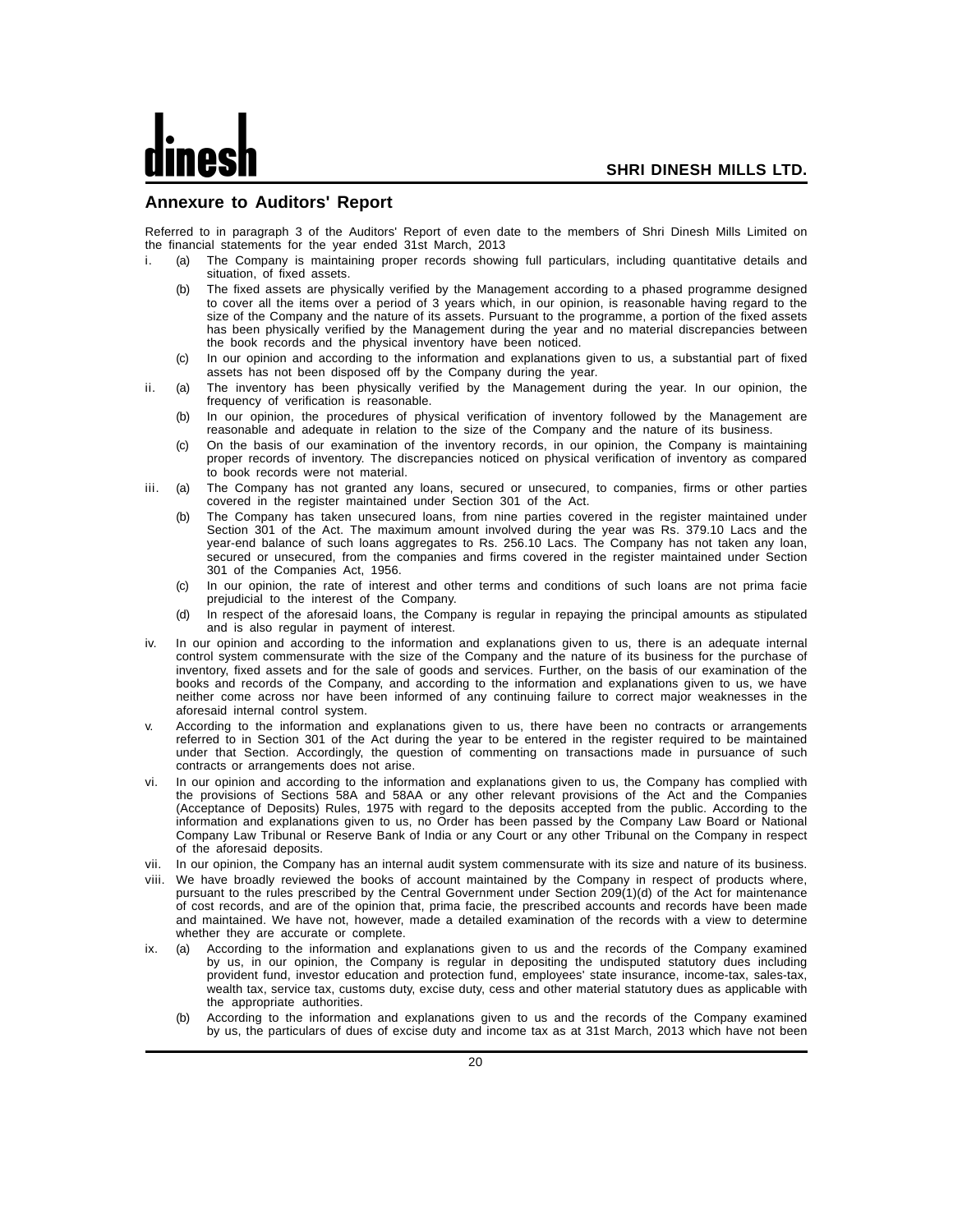

| deposited on account of a dispute are as follows: |                                                    |                           |              |                                                                 |  |  |  |
|---------------------------------------------------|----------------------------------------------------|---------------------------|--------------|-----------------------------------------------------------------|--|--|--|
| Name of the Statute                               | Nature of Dues                                     | Amount *<br>(Rs. in Lacs) | Period       | Forum where dispute<br>is pending                               |  |  |  |
| Income Tax<br>Act. 1961                           | Disallowances Under<br><b>Business Income</b>      | 8.92                      | A.Y. 2002-03 | High Court, Gujarat                                             |  |  |  |
|                                                   | Disallowances Under<br><b>Business Income</b>      | 42.95                     | A.Y. 2007-08 | Income Tax Appellate<br>Tribunal, Ahmedabad                     |  |  |  |
|                                                   | Disallowances Under<br><b>Business Income</b>      | 148.35                    | A.Y. 2008-09 | Income Tax Appellate<br>Tribunal, Ahmedabad                     |  |  |  |
|                                                   | Disallowances Under<br><b>Business Income</b>      | 141.03                    | A.Y. 2009-10 | Income Tax Appellate<br>Tribunal, Ahmedabad                     |  |  |  |
|                                                   | Disallowances Under<br><b>Business Income</b>      | 192.18                    | A.Y. 2010-11 | Commissioner of<br>Income Tax, (Appeals)                        |  |  |  |
| The Central<br>Excise Act, 1944                   | Disallowed Modvat credit<br>taken on capital goods | 4.94                      | 1998-99      | Joint Commissioner of<br>Central Excise, Surat-II               |  |  |  |
|                                                   | Excise duty on<br>blended yarn                     | 2.73                      | 1998-99      | Dy. Commissioner of<br>Central Excise and<br>Custom, Ankleshwar |  |  |  |
|                                                   | Disallowance of<br>Cenvat Credit                   | 0.50                      | 2005-2011    | Asst. Commissioner of<br>Central Excise &<br>Custom, Baroda     |  |  |  |

\* Net of amount deposited

There were no disputed amounts due towards sales tax, wealth tax, service tax, custom duty & cess.

- x. The Company has no accumulated losses as at 31st March, 2013 and it has not incurred any cash losses in the current and immediately preceding financial year.
- xi. According to the records of the Company examined by us and the information and explanation given to us, the Company has not defaulted in repayment of dues to any financial institution or bank or debenture holders as at the balance sheet date.
- xii. The Company has not granted any loans and advances on the basis of security by way of pledge of shares, debentures and other securities.
- xiii. The provisions of any special statute applicable to chit fund / nidhi / mutual benefit fund/ societies are not applicable to the Company.
- xiv. In our opinion, the Company is not a dealer or trader in shares, securities, debentures and other investments. xv. In our opinion and according to the information and explanations given to us, the Company has not given any guarantee for loans taken by others from banks or financial institutions during the year.
- xvi. In our opinion and according to the information and explanations given to us by the management, term loans are applied for the purpose for which the loans were obtained.
- xvii. On the basis of an overall examination of the balance sheet of the Company, in our opinion and according to the information and explanations given to us, there are no funds raised on a short-term basis which have been used for long-term investment.
- xviii. The Company has not made any preferential allotment of shares to parties and companies covered in the register maintained under Section 301 of the Act during the year.
- xix. The Company has not issued any debenture during the year.
- xx. The Company has not raised any money by public issues during the year.
- xxi. During the course of our examination of the books and records of the Company, carried out in accordance with the generally accepted auditing practices in India, and according to the information and explanations given to us, we have neither come across any instance of fraud on or by the Company, noticed or reported during the year, nor have we been informed of such case by the Management.
- xxii. The other clauses, (iii)(b), (iii)(c), (iii)(d), (v)(b) of paragraph 4 of the Companies (Auditor's Report) Order 2003, as amended by the Companies (Auditor's Report) (Amendment) Order, 2004,are not applicable in the case of the Company for the year, since in our opinion there is no matter which arises to be reported in the aforesaid Order.

For and on behalf of **Dhirubhai Shah & Co.** Chartered Accountants

Place : Vadodara<br>Date : 31st May, 2013

**Yash K. Shah** Membership No.124427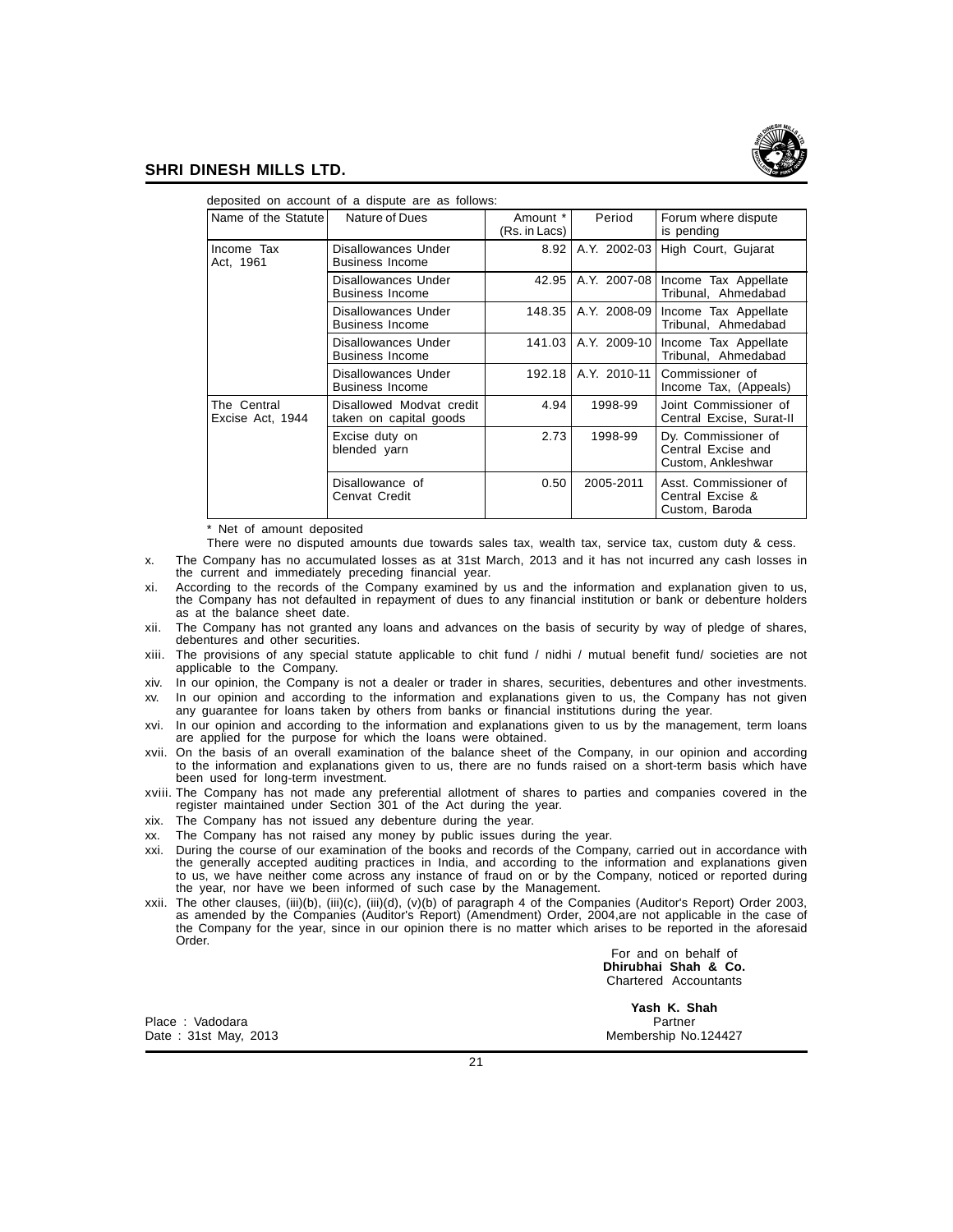## dines  $\mathbf h$

## **SHRI DINESH MILLS LTD.**

## **BALANCE SHEET AS AT 31ST MARCH, 2013**

|              | <b>Particulars</b>                                               | Note No.                                      | As at 31st<br>March, 2013                   | (Rs. In lacs)<br>31st<br>As at<br>March, 2012 |
|--------------|------------------------------------------------------------------|-----------------------------------------------|---------------------------------------------|-----------------------------------------------|
| ı.           | <b>EQUITY AND LIABILITIES</b>                                    |                                               |                                             |                                               |
| 1            | Shareholders' funds                                              |                                               |                                             |                                               |
|              | Share Capital<br>Reserves and Surplus                            | 1<br>$\overline{2}$                           | 527.75<br>9,274.28                          | 527.75<br>9,075.64                            |
| $\mathbf{2}$ | <b>Non-Current Liabilities</b>                                   |                                               |                                             |                                               |
|              | Long- term borrowings                                            | 3                                             | 2,367.11                                    | 2,743.15                                      |
|              | Deferred tax Liabilities (Net)                                   | 4                                             | 789.81                                      | 783.10                                        |
|              | Other Long Term Liabilities<br>Long Term Provisions              | 5<br>6                                        | 551.42<br>335.27                            | 517.45<br>353.50                              |
| 3            | <b>Current Liabilities</b>                                       |                                               |                                             |                                               |
|              | Short term borrowings                                            | $\overline{7}$                                | 180.20                                      | 454.68                                        |
|              | <b>Trade Payables</b>                                            | 8                                             | 155.50                                      | 249.60                                        |
|              | <b>Other Current Liabilities</b>                                 | 9                                             | 1,295.89                                    | 1,285.54                                      |
|              | Short Term Provisions                                            | 10                                            | 145.56                                      | 214.43                                        |
|              | <b>TOTAL</b>                                                     |                                               | 15,622.79                                   | 16,204.84                                     |
| Ш.           | <b>ASSETS</b>                                                    |                                               |                                             |                                               |
| 1            | <b>Non-Current Assets</b>                                        |                                               |                                             |                                               |
|              | Fixed assets                                                     | 11                                            |                                             |                                               |
|              | Tangible assets<br>(i)<br>(ii) Capital work-in-progress          |                                               | 6,270.10<br>205.84                          | 7,010.60<br>48.62                             |
|              | Non-current investments                                          | $12 \overline{ }$                             | 2,144.07                                    | 2,159.53                                      |
|              | Long term loans and advances                                     | 13                                            | 157.53                                      | 76.38                                         |
| $\mathbf{2}$ | <b>Current assets</b>                                            |                                               |                                             |                                               |
|              | Inventories                                                      | 14                                            | 4,035.49                                    | 3,981.50                                      |
|              | Trade Receivables                                                | 15                                            | 1,122.68                                    | 1,154.93                                      |
|              | Cash and Bank balances                                           | 16                                            | 1,446.45                                    | 1,379.15                                      |
|              | Short Term Loans and Advances                                    | 17                                            | 176.83                                      | 289.30                                        |
|              | <b>Other Current Assets</b>                                      | 18                                            | 63.80                                       | 104.83                                        |
|              | <b>TOTAL</b>                                                     |                                               | 15,622.79                                   | 16,204.84                                     |
|              | The Notes form an integral part<br>of these financial statements | 1 to 34                                       |                                             |                                               |
|              | As per our Report of even date                                   |                                               | For and on behalf of the Board of Directors |                                               |
|              | For Dhirubhai Shah & Co.,                                        | N. U. Patel                                   | <b>B. U. Patel</b>                          |                                               |
|              | <b>Chartered Accountants</b>                                     | <b>Managing Director</b>                      | Chairman & Managing Director                |                                               |
|              | Yash K. Shah<br>Partner                                          | J. B. Sojitra<br>Company Secretary & Director | B. B. Patel<br>Vice President (Finance)     |                                               |
|              | Membership No.: 124427<br>Vadodara, May 31st, 2013               | Vadodara, May 31st, 2013                      |                                             |                                               |
|              |                                                                  |                                               |                                             |                                               |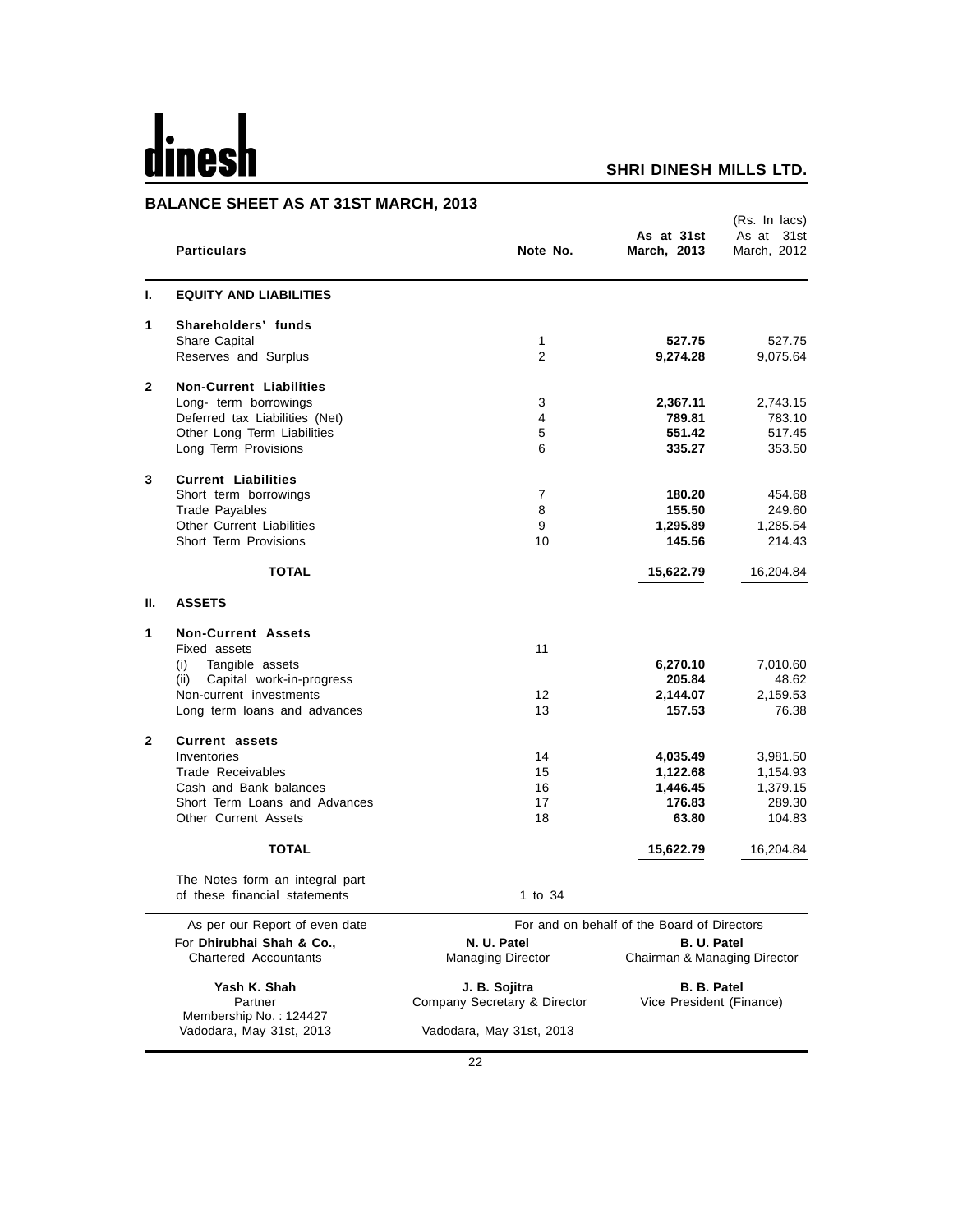

|      | <b>Particulars</b>                                        | Note No.                                | Year ended<br>31st March, 2013              | (Rs. In lacs)<br>Year ended<br>31st March, 2012    |
|------|-----------------------------------------------------------|-----------------------------------------|---------------------------------------------|----------------------------------------------------|
| L.   | Revenue from Operations                                   | 19                                      | 8,633.21                                    | 8,648.87                                           |
| Ш.   | Other Income                                              | 20                                      | 253.28                                      | 361.30                                             |
| III. | Total Revenue (I + II)                                    |                                         | 8,886.49                                    | 9,010.17                                           |
| IV.  | <b>Expenses:</b>                                          |                                         |                                             |                                                    |
|      | Cost of Materials Consumed                                | 21                                      | 2,839.72                                    | 2,939.42                                           |
|      | Purchases of Stock-in-Trade                               | 21                                      | 1.80                                        | 3.10                                               |
|      | Changes in Inventories of finished goods,                 |                                         |                                             |                                                    |
|      | work-in-progress and Stock-in-Trade                       | 22                                      | (190.44)                                    | (619.19)                                           |
|      | Employee Benefits Expense                                 | 23                                      | 2,436.71                                    | 2,261.39                                           |
|      | <b>Finance Costs</b>                                      | 24                                      | 370.64                                      | 368.02                                             |
|      | Depreciation and Amortization Expense                     | 11                                      | 974.79                                      | 849.85                                             |
|      | Other Expenses                                            | 25                                      | 2,061.07                                    | 2,487.32                                           |
|      | <b>Total Expenses</b>                                     |                                         | 8,494.29                                    | 8,289.91                                           |
| ۷.   | Profit before exceptional items and tax (III-IV)          |                                         | 392.20                                      | 720.26                                             |
| VI.  | <b>Exceptional items</b>                                  | 26                                      | 17.66                                       | 7.24                                               |
|      | VII. Profit before tax $(V + VI)$                         |                                         | 409.86                                      | 727.50                                             |
|      | VIII. Tax expense:                                        |                                         |                                             |                                                    |
|      | Current tax<br>(1)                                        |                                         | 94.10                                       | 106.05                                             |
|      | Deferred tax<br>(2)                                       |                                         | 6.71                                        | 120.70                                             |
| IX.  | Profit for the year (VII-VIII))                           |                                         | 309.05                                      | 500.75                                             |
| Х.   | Earnings per equity share of Rs. 10 each                  | 28                                      |                                             |                                                    |
|      | <b>Basic</b><br>(1)                                       |                                         | 5.86                                        | 9.49                                               |
|      | (2)<br>Diluted                                            |                                         | 5.86                                        | 9.49                                               |
|      | The notes form an integral part of                        |                                         |                                             |                                                    |
|      |                                                           |                                         |                                             |                                                    |
|      | these financial statements                                | 1 to 34                                 |                                             |                                                    |
|      | As per our Report of even date                            |                                         | For and on behalf of the Board of Directors |                                                    |
|      | For Dhirubhai Shah & Co.,<br><b>Chartered Accountants</b> | N. U. Patel<br><b>Managing Director</b> |                                             | <b>B. U. Patel</b><br>Chairman & Managing Director |
|      | Yash K. Shah                                              | J. B. Sojitra                           |                                             | <b>B. B. Patel</b>                                 |
|      | Partner<br>Membership No.: 124427                         | Company Secretary & Director            |                                             | Vice President (Finance)                           |
|      |                                                           |                                         |                                             |                                                    |

#### **STATEMENT OF PROFIT AND LOSS FOR THE YEAR ENDED 31ST MARCH, 2013**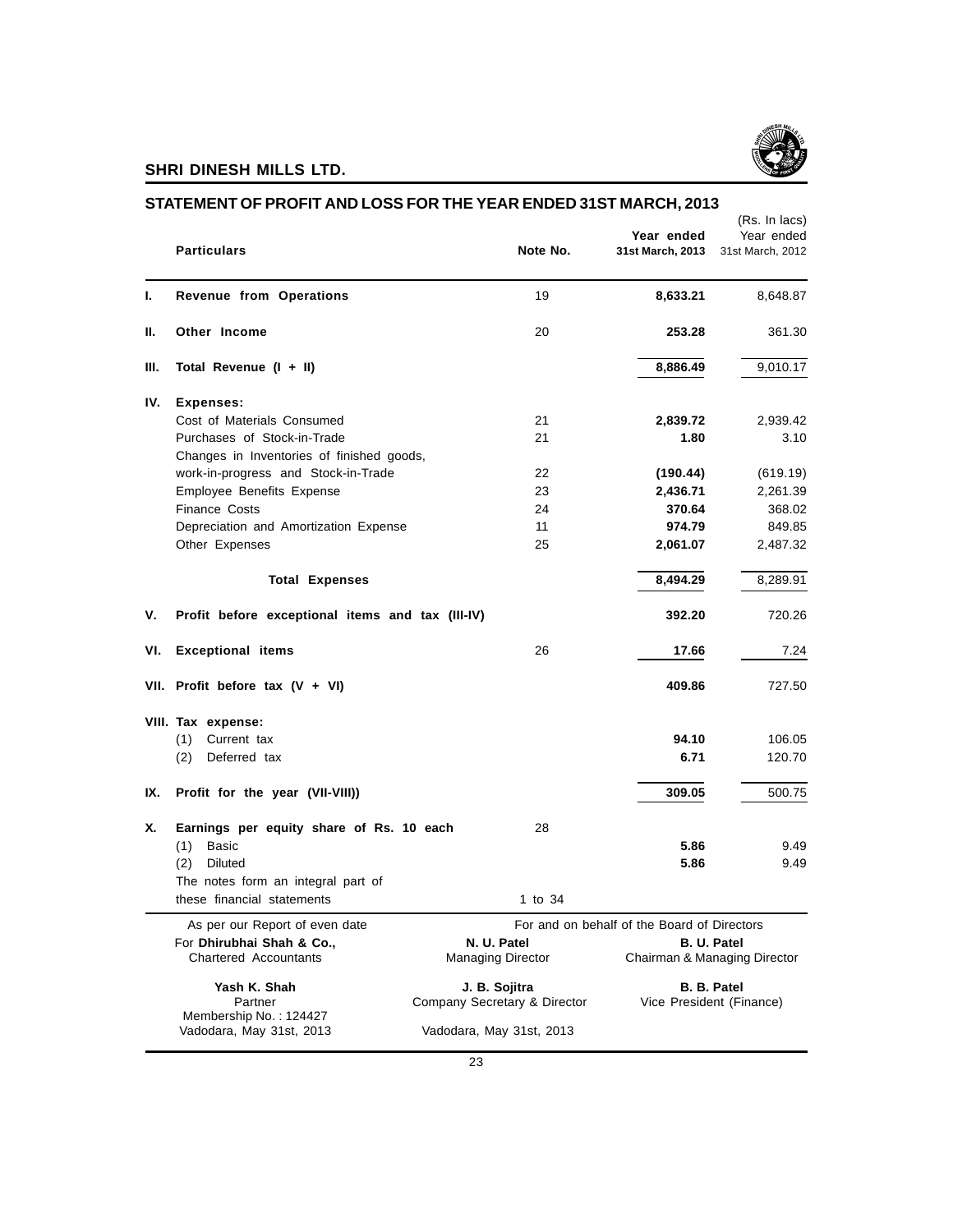-

#### **SHRI DINESH MILLS LTD.**

|       | <b>Particulars</b>                                       | 2012-13        | (Rs. In lacs)<br>2011-12 |
|-------|----------------------------------------------------------|----------------|--------------------------|
| А.    | Cash flow from operating Activity                        |                |                          |
|       | Net Profit Before Tax                                    | 409.86         | 727.50                   |
|       | Adjustments For:                                         |                |                          |
|       | Depreciation                                             | 974.79         | 849.85                   |
|       | Interest & Financial Expenses<br>Loss on sales of assets | 370.64<br>0.28 | 368.02<br>0.09           |
|       | Dividend Income                                          | (124.91)       | (86.38)                  |
|       | Interest received on deposits                            | (38.15)        | (102.83)                 |
|       | LTCG on redemption of FMP                                | (7.02)         | (123.40)                 |
|       |                                                          | 1,175.63       | 905.35                   |
|       | Operation profit before working capital changes          | 1,585.49       | 1,632.85                 |
|       | Adjustment For:                                          |                |                          |
|       | Inventories                                              | (53.99)        | (852.09)                 |
|       | Trade Receivables                                        | 32.25          | (179.98)                 |
|       | Loans & Advances and Other Assets                        | 72.35          | (83.74)                  |
|       | Trade Payables & Other liabilities and Provisions        | (136.88)       | 143.29                   |
|       |                                                          | (86.27)        | (972.52)                 |
|       | <b>Taxes Paid</b>                                        | (94.10)        | (106.05)                 |
|       |                                                          | (180.37)       | (1078.57)                |
|       | Cash Generated from Operations                           | 1,405.12       | 554.28                   |
| В.    | Cash Flow from Investment Activities                     |                |                          |
|       | Purchase of Fixed Assets (Net of sales)                  | (391.79)       | (2293.86)                |
|       | (Purchase)/ Redemption of Investment                     | 22.48          | 1,563.75                 |
|       | Dividend Income                                          | 124.91         | 86.38                    |
|       | Interest received                                        | 38.15          | 102.83                   |
|       | Net Cash Flow from Investment Activity                   | (206.25)       | (540.90)                 |
|       |                                                          | 1,198.87       | 13.38                    |
| C.    | Cash Flow from Financial Activities:                     |                |                          |
|       | Proceeds/(Repayment) from Borrowings                     | (650.52)       | 85.73                    |
|       | Dividend (incl. Corporate Tax) Paid                      |                | (122.67)                 |
|       | Interest & Financial Expenses                            | (370.64)       | (368.02)                 |
|       | Net Cash Flow from Financial Activities                  | (1021.16)      | (404.96)                 |
|       | Total of Cash Flow                                       | 177.71         | (391.58)                 |
|       | Opening Cash & Cash equivalent                           | 1,379.15       | 1,770.73                 |
| Note: | Closing Cash & Cash equivalent                           | 1,446.45       | 1,379.15                 |

#### **CASH FLOW STATEMENT FOR THE YEAR ENDED 31ST MARCH, 2013**

1 The cash flow statement has been prepared in accordance with the requirement of AS -3 " Cash flow statement" issued by the Institute of Chartered Accountants of India

2 Previous year's figures have been regrouped wherever necessary to confirm this year's classification.

| As per our Report of even date | For and on behalf of the Board of Directors |                              |  |
|--------------------------------|---------------------------------------------|------------------------------|--|
| For Dhirubhai Shah & Co.,      | N. U. Patel                                 | B. U. Patel                  |  |
| <b>Chartered Accountants</b>   | <b>Managing Director</b>                    | Chairman & Managing Director |  |
| Yash K. Shah                   | J. B. Sojitra                               | B. B. Patel                  |  |
| Partner                        | Company Secretary & Director                | Vice President (Finance)     |  |
| Membership No.: 124427         |                                             |                              |  |
| Vadodara, May 31st, 2013       | Vadodara, May 31st, 2013                    |                              |  |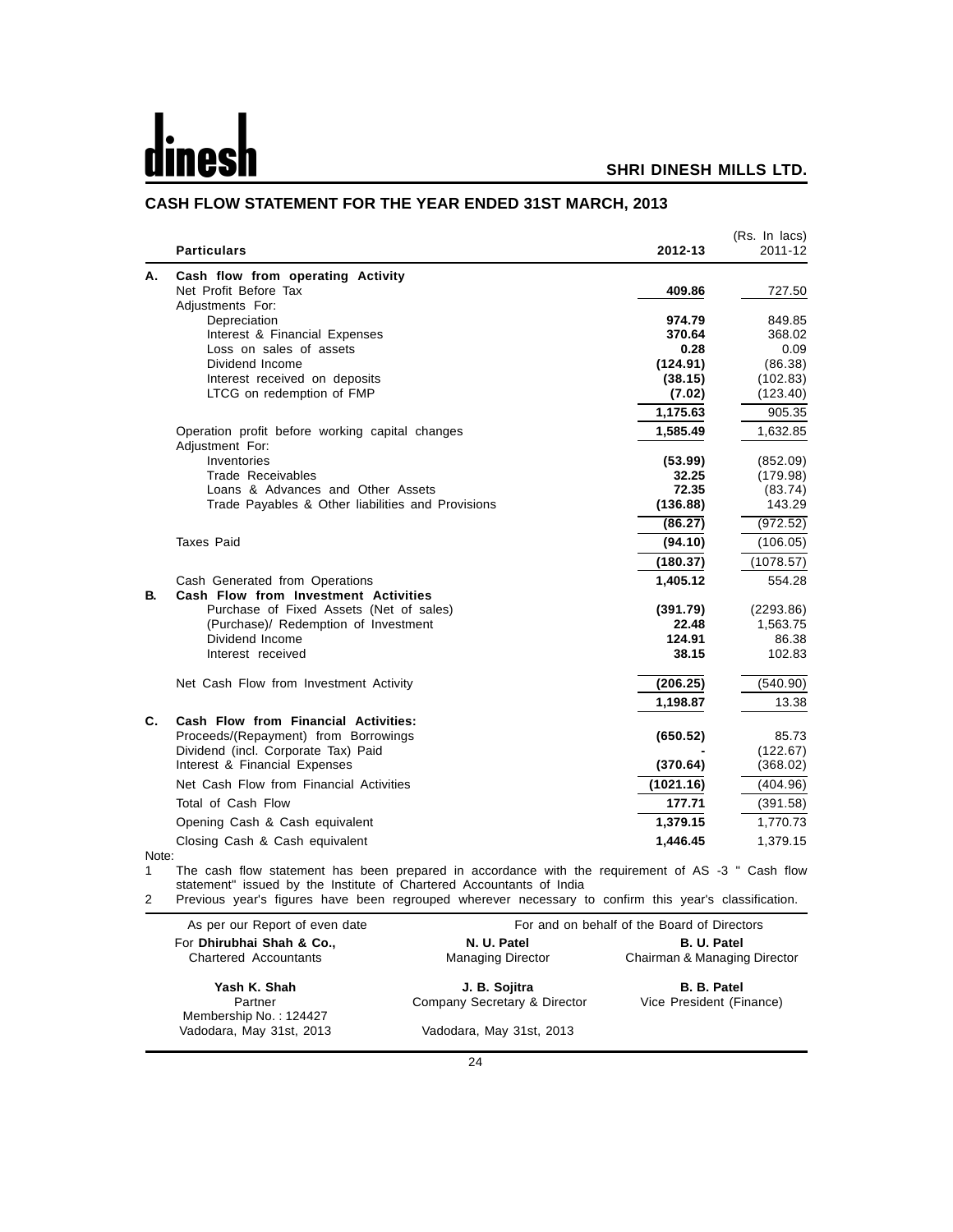



#### **NOTES TO THE FINANCIAL STATEMENTS**

| <b>Particulars</b>                                                                    | As at 31st<br><b>March 2013</b> | (Rs. In lacs)<br>As at 31st<br>March 2012 |
|---------------------------------------------------------------------------------------|---------------------------------|-------------------------------------------|
| <b>NOTE:1 SHARE CAPITAL</b>                                                           |                                 |                                           |
| Authorised                                                                            |                                 |                                           |
| Equity Shares of Rs 10/- each<br>9.500.000<br>50,000 unclassified Shares of Rs. 100/- | 950.00<br>50.00                 | 950.00<br>50.00                           |
| Issued, Subscribed & Paid up                                                          | 1,000.00                        | 1,000.00                                  |
| Equity Shares of Rs 10/- each fully paid<br>5.277.500                                 | 527.75                          | 527.75                                    |

1.1 Board approves Buy-Back of Equity Shares

The company has informed SEBI (BSE) that the Board of Directors of the Company at its meeting held on March 9, 2013, have accorded to buy back from shareholders of the company of its own fully paid equity shares of Rs. 10/- each not exceeding 13,00,000 equity shares, being 24.63% of the total existing paidup equity share capital at a price not exceeding Rs. 91/- per equity share to be financed out of the Free Reserves such that the aggregate consideration for the shares to be bought-back does not exceed Rs. 950 Lacs being an amount not exceeding 10% of the paid-up equity share capital and Free Reserves of the Company ('buy-back').The buy-back period shall close at the end of 12 months from the date of the resolution, i.e., March 9, 2013 approving buy-back.

**Total 527.75** 527.75

1.2 The reconciliation of the number of shares outstanding:

The Company has not issued or bought back any equity or preference shares during the year.

1.3 The details of Shareholders holding more than 5% shares:

| No. of<br>Shares held | % of<br><b>Holding</b> | No. of<br>Shares held  | % of<br>Holding                            |
|-----------------------|------------------------|------------------------|--------------------------------------------|
| 531.655<br>491.710    | 10.07<br>9.32          | 531,655<br>491.710     | 10.07<br>9.32<br>12.20                     |
|                       | 643.998                | As at 31st March, 2013 | As at 31st March, 2012<br>12.20<br>643.998 |

<sup>1.4 30,780</sup> Equity shares allotted to Shareholders of Platewel Processes and Chemicals Limited as fully paid without payment being received in cash in terms of amalgamation scheme sanctioned by Gujarat High Court, as per order Dated 20th March, 1981.

1.5 4,775,420 Equity shares issued as Bonus Shares by way of capitalisation of Reserve and Share Premium Account.

1.6 The Company has only one class of equity shares having a par value of Rs.10 per share. Each Shareholder is eligible for one vote per share. The dividend proposed by the Board of Directors is subject to the approval of shareholders, except in case of interim dividend. In the event of liquidation, the equity shareholders are eligible to receive the remaining assets of the Company, after distribution of all preferential amounts, in proportion of their shareholding.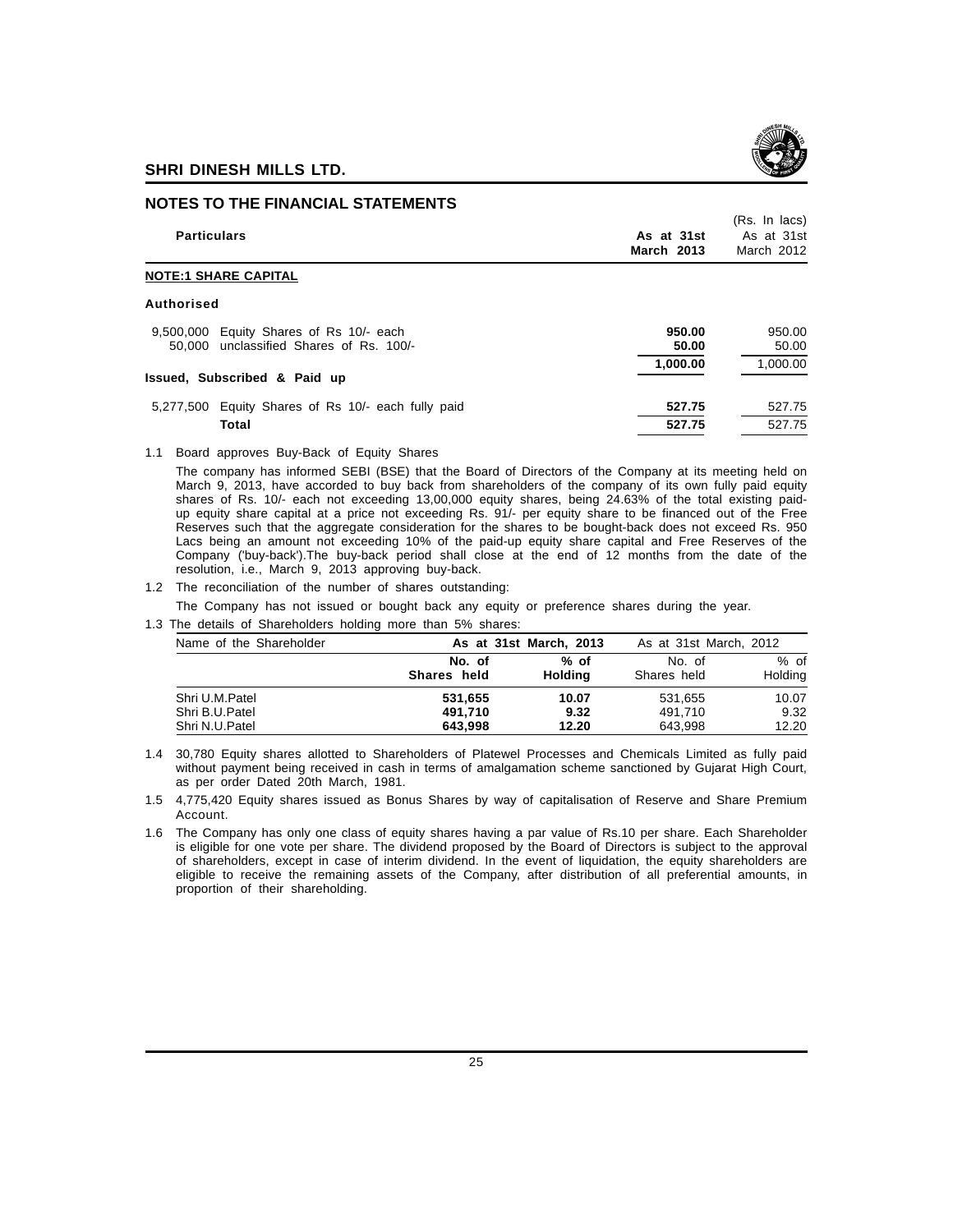# dinesh

#### **SHRI DINESH MILLS LTD.**

#### **NOTES TO THE FINANCIAL STATEMENTS**

|    | <b>Particulars</b>                                                                                                                        | As at 31st<br><b>March 2013</b> | (Rs. In lacs)<br>As at 31st<br>March 2012 |
|----|-------------------------------------------------------------------------------------------------------------------------------------------|---------------------------------|-------------------------------------------|
|    | <b>NOTE: 2 RESERVES &amp; SURPLUS</b>                                                                                                     |                                 |                                           |
| а. | <b>General Reserve</b><br>Opening Balance                                                                                                 | 8,835.73                        | 8,435.73                                  |
|    | (+) Current Year Transfer                                                                                                                 | 250.00                          | 400.00                                    |
| b. | Closing Balance<br><b>Surplus</b>                                                                                                         | 9.085.73                        | 8.835.73                                  |
|    | Opening balance                                                                                                                           | 239.91                          | 261.83                                    |
|    | (+) Net Profit For the current year                                                                                                       | 309.05                          | 500.75                                    |
|    | (-) Proposed Dividends                                                                                                                    | 110.41                          | 122.67                                    |
|    | (-) Transfer to Reserves                                                                                                                  | 250.00                          | 400.00                                    |
|    | Closing Balance                                                                                                                           | 188.55                          | 239.91                                    |
|    | Total                                                                                                                                     | 9,274.28                        | 9,075.64                                  |
|    | <b>NOTE: 3 LONG TERM BORROWINGS</b>                                                                                                       |                                 |                                           |
|    | Term loans<br>Term loan under Technology Upgradtion Fund Scheme<br>is secured by way of hypothecation of machineries purchased therefrom. | 2.171.24                        | 2,452.11                                  |
|    | Deposits:<br>From Directors & Shareholders                                                                                                | 129.65                          | 226.69                                    |
|    | From Public                                                                                                                               | 66.22                           | 64.35                                     |
|    | Total                                                                                                                                     | 2,367.11                        | 2,743.15                                  |

#### **3.1 TERMS OF REPAYMENT OF TERM LOANS**

|                            |             |           |                           | Repayment schedule  |                          |
|----------------------------|-------------|-----------|---------------------------|---------------------|--------------------------|
| Name of Institutions       | Instruments | Frequency | Number of<br>Installments | Rate of<br>Interest | First<br>installment due |
| Indian Overseas Bank - II  | Term Loan   | Quarterly | 24                        | 12.25%              | Jul-09                   |
| Indian Overseas Bank - III | Term Loan   | Quarterly | 24                        | 12.25%              | Aug-10                   |
| South Indian Bank - II     | Term Loan   | Quarterly | 24                        | 12.00%              | Apr-13                   |
| South Indian Bank - III    | Term Loan   | Quarterly | 24                        | 12.00%              | $May-14$                 |

#### **NOTE: 4 DEFERRED TAX LIABILITY**

|                                                                                                                                                                               | As on<br>31.03.2012    | Charge / (Credit)<br>during the year | As on<br>31.03.2013    |
|-------------------------------------------------------------------------------------------------------------------------------------------------------------------------------|------------------------|--------------------------------------|------------------------|
| Deferred Tax Liablity on account of :<br>Depreciation<br>(I)                                                                                                                  | 858.47                 | 0.18                                 | 858.65                 |
| Deferred Tax Assets on account of :<br>Expenses allowable for tax purpose when paid (Octroi)<br>(1)<br>(II)<br>Unencashed leave (Leave + Director Leave)<br>(III)<br>Gratuity | 15.31<br>53.12<br>6.94 | (7.66)<br>1.13                       | 15.31<br>45.46<br>8.07 |
|                                                                                                                                                                               | 75.37                  | (6.53)                               | 68.84                  |
| Net Deferred tax Liabilities / Assets                                                                                                                                         | 783.10                 | 6.71                                 | 789.81                 |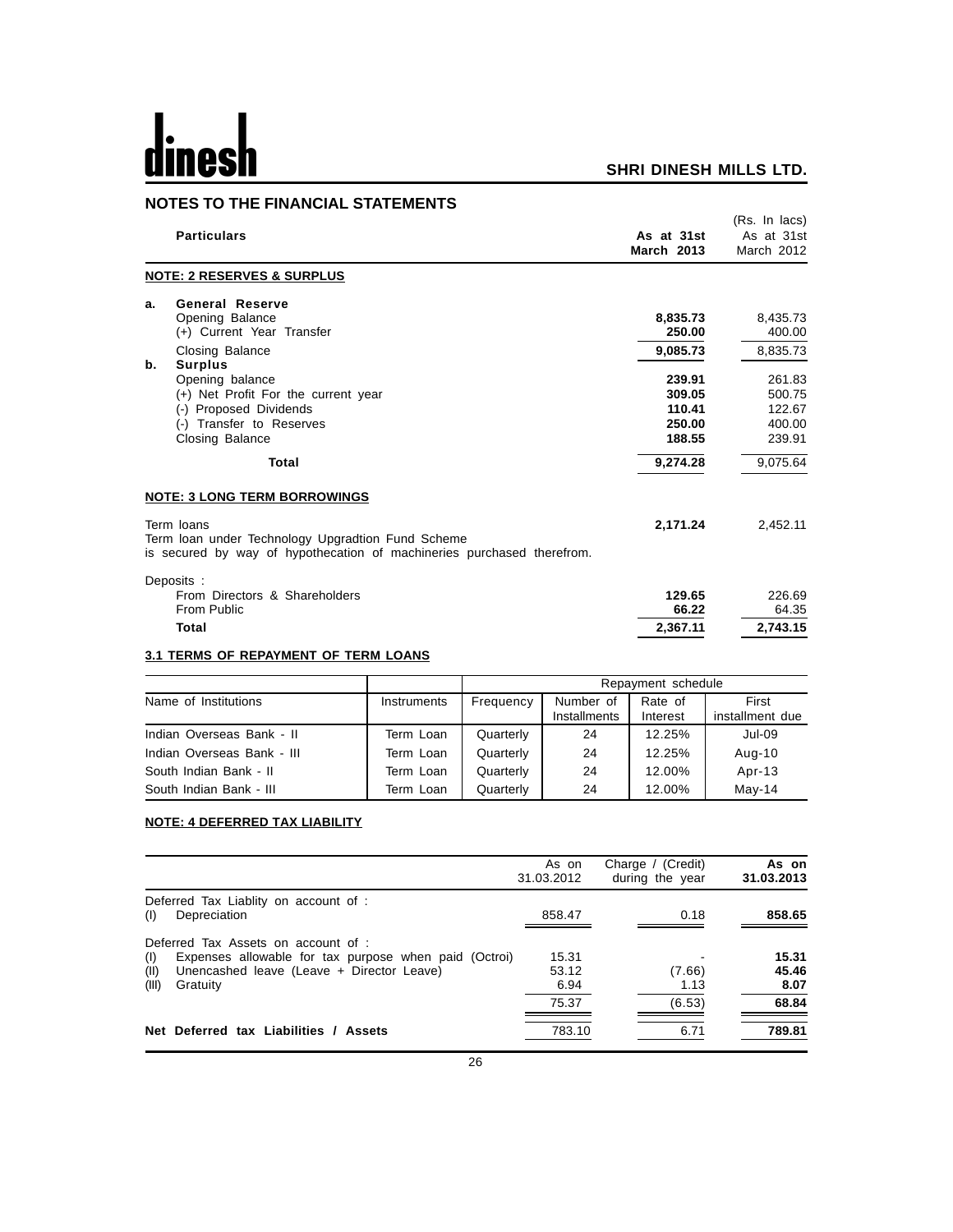

| <b>NOTES TO THE FINANCIAL STATEMENTS</b>                                                                                                                                        |                                 |                                           |
|---------------------------------------------------------------------------------------------------------------------------------------------------------------------------------|---------------------------------|-------------------------------------------|
| <b>Particulars</b>                                                                                                                                                              | As at 31st<br><b>March 2013</b> | (Rs. In lacs)<br>As at 31st<br>March 2012 |
| <b>NOTE: 5 OTHER LONG TERM LIABILITIES</b>                                                                                                                                      |                                 |                                           |
| <b>Trade Deposits</b><br>Octroi Liability<br>Oustanding expenses                                                                                                                | 246.72<br>63.49<br>241.21       | 238.78<br>63.49<br>215.18                 |
| Total                                                                                                                                                                           | 551.42                          | 517.45                                    |
| <b>NOTE: 6 LONG TERM PROVISIONS</b>                                                                                                                                             |                                 |                                           |
| Provision for employee benefits:                                                                                                                                                |                                 |                                           |
| Gratuity<br>Leave Encashment                                                                                                                                                    | 149.16<br>127.36                | 110.30<br>175.59                          |
| Provisions for Medical/LTA/allowances, etc.                                                                                                                                     | 58.75                           | 67.61                                     |
| <b>Total</b>                                                                                                                                                                    | 335.27                          | 353.50                                    |
| <b>NOTE: 7 SHORT TERM BORROWINGS</b>                                                                                                                                            |                                 |                                           |
| Secured                                                                                                                                                                         |                                 |                                           |
| Term Loans:<br>(a)<br>Loan from Indian Overseas Bank - I<br>Loan from Bank of Baroda                                                                                            | 38.83                           | 226.91<br>3.84                            |
| Cash credit<br>(b)<br>Cash credits from Banks, against hypothecation of Raw materials,<br>Stores, Spare parts, Finished goods and Work-in-progress                              | (163.57)                        | (167.21)                                  |
| Unsecured                                                                                                                                                                       |                                 |                                           |
| Deposits :<br>From Directors & Shareholders<br>From Public                                                                                                                      | 242.55<br>62.39                 | 301.16<br>89.98                           |
| Total                                                                                                                                                                           | 180.20                          | 454.68                                    |
| The above term loan from IOB is repayable in 24 quarterly installments,<br>7.1<br>commencing from October 2007, Last installment due in July 2013 rate<br>of interest is 12.25% |                                 |                                           |

7.2 The above term loan from BOB is repayable in 24 quarterly installments, commencing from April 2007, Last installment due in March 2013 rate of interest is 15.75%

7.3 The above term loans are secured by way of hypothecation of machineries purchased therefrom.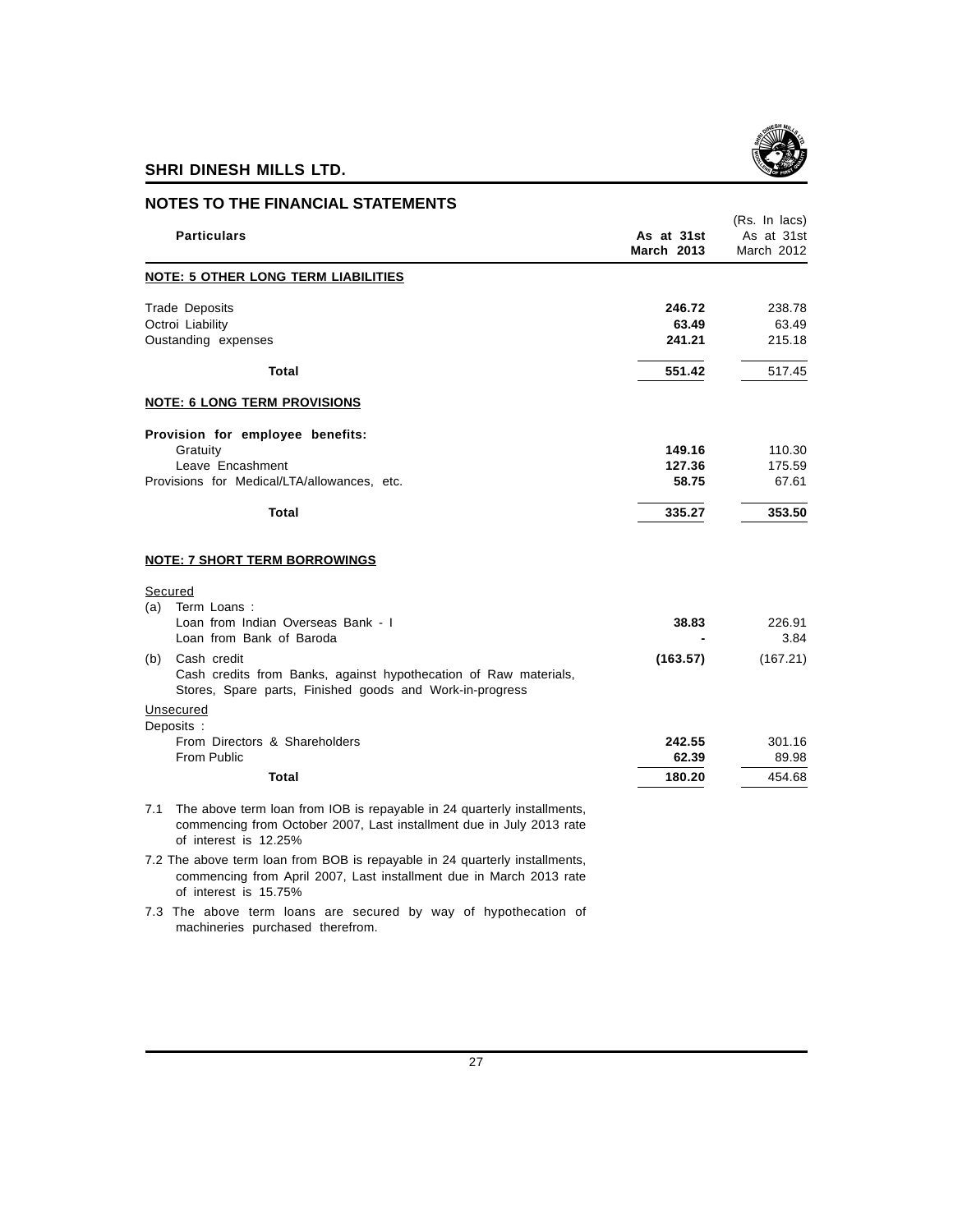## dines

#### **SHRI DINESH MILLS LTD.**

|               | <b>NOTES TO THE FINANCIAL STATEMENTS</b>                                                                                              |                                 |                                           |
|---------------|---------------------------------------------------------------------------------------------------------------------------------------|---------------------------------|-------------------------------------------|
|               | <b>Particulars</b>                                                                                                                    | As at 31st<br><b>March 2013</b> | (Rs. In lacs)<br>As at 31st<br>March 2012 |
|               | <b>NOTE: 8 TRADE PAYABLES</b>                                                                                                         |                                 |                                           |
| <b>Others</b> | Micro, Small and Medium Entreprises                                                                                                   | 155.50                          | 249.60                                    |
|               | <b>Total</b>                                                                                                                          | 155.50                          | 249.60                                    |
| 8.1           | The details of amounts outstanding to Micro, Small and Medium<br>Enterprises based on available information with the co. is as under: |                                 |                                           |
|               | <b>Particulars</b>                                                                                                                    | As at 31st<br><b>March 2013</b> | As at 31st<br>March 2012                  |
|               | Principal amount due and remaining unpaid                                                                                             | $\overline{a}$                  |                                           |
|               | Interest due on above and the unpaid interest<br>Interest paid                                                                        |                                 |                                           |
|               | Payment made beyond the appointed day during the year                                                                                 |                                 |                                           |
|               | Interest due and payable for the period of delay                                                                                      |                                 |                                           |
|               | Interest accrued and remaining unpaid<br>Amount of further interest remaining due and                                                 |                                 |                                           |
|               | payable in succeeding years                                                                                                           |                                 |                                           |
|               | <b>NOTE: 9 OTHER CURRENT LIABILITIES</b>                                                                                              |                                 |                                           |
|               | Interest accrued but not due                                                                                                          | 83.21                           | 77.94                                     |
|               | Unclaimed dividends                                                                                                                   | 21.38                           | 21.08                                     |
|               | Unpaid matured deposits and interest accrued thereon                                                                                  | 6.29                            | 13.66                                     |
|               | Other Payables :                                                                                                                      |                                 |                                           |
|               | Advance from Customers                                                                                                                | 602.45                          | 587.96                                    |
|               | Statutory dues                                                                                                                        | 149.44                          | 203.04                                    |
|               | Other provision for expenses                                                                                                          | 433.12                          | 381.86                                    |
|               | <b>Total</b>                                                                                                                          | 1,295.89                        | 1,285.54                                  |
|               | 9.1 There is no amount due and outstanding to be credited to Investor<br>Education and Protection Fund as at 31st March, 2013         |                                 |                                           |
|               | <b>NOTE: 10 SHORT TERM PROVISIONS</b>                                                                                                 |                                 |                                           |
|               | Dues to Directors<br>Provision for employee benefits:                                                                                 | 15.72                           | 91.76                                     |
|               | Leave Encashment                                                                                                                      | 19.43                           |                                           |
|               | Provisions for Dividend and Dividend Tax                                                                                              | 110.41                          | 122.67                                    |
|               | Total                                                                                                                                 | 145.56                          | 214.43                                    |

28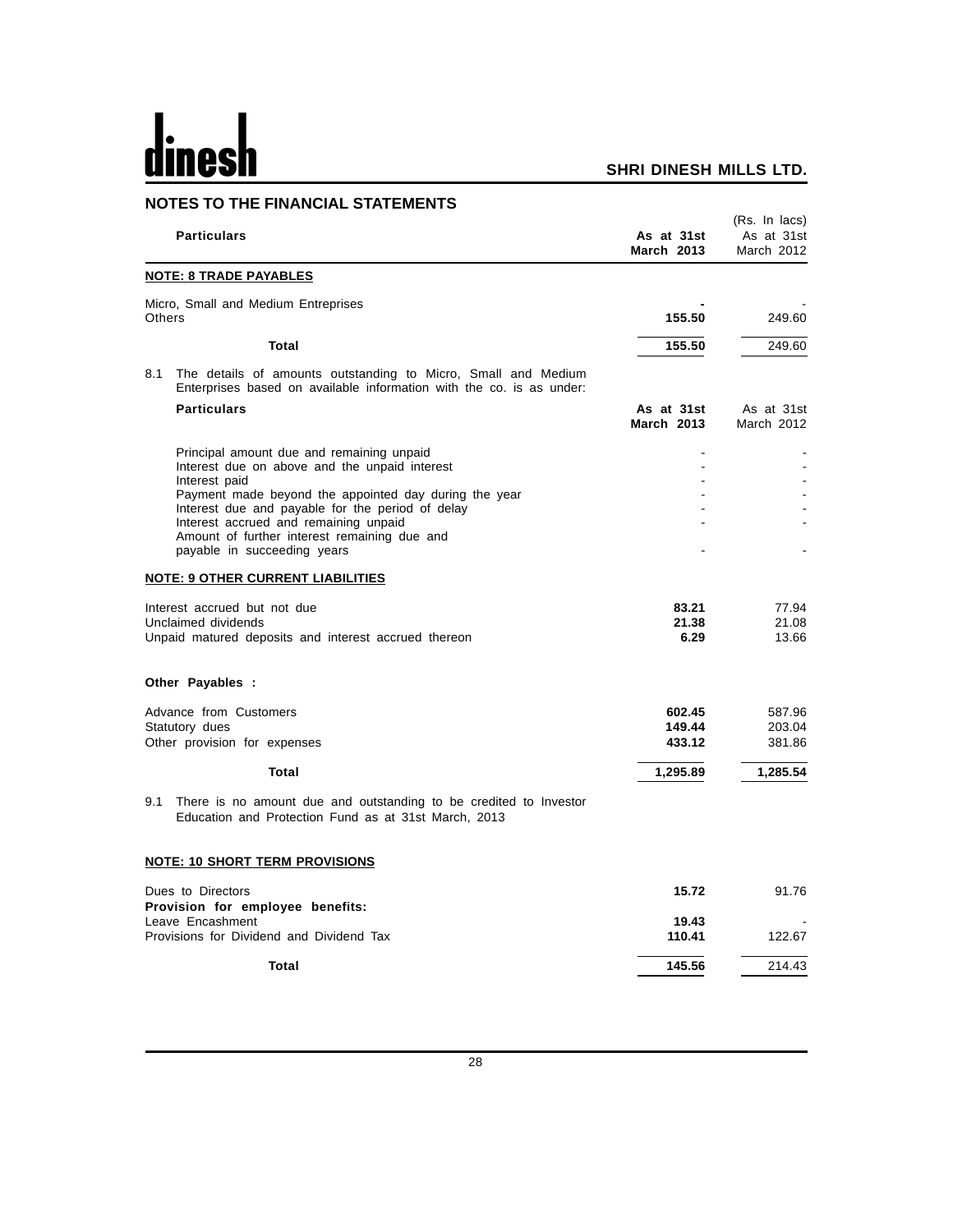29

|                    |                           | <b>GROSS BLOCK</b>                                           |                |           |                                                   |        | <b>ACCUMULATED DEPRECIATION</b>                                                                                                                  |           |          | <b>NET BLOCK</b> |  |  |                             |                             |
|--------------------|---------------------------|--------------------------------------------------------------|----------------|-----------|---------------------------------------------------|--------|--------------------------------------------------------------------------------------------------------------------------------------------------|-----------|----------|------------------|--|--|-----------------------------|-----------------------------|
| <b>Fixed Asset</b> |                           | Additions/<br>Balance as at<br>1st April 2012<br>(Disposals) |                |           | <b>Balance</b><br>as at 31st<br><b>March 2013</b> |        | Balance as Depreciation Adjustment/<br>Balance as<br>at 31st<br>at 1st April<br>Charge for<br>Deduction<br><b>March 2013</b><br>2012<br>the year |           |          |                  |  |  | As at<br>31st March<br>2013 | As at<br>31st March<br>2012 |
| (A)                | Tangible Assets           |                                                              |                |           |                                                   |        |                                                                                                                                                  |           |          |                  |  |  |                             |                             |
|                    | Land                      | 321.25                                                       |                | 321.25    |                                                   |        |                                                                                                                                                  |           | 321.25   | 321.25           |  |  |                             |                             |
|                    | Assets under lease        | 6.09                                                         | (0.09)         | 6.00      |                                                   |        |                                                                                                                                                  |           | 6.00     | 6.09             |  |  |                             |                             |
|                    | <b>Buildings</b>          | 525.78                                                       | 47.35          | 573.13    | 339.74                                            | 15.14  |                                                                                                                                                  | 354.88    | 218.25   | 186.04           |  |  |                             |                             |
|                    | Plant and Equipment       | 16,684.18                                                    | 158.48         | 16,842.66 | 10,421.56                                         | 906.52 | 1.48                                                                                                                                             | 11,326.60 | 5,516.06 | 6,262.62         |  |  |                             |                             |
|                    | Furniture and Dead stock  | 276.04                                                       | 10.63          | 286.67    | 205.81                                            | 14.51  | 0.34                                                                                                                                             | 219.98    | 66.69    | 70.23            |  |  |                             |                             |
|                    | Vehicles                  | 332.79                                                       | 0.28           | 333.07    | 190.69                                            | 37.22  | 15.82                                                                                                                                            | 212.09    | 120.98   | 142.10           |  |  |                             |                             |
|                    | Electrical Installations  | 98.01                                                        |                | 98.01     | 80.54                                             | 0.79   |                                                                                                                                                  | 81.33     | 16.68    | 17.47            |  |  |                             |                             |
|                    | Tubewell and waterworks   | 10.08                                                        | $\blacksquare$ | 10.08     | 5.69                                              | 0.22   |                                                                                                                                                  | 5.91      | 4.17     | 4.39             |  |  |                             |                             |
|                    | Drainage installation     | 0.14                                                         |                | 0.14      | 0.12                                              |        |                                                                                                                                                  | 0.12      | 0.02     | 0.02             |  |  |                             |                             |
|                    | Total                     | 18,254.36                                                    | 216.65         | 18,471.01 | 11,244.15                                         | 974.40 | 17.64                                                                                                                                            | 12,200.91 | 6,270.10 | 7,010.21         |  |  |                             |                             |
| (B)                | Intangible Assets         |                                                              |                |           |                                                   |        |                                                                                                                                                  |           |          |                  |  |  |                             |                             |
|                    | Computer Software         | 9.78                                                         | $\blacksquare$ | 9.78      | 9.39                                              | 0.39   |                                                                                                                                                  | 9.78      |          | 0.39             |  |  |                             |                             |
|                    | Total                     | 18,264.14                                                    | 216.65         | 18,480.79 | 11,253.54                                         | 974.79 | 17.64                                                                                                                                            | 12,210.69 | 6,270.10 | 7,010.60         |  |  |                             |                             |
|                    | Previous Year's Total Rs. | 16,029.91                                                    | 2,234.23       | 18,264.14 | 10,419.44                                         | 849.85 | 15.75                                                                                                                                            | 11,253.54 | 7,010.60 |                  |  |  |                             |                             |

11.1 Gross Block is carried at cost except Leashold Land which is at cost less amounts written off.

11.2 Buildings includes Rs. 750/- being the cost of shares in Co-operative Society (Previous year Rs. 750/-)

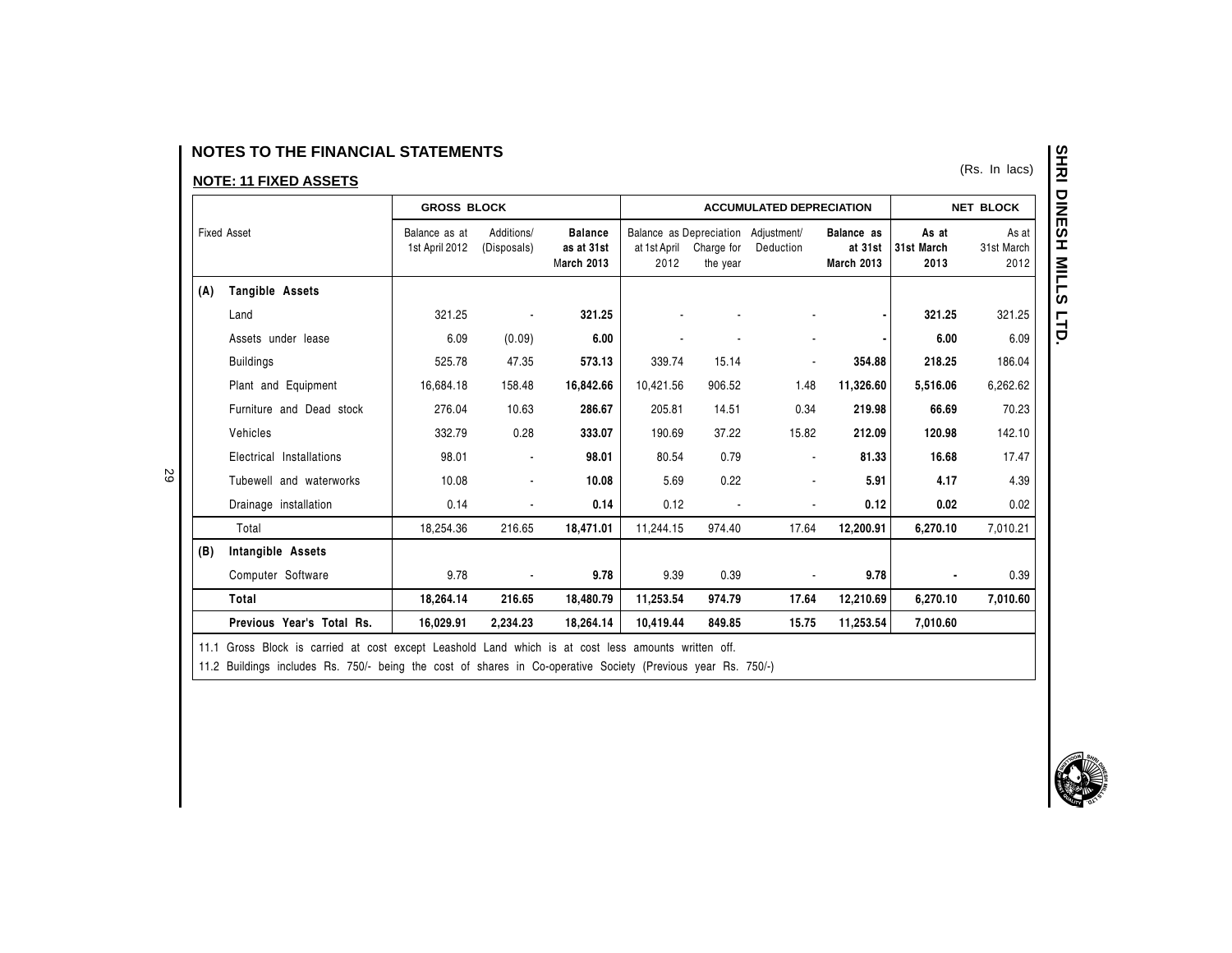# <u>dinesh</u>

| <b>NOTES TO THE FINANCIAL STATEMENTS</b>                                               |                                                                                                                                                                                                                                                                     |                                              |                                               |  |
|----------------------------------------------------------------------------------------|---------------------------------------------------------------------------------------------------------------------------------------------------------------------------------------------------------------------------------------------------------------------|----------------------------------------------|-----------------------------------------------|--|
| <b>Particulars</b>                                                                     |                                                                                                                                                                                                                                                                     | As at 31st<br>March 2013                     | (Rs. In lacs)<br>As at 31st<br>March 2012     |  |
|                                                                                        | <b>NOTE: 12 NON CURRENT INVESTMENTS</b>                                                                                                                                                                                                                             |                                              |                                               |  |
| In fully paid shares                                                                   | Investment in Equity instruments:                                                                                                                                                                                                                                   |                                              |                                               |  |
| Quoted:                                                                                |                                                                                                                                                                                                                                                                     |                                              |                                               |  |
| 1,20,020                                                                               | Equity shares of Rs. 10/- each in Kamron Laboratories Limited.<br>Less Provision for Diminution in value.<br>(Investments of Re. 1/- appearing in the books)                                                                                                        |                                              |                                               |  |
| Unquoted:                                                                              |                                                                                                                                                                                                                                                                     |                                              |                                               |  |
| 50                                                                                     | Equity Shares of Rs. 100/- each in                                                                                                                                                                                                                                  |                                              |                                               |  |
| 1,44,946                                                                               | Gujarat Sheep & Wool Development Corporation Limited<br>Equity Shares of Rs. 10/- each in Narmada Cleantech Limited                                                                                                                                                 | 0.05<br>14.49                                | 0.05<br>14.49                                 |  |
| Others:<br>400                                                                         | Equity Shares of Rs. 25/- each in                                                                                                                                                                                                                                   |                                              |                                               |  |
| 1,30,98,095                                                                            | Co-operative Bank of Baroda Limited<br>(12,751,595) Equity shares of Rs 10/- each in                                                                                                                                                                                | 0.10                                         | 0.10                                          |  |
|                                                                                        | Dinesh Remedies Limited - Subsidiary                                                                                                                                                                                                                                | 1,309.81                                     | 1,309.81                                      |  |
|                                                                                        | Investments in Government or Trust securities:                                                                                                                                                                                                                      |                                              |                                               |  |
| 50,000<br>20,000                                                                       | 11.50% GOI Securities - 2015<br>6.90% GOI Securities - 2019                                                                                                                                                                                                         | 55.90<br>18.76                               | 55.90<br>18.76                                |  |
|                                                                                        | <b>Investments in Mutual Funds:</b>                                                                                                                                                                                                                                 |                                              |                                               |  |
| 1,21,400.476<br>7,75,325.887<br>8,00,645.406<br>4,36,220.847<br>2,32,001.127<br>36,728 | (1,21,400.476) HDFC MF MIP Long Term Growth<br>(7,75,325.887) Units of HDFC Prudence<br>(8,00,645.406) Units of SBI balance Fund<br>(4,36,220.847) Units of FT India Balance Fund<br>(2,32,001.127) Units of TATA Balance Fund<br>(0) Units of Reliance Mutual Fund | 252.01<br>242.58<br>125.00<br>125.00<br>0.37 | 25.00<br>252.01<br>233.41<br>125.00<br>125.00 |  |
|                                                                                        | <b>Total</b>                                                                                                                                                                                                                                                        | 2,144.07                                     | 2,159.53                                      |  |
|                                                                                        | <b>NOTE: 13 LONG TERM LOANS &amp; ADVANCES</b>                                                                                                                                                                                                                      |                                              |                                               |  |
| (Unsecured, considered good)<br>Security Deposits                                      |                                                                                                                                                                                                                                                                     | 77.11                                        | 77.07                                         |  |
|                                                                                        | Balance with Statutory authorities                                                                                                                                                                                                                                  | 80.42                                        | (0.69)                                        |  |
|                                                                                        | Total                                                                                                                                                                                                                                                               | 157.53                                       | 76.38                                         |  |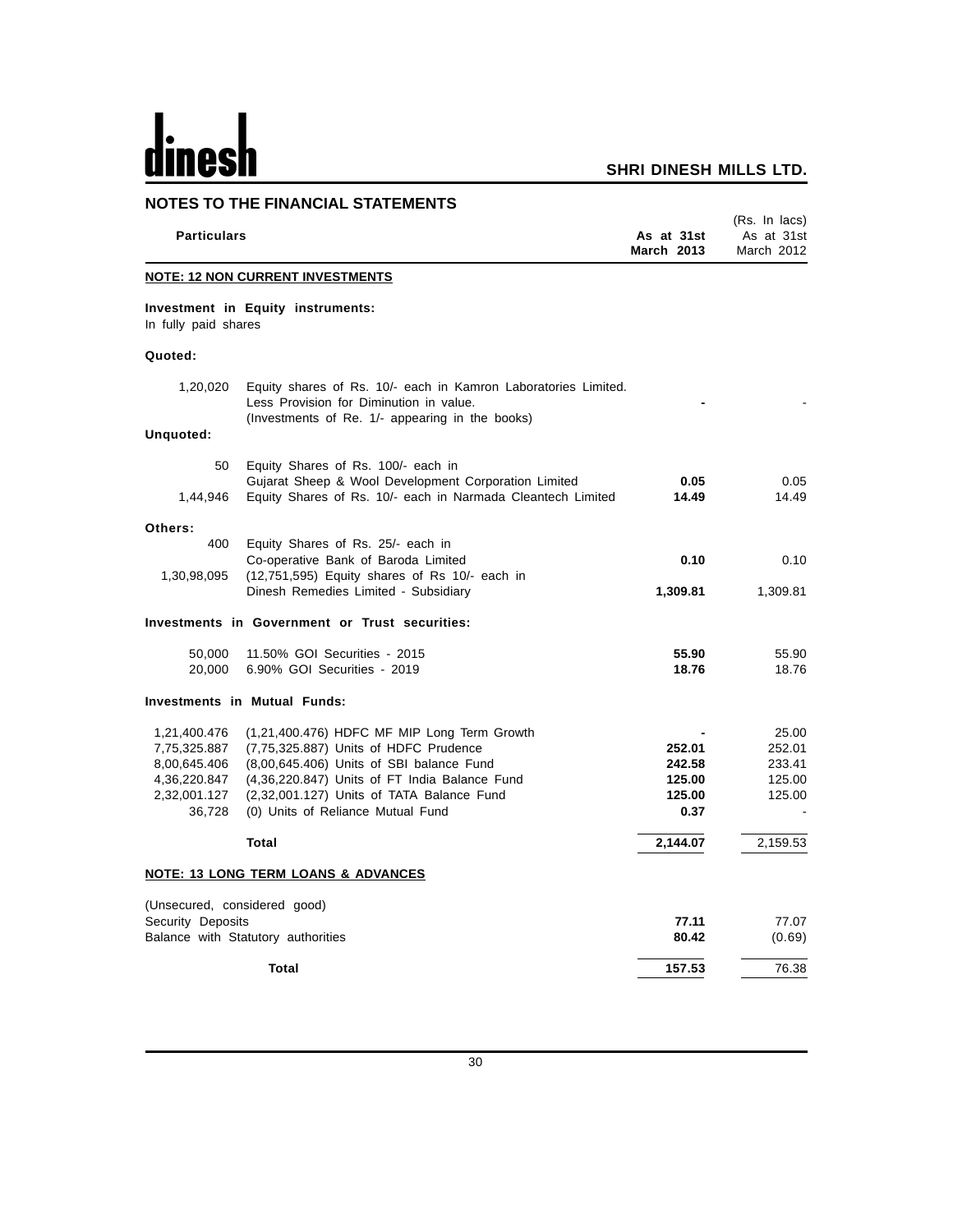

|      | <b>NOTES TO THE FINANCIAL STATEMENTS</b> |                                 |                                           |
|------|------------------------------------------|---------------------------------|-------------------------------------------|
|      | <b>Particulars</b>                       | As at 31st<br><b>March 2013</b> | (Rs. In lacs)<br>As at 31st<br>March 2012 |
|      | <b>NOTE: 14 INVENTORIES</b>              |                                 |                                           |
| a.   | Raw Materials<br>Goods-in transit        | 974.86                          | 1,098.38<br>40.13                         |
|      |                                          | 974.86                          | 1,138.51                                  |
| b.   | Work-in-progress                         | 1,301.78                        | 1,305.64                                  |
| c.   | Finished goods                           | 1,278.47                        | 1,069.96                                  |
| d.   | Stores and spares                        | 480.38                          | 467.39                                    |
|      | Total                                    | 4,035.49                        | 3,981.50                                  |
|      | <b>14.1 DETAILS OF RAW MATERIALS</b>     |                                 |                                           |
|      | Imported:                                |                                 |                                           |
|      | Wool                                     | 513.45                          | 532.33                                    |
|      | Yarn                                     | 171.06                          | 231.55                                    |
|      | Fibre<br>Miscellaneous                   | 43.02<br>1.91                   | 58.61<br>3.71                             |
|      | Indigeneous:                             |                                 |                                           |
|      | Wool                                     |                                 | 6.53                                      |
|      | Yarn                                     | 153.35                          | 156.91                                    |
|      | Fibre                                    | 91.80                           | 108.56                                    |
|      | Miscellaneous                            | 0.27                            | 0.18                                      |
|      | Total                                    | 974.86                          | 1,098.38                                  |
|      | <b>14.2 DETAILS OF WORK-IN-PROGRESS</b>  |                                 |                                           |
|      | Woollen worsted                          | 975.28                          | 1,032.52                                  |
| Felt |                                          | 326.50                          | 273.12                                    |
|      | Total                                    | 1,301.78                        | 1,305.64                                  |
|      | <b>14.3 DETAILS OF FINISHED GOODS</b>    |                                 |                                           |
|      | Woolen Fabrics                           | 4.87                            | 1.23                                      |
|      | <b>Worsted Fabrics</b>                   | 760.44                          | 563.03                                    |
| Felt |                                          | 511.25                          | 503.19                                    |
|      | Readymade Garments                       | 1.91                            | 2.51                                      |
|      | Total                                    | 1,278.47                        | 1,069.96                                  |

#### 31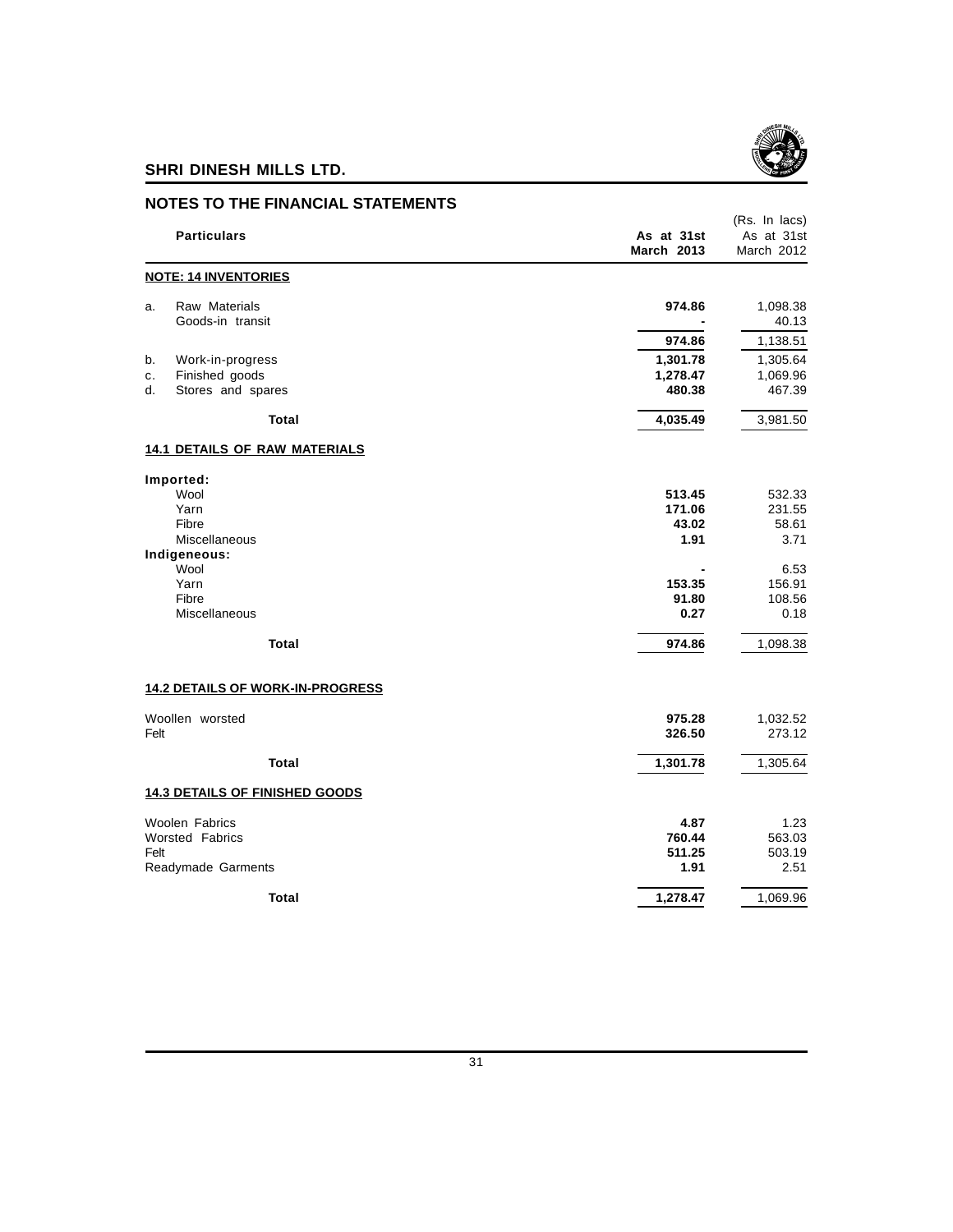# <u>dinesh</u>

| <b>NOTES TO THE FINANCIAL STATEMENTS</b>                                                                                                |                                 |                                           |
|-----------------------------------------------------------------------------------------------------------------------------------------|---------------------------------|-------------------------------------------|
| <b>Particulars</b>                                                                                                                      | As at 31st<br><b>March 2013</b> | (Rs. In lacs)<br>As at 31st<br>March 2012 |
| <b>NOTE: 15 TRADE RECEIVABLES</b>                                                                                                       |                                 |                                           |
| Trade receivables outstanding for a period exceeding<br>six months from the date they are due for payment                               |                                 |                                           |
| Unsecured, considered good<br>Unsecured, considered doubtful<br>Less: Provision for doubtful debts                                      | 112.06                          | 154.10<br>2.96<br>(2.96)                  |
| Sub total                                                                                                                               | 112.06                          | 154.10                                    |
| Trade receivables outstanding for a period less than<br>six months from the date they are due for payment<br>Unsecured, considered good | 1,010.62                        | 1,000.83                                  |
| Total                                                                                                                                   | 1,122.68                        | 1,154.93                                  |
| <b>NOTE: 16 CASH AND BANK BALANCES</b>                                                                                                  |                                 |                                           |
| <b>Bank Balances:</b><br>In Current Account<br>In Fixed Deposit Account (having maturity period less than 3 months)                     | 279.94<br>1,164.12              | 209.55<br>1,167.73                        |
| Cash on hand                                                                                                                            | 1,444.06<br>2.39                | 1,377.28<br>1.87                          |
| Total                                                                                                                                   | 1,446.45                        | 1,379.15                                  |
| <b>NOTE: 17 SHORT-TERM LOANS AND ADVANCES</b>                                                                                           |                                 |                                           |
| (Unsecured, considered good)                                                                                                            |                                 |                                           |
| Loans and advances to related parties<br>Other loans and advances<br>Statutory dues (net of tax provisions)<br>Advance to Suppliers     | 0.41<br>0.28<br>82.95<br>93.19  | 0.01<br>0.22<br>244.88<br>44.19           |
| Total                                                                                                                                   | 176.83                          | 289.30                                    |
| <b>NOTE: 18 OTHER CURRENT ASSETS</b>                                                                                                    |                                 |                                           |
| Interest and Dividend Receivables on investments<br>Interest Subsidy receivables<br>Prepaid Expenses                                    | 2.31<br>57.32<br>4.17           | 2.32<br>94.11<br>8.40                     |
| Total                                                                                                                                   | 63.80                           | 104.83                                    |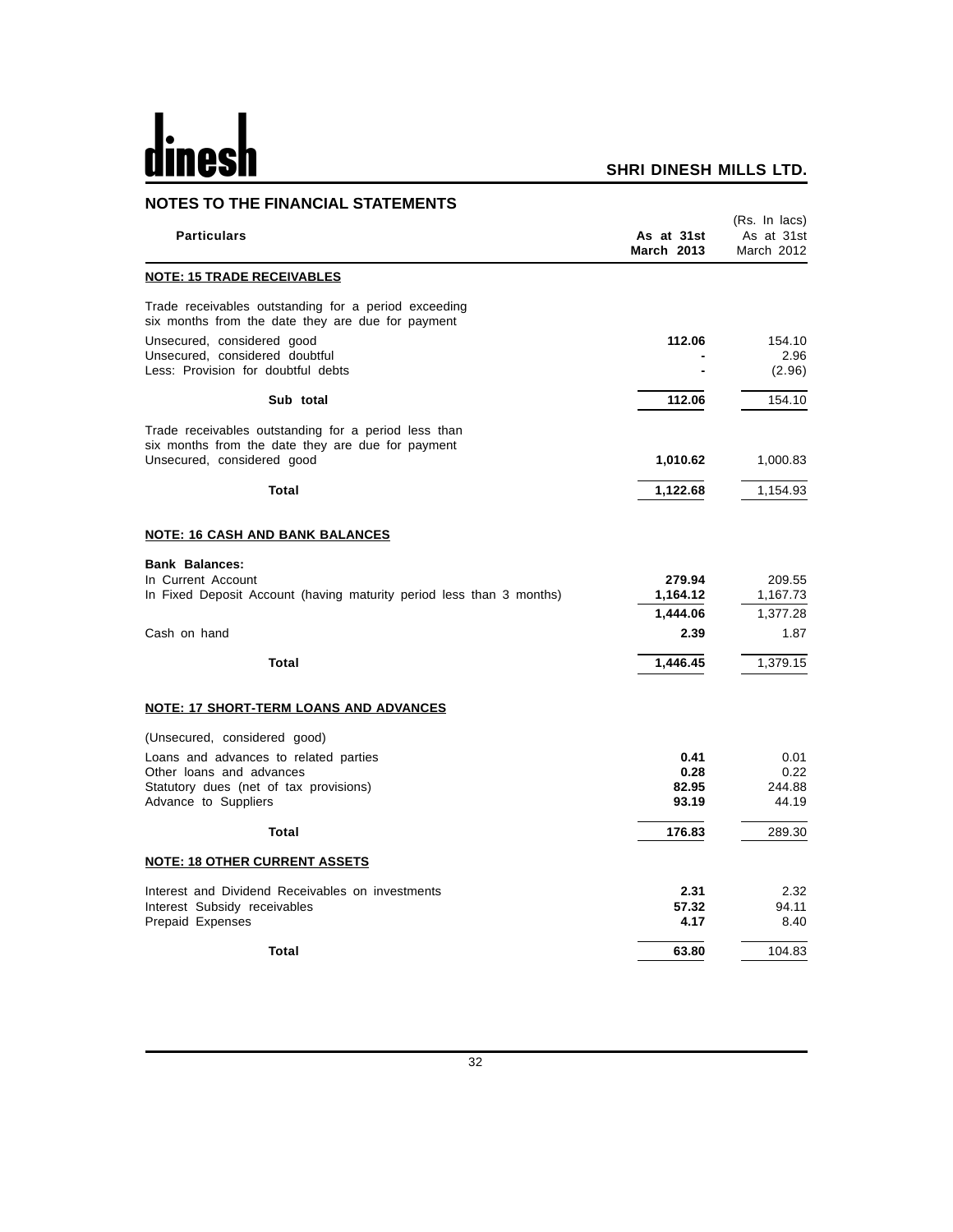

| <b>NOTES TO THE FINANCIAL STATEMENTS</b>                                                                                    |                               |                |                                       |                                       |
|-----------------------------------------------------------------------------------------------------------------------------|-------------------------------|----------------|---------------------------------------|---------------------------------------|
|                                                                                                                             |                               |                |                                       | (Rs. In lacs)                         |
| <b>Particulars</b>                                                                                                          |                               |                | 2012-13                               | 2011-12                               |
| <b>NOTE: 19 REVENUE FROM OPERATIONS</b>                                                                                     |                               |                |                                       |                                       |
| Sale of products<br>Less:                                                                                                   |                               |                | 9,207.02                              | 9,109.84                              |
| Excise duty                                                                                                                 |                               |                | 573.81                                | 460.97                                |
| Total                                                                                                                       |                               |                | 8,633.21                              | 8,648.87                              |
| <b>NOTE: 20 OTHER INCOME</b>                                                                                                |                               |                | 2011-12                               | 2010-11                               |
| Interest Income<br>Dividend Income<br>LTCG on redemption of FMP<br>Miscellanous Income                                      |                               |                | 38.15<br>124.91<br>7.02<br>83.20      | 102.83<br>86.38<br>123.40<br>48.69    |
| Total                                                                                                                       |                               |                | 253.28                                | 361.30                                |
| <b>NOTE: 21 COST OF MATERIALS CONSUMED</b>                                                                                  |                               |                |                                       |                                       |
| Wool<br>Synthetic Fibre<br>Yarn<br><b>Others</b>                                                                            |                               |                | 813.04<br>945.25<br>1,059.01<br>22.42 | 1,086.23<br>937.41<br>892.89<br>22.89 |
| Total                                                                                                                       |                               |                | 2,839.72                              | 2,939.42                              |
| <b>GOODS - TRADED - IN:</b>                                                                                                 |                               |                |                                       |                                       |
| Ready Made Garments                                                                                                         |                               |                | 1.80                                  | 3.10                                  |
|                                                                                                                             |                               | 2012-13        |                                       | 2011-12                               |
| Imported & Indigenous<br>Raw material consumed                                                                              | <b>VALUE</b><br>(Rs. In lacs) | %              | <b>VALUE</b><br>(Rs. In lacs)         | %                                     |
| Imported<br>Indigenous                                                                                                      | 1,893.72<br>946.00            | 66.69<br>33.31 | 1,897.44<br>1,041.98                  | 64.55<br>35.45                        |
| <b>Total</b>                                                                                                                | 2,839.72                      | 100.00         | 2,939.42                              | 100.00                                |
| NOTE: 22 CHANGES IN INVENTORIES OF FINISHED GOODS,<br><b>WORK-IN-PROGRESS AND STOCK-IN-TRADE</b><br>Inventories (at close): |                               |                |                                       |                                       |
| Work -in- Process<br><b>Finished Goods</b>                                                                                  |                               |                | 1,301.78<br>1,278.47<br>2,580.25      | 1,305.64<br>1,069.96<br>2,375.60      |
|                                                                                                                             |                               |                |                                       |                                       |
| Inventories (at commencement):<br>Work -in- Process<br><b>Finished Goods</b>                                                |                               |                | 1,305.64<br>1,069.96                  | 922.00<br>810.38                      |
|                                                                                                                             |                               |                | 2,375.60                              | 1,732.38                              |
| Excise duty variations on opening/closing stocks                                                                            |                               |                | (204.65)<br>14.21                     | (643.22)<br>24.03                     |
| <b>Total</b>                                                                                                                |                               |                | (190.44)                              | (619.19)                              |
|                                                                                                                             |                               |                |                                       |                                       |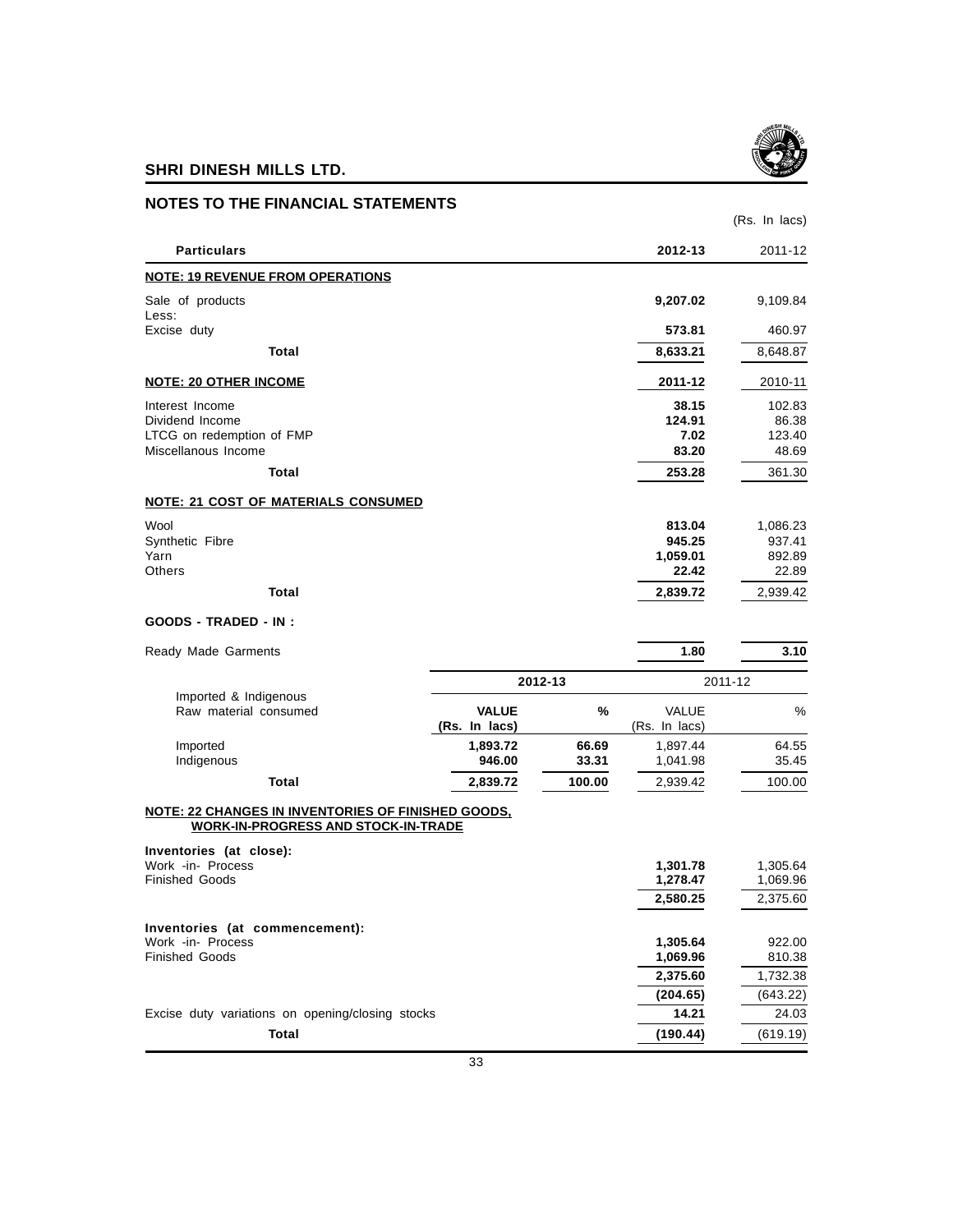# dinesh

|      | <b>NOTES TO THE FINANCIAL STATEMENTS</b>                                                                                          |                   |                                     |                         |
|------|-----------------------------------------------------------------------------------------------------------------------------------|-------------------|-------------------------------------|-------------------------|
|      |                                                                                                                                   |                   |                                     | (Rs. In lacs)           |
|      | <b>Particulars</b>                                                                                                                |                   | 2012-13                             | 2011-12                 |
|      | <b>NOTE: 23 EMPLOYEE BENEFIT EXPENSES</b>                                                                                         |                   |                                     |                         |
|      | Salaries and Wages                                                                                                                |                   | 2,027.74                            | 1,925.12                |
|      | Contributions to -                                                                                                                |                   |                                     |                         |
|      | "(i) Provident fund"(ii) Superannuation scheme & Other funds"<br>Employees' State Insurance Scheme<br>Staff welfare expenses      |                   | 357.75<br>40.82<br>10.40            | 288.54<br>38.24<br>9.49 |
|      | Total                                                                                                                             |                   | 2,436.71                            | 2,261.39                |
|      | 23.1 As per Accounting Standard 15 "Employee Benefits",<br>the disclosures as defined in the Accounting Standard are given below: |                   |                                     |                         |
|      | Defined Benefit Gratuity Plan:                                                                                                    |                   |                                     |                         |
| (1)  | Changes in present value of obligations                                                                                           |                   |                                     |                         |
|      | Present value of Obligations as at the beginning of the year                                                                      |                   | 778.11                              | 723.47                  |
|      | <b>Current Service Cost</b><br>Interest Cost                                                                                      |                   | 37.67<br>66.14                      | 33.65<br>59.69          |
|      | Benefit Paid                                                                                                                      |                   | (93.10)                             | (78.70)                 |
|      | Actuarial Losses / (Gains) on obligations                                                                                         |                   | 72.22                               | 40.00                   |
|      | Present value of Obligations as at the end of the year                                                                            |                   | 861.04                              | 778.11                  |
| (II) | Changes in Fair Value of plan assets                                                                                              |                   |                                     |                         |
|      | Fair value of plan assets as at the beginning of the year                                                                         |                   | 691.94                              | 644.54                  |
|      | Expected return on Plan Assets                                                                                                    |                   | 55.35                               | 51.56                   |
|      | Contributions<br><b>Benefits Paid</b>                                                                                             |                   | 88.92<br>(93.10)                    | 82.26<br>(78.70)        |
|      | Actuarial Losses / (Gains) on Plan Assets                                                                                         |                   | (6.34)                              | (7.72)                  |
|      | Fair value of plan assets as at the end of the year                                                                               |                   | 736.77                              | 691.94                  |
|      | (III) Amounts to be recognised in the Balance Sheet and<br>Profit and Loss Account                                                |                   |                                     |                         |
|      | Prsent value of obligation as at end of the year                                                                                  |                   | 861.04                              | 778.11                  |
|      | Fair Value of Plan assets as at the end of the year                                                                               |                   | 736.77                              | 691.93                  |
|      | <b>Funded Status</b><br>Net Asset / (Liability) recognised in the Balance Sheet                                                   |                   | (124.27)<br>(124.27)                | (86.18)<br>(86.18)      |
|      | (IV) Expenses recognized in the Profit and Loss Account                                                                           |                   |                                     |                         |
|      | Service Cost                                                                                                                      |                   | 37.67                               | 33.65                   |
|      | Interest Cost                                                                                                                     |                   | 66.14                               | 59.69                   |
|      | Expected return on Plan Assets                                                                                                    |                   | 55.35                               | 51.56                   |
|      | Net Actuarial Losses / (Gains) on Plan Assets for the period                                                                      |                   | 78.56                               | 47.73                   |
|      | Expenses recognised in Profit and Loss account                                                                                    |                   | 127.02                              | 89.50                   |
|      | (V) Percentage of major category of plan assets to<br>total plan assets as at the end of the year                                 |                   |                                     |                         |
|      | Government of India Securities                                                                                                    |                   | 15.07%                              | 17.73%                  |
|      | <b>BOB Special Deposit Scheme</b><br>Fixed Deposit with Scheduled Bank                                                            |                   | 17.94%<br>31.64%                    | 19.17%<br>26.74%        |
|      | (VI) Assumptions:                                                                                                                 | 2012-13           | 2011-12                             | 2010-11                 |
|      | Mortality                                                                                                                         | LIC (1994-96) Ult | LIC (1994-96) Ult LIC (1994-96) Ult |                         |
|      | Discount rate (per annum)                                                                                                         | 8.00%             | 8.50%                               | 8.25%                   |
|      | Rate of increase in compensation                                                                                                  | 5.00%             | 5.00%                               | 5.00%                   |
|      | Rate of return (expected) on plan assets<br>Present value of obligation                                                           | 8.70%             | 8.00%<br>778.12                     | 8.00%<br>723.47         |
|      | Fair value of plan assets                                                                                                         | 861.04<br>736.77  | 691.93                              | 644.54                  |
|      | Surplus or (Deficit) in the plan                                                                                                  | (124.27)          | (86.18)                             | (78.94)                 |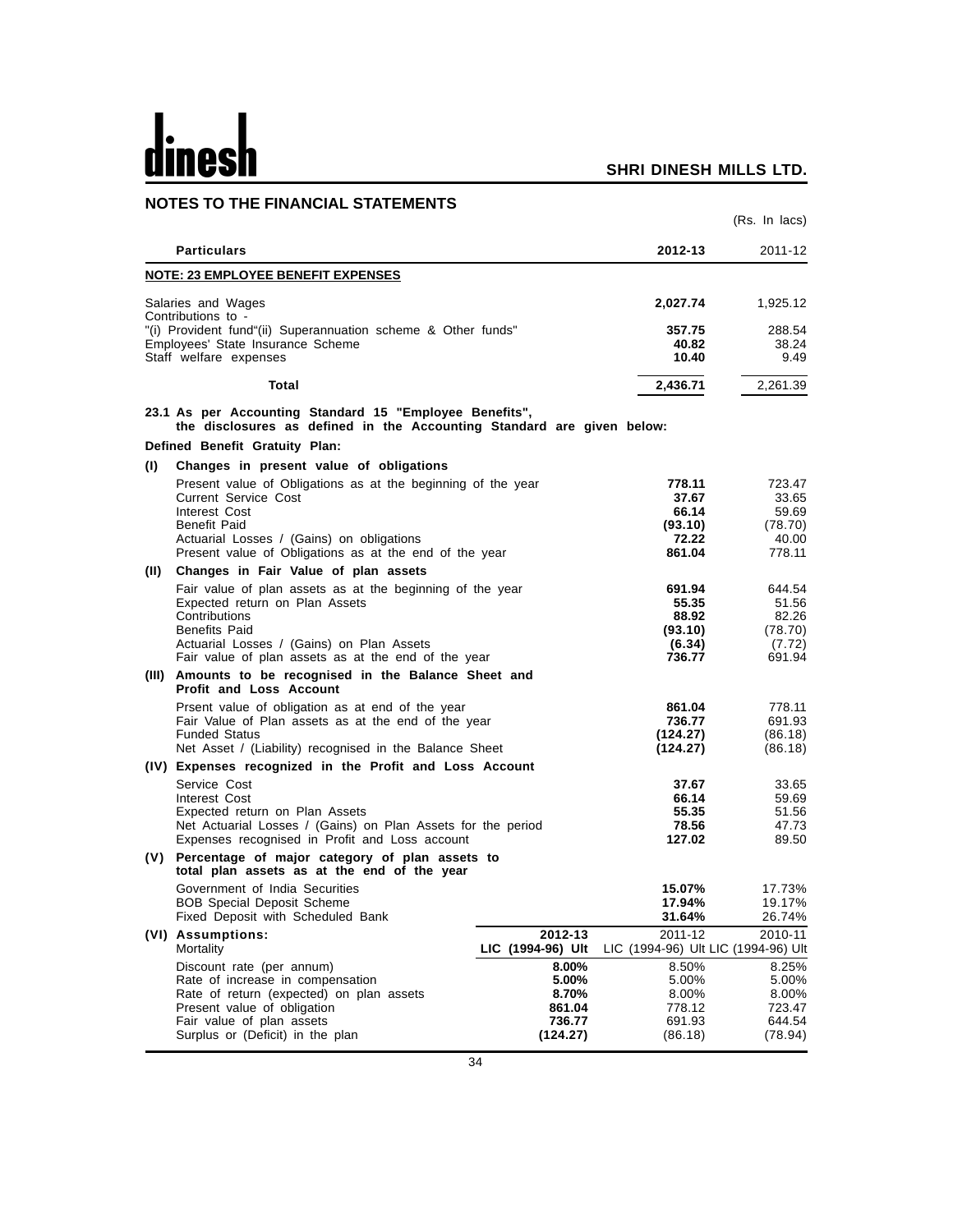

| <b>NOTES TO THE FINANCIAL STATEMENTS</b>  |                 |                 |
|-------------------------------------------|-----------------|-----------------|
|                                           |                 | (Rs. In lacs)   |
| <b>Particulars</b>                        | 2012-13         | 2011-12         |
| <b>NOTE: 24 FINANCE COST</b>              |                 |                 |
| Interest expenses                         | 358.40          | 355.49          |
| Other borrowing costs                     | 12.24           | 12.53           |
| Total                                     | 370.64          | 368.02          |
| <b>NOTE: 25 OTHER EXPENSES</b>            |                 |                 |
| Stores Consumed                           | 342.34          | 366.10          |
| Electricity, Power and Fuels              | 291.02          | 454.00          |
| Rent                                      | 1.49            | 1.27            |
| Commission                                | 150.12          | 153.30          |
| Cash Discount                             | 205.95          | 201.87          |
| Repairs to Building                       | 38.91           | 25.75           |
| Repairs to Machinery<br>Repairs to Others | 322.22<br>25.12 | 343.96<br>16.93 |
| Insurance                                 | 17.44           | 13.78           |
| Rates and Taxes                           | 23.95           | 28.43           |
| Payment to Auditors                       | 9.11            | 5.71            |
| Advertisement and Publicity               | 48.15           | 334.00          |
| Legal & professional fees                 | 138.98          | 138.25          |
| Travelling and Conveyance                 | 160.02          | 162.49          |
| Miscellaneous expenses                    | 286.25          | 241.48          |
| Total                                     | 2,061.07        | 2,487.32        |
| <b>25.1 DETAILS OF STORES CONSUMED</b>    |                 |                 |
| Imported                                  | 28.76           | 35.43           |
| Indigenous                                | 313.58          | 330.67          |
|                                           |                 |                 |
| Total                                     | 342.34          | 366.10          |
| <b>25.2 PAYMENT TO AUDITORS AS:</b>       |                 |                 |
| i) Statutory Audit Fees                   | 3.76            | 3.76            |
| ii) In other capacity - certificates      | 4.52            | 1.19            |
| iii) For expenses                         | 0.49            | 0.45            |
|                                           | 8.77            | 5.40            |
| Cost Auditors :                           |                 |                 |
| As auditors<br>i)                         | 0.34            | 0.31            |
|                                           | 9.11            | 5.71            |
| <b>NOTE 26 EXCEPTIONAL ITEMS</b>          |                 |                 |
| Credit Balance written back               | 16.37           | 7.08            |
| Profit on sale of assets (net)            | 1.29            | 0.16            |
| <b>Total</b>                              | 17.66           | 7.24            |
|                                           |                 |                 |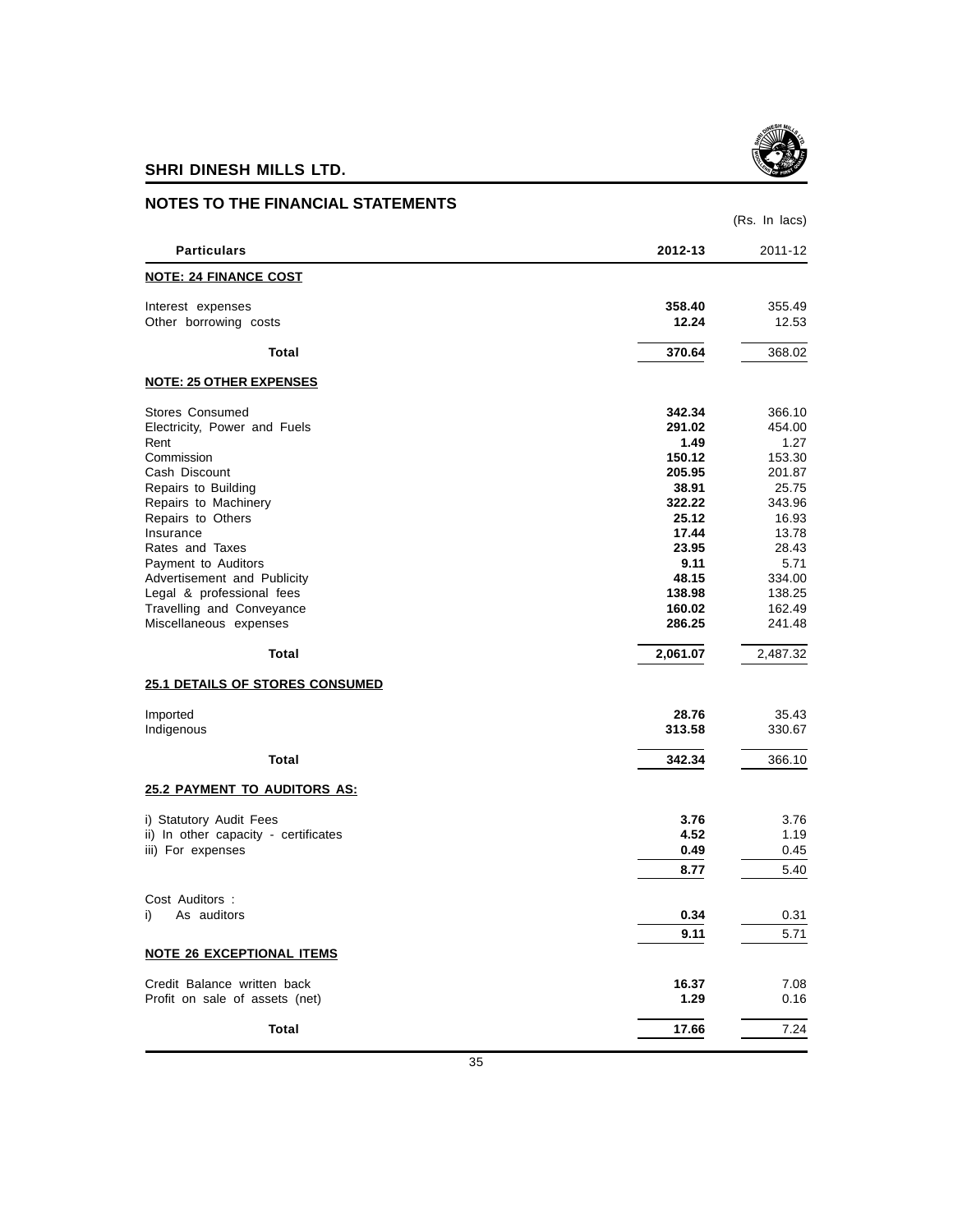# dinesh

#### **SHRI DINESH MILLS LTD.**

| <b>NOTES TO THE FINANCIAL STATEMENTS</b>                                 |           |               |
|--------------------------------------------------------------------------|-----------|---------------|
|                                                                          |           | (Rs. In lacs) |
| <b>Particulars</b>                                                       | 2012-13   | 2011-12       |
| NOTE: 27 C.I.F. VALUE OF IMPORTS, EXPENDITURE AND                        |           |               |
| <b>EARNINGS IN FOREIGN CURRENCY</b>                                      |           |               |
| (A) C.I.F. Value of imports :                                            |           |               |
| Raw Materials                                                            | 1,525.76  | 2,009.99      |
| Capital Goods                                                            | 87.92     | 1,110.41      |
| (B) Expenditure in Foreign currencies:                                   |           |               |
| Commission                                                               | 24.59     | 14.16         |
| Travelling expenses                                                      | 54.31     | 58.20         |
| Other matters                                                            | 25.97     | 34.70         |
| (C) Earnings in Foreign currencies:                                      |           |               |
| F.O.B. value of Exports                                                  | 465.58    | 309.94        |
| Others                                                                   |           | 2.43          |
| <b>NOTE: 28 EARNINGS PER SHARE (EPS)</b>                                 |           |               |
| Net Profit after tax as per Statement of Profit and Loss attributable to |           |               |
| Equity Shareholders (Rs. In Lacs)                                        | 309.05    | 500.75        |
| Weighted Average number of equity shares used                            |           |               |
| as denominator for calculating EPS                                       | 5,277,500 | 5,277,500     |
| Basic and Diluted Earnings per share (Rs.)                               | 5.86      | 9.49          |
| Face Value per equity share (Rs.)                                        | 10.00     | 10.00         |
| NOTE: 29 CONTINGENT LIABILITIES NOT PROVIDED FOR IN RESPECT OF           |           |               |
| Workers' demand - matter under appeal                                    | 40.32     | 77.74         |
| Claims against the company not acknowledged as debts                     | 3.02      | 3.02          |
| Income tax Demands (including interest) - matter under appeal            | 533.43    | 187.30        |
| Excise matter under appeal                                               | 8.17      | 214.58        |
| <b>NOTE: 30</b>                                                          |           |               |
| Estimated amount of contracts remaining to be executed on                |           |               |

Capital Account (net of advance payment) Rs. 6,11,70,208/- (previous year Rs. 7,21,92,334/-)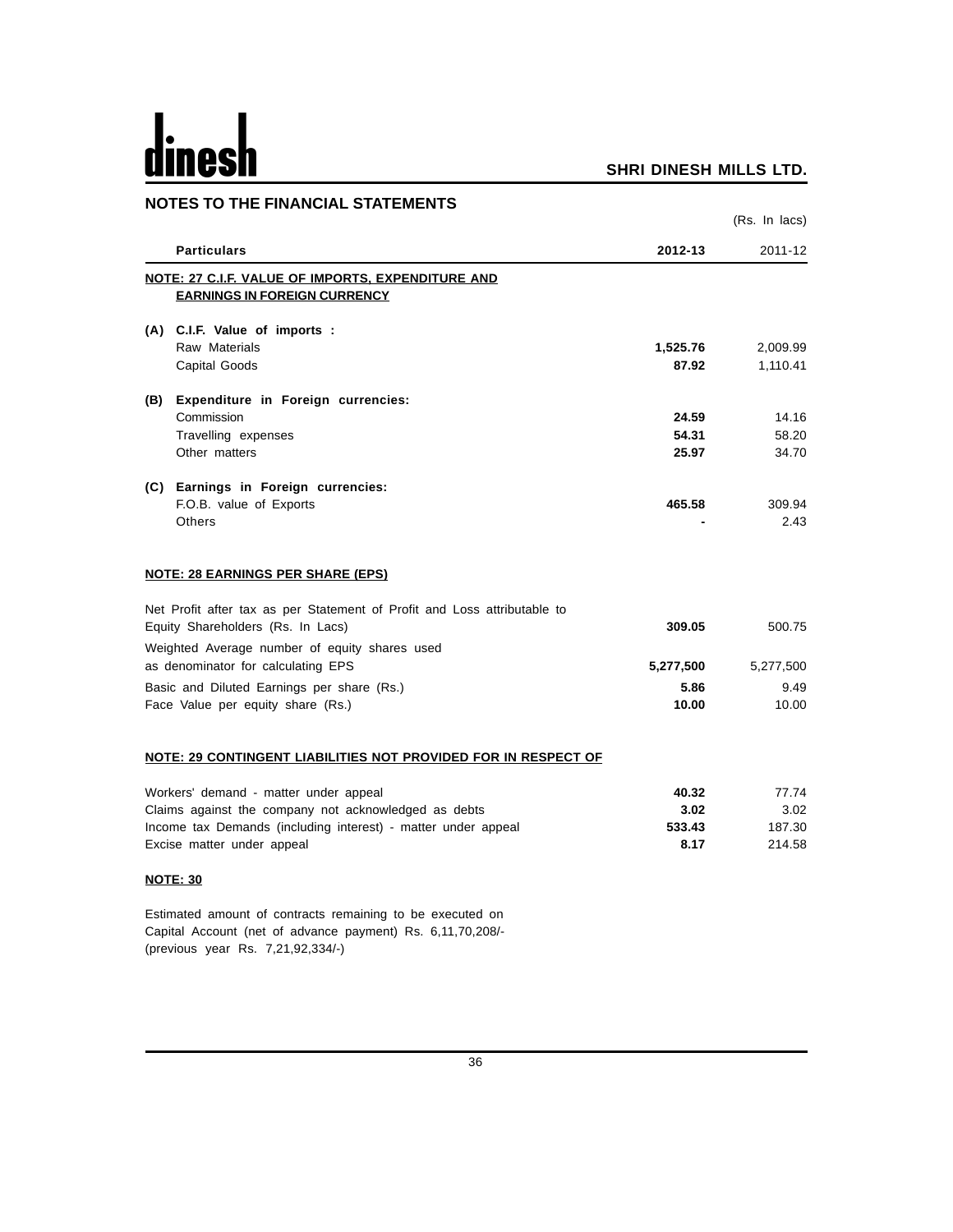

### **NOTES TO THE FINANCIAL STATEMENTS NOTE:31 RELATED PARTY INFORMATION**

**(A) Name of related party and nature of relationship**

#### **Name of related party Description of relationship**

|     | 1. | Where significant influence exists:     |                                      |
|-----|----|-----------------------------------------|--------------------------------------|
|     |    | Dinesh Remedies Limited                 | Subsidiary                           |
|     |    | Shri Dinesh Foundation                  | Key Management Personnel are Trustee |
|     |    | Shri Maganbhai B. Patel's Charity Trust | Key Management Personnel are Trustee |
|     | 2. | Key Management Personnel:               |                                      |
|     |    | Mr. U.M.Patel                           | Chairman Emeritus                    |
|     |    | Mr. B.U.Patel                           | Chairman & Managing Director         |
|     |    | Mr. N.U.Patel                           | <b>Managing Director</b>             |
|     | 3. | Relatives Of Key Management Personnel   |                                      |
|     |    | Mrs. R.B.Patel                          | Wife of Mr. B.U.Patel                |
|     |    | Mrs. A.N. Patel                         | Wife of Mr. N.U.Patel                |
|     |    | Ms. J.B.Patel                           | Daughter of Mr. B.U. Patel           |
|     |    | Mr. A.B.Patel                           | Son of Mr. B.U.Patel                 |
|     |    | Mstr. N.N.Patel                         | Son of Mr. N.U.Patel                 |
|     |    | Mrs. M.U.Patel                          | Wife of Mr. U.M.Patel                |
| (B) |    | Transactions with related party         |                                      |

| (ס                    | transactions with related party                        |                                            |                                                                |                                                            |                         |                             |                               |
|-----------------------|--------------------------------------------------------|--------------------------------------------|----------------------------------------------------------------|------------------------------------------------------------|-------------------------|-----------------------------|-------------------------------|
|                       |                                                        |                                            |                                                                |                                                            | Amount                  |                             | <b>Outstanding Balance</b>    |
| Name of Related Party |                                                        | Relationship                               | Nature of<br><b>Transaction</b>                                | 2012-13<br>2011-12<br>(Rs. in<br>(Rs. in<br>Lacs)<br>Lacs) |                         | 2012-13<br>(Rs. in<br>Lacs) | 2011-12<br>$(Rs.$ in<br>Lacs) |
| $1_{-}$               | Dinesh Remedies<br>Limted                              | Subsidiary                                 | <b>Equity Contribution</b><br>Advance given during<br>the year | 0.95                                                       | 34.65<br>0.15           | 0.41                        | 0.01                          |
| 2.                    | <b>Chairman Emeritus</b><br>Shri U.M.Patel             | Key Management<br>Personnel:               | Fixed Deposits received<br>Interest Paid                       | 35.00<br>4.06                                              | 15.00<br>9.73           | 40.00                       | 85.00                         |
|                       | 3. Chairman and<br>Managing Director<br>Shri B.U.Patel |                                            | Remueration<br>Fixed Deposits received<br>Interest Paid        | 100.13<br>2.00<br>13.97                                    | 97.50<br>85.50<br>27.71 | 7.72<br>87.50               | 45.86<br>205.50               |
| 4.                    | <b>Managing Director</b><br>Shri N.U.Patel             |                                            | Remueration<br>Fixed Deposits received<br>Interest Paid        | 100.69<br>0.19                                             | 98.07<br>2.00<br>0.19   | 8.00<br>2.00                | 45.90<br>2.00                 |
|                       | 5. Relatives of Key<br>Management<br>Personnel         |                                            | Fixed Deposits received<br>Interest Paid<br>Salary             | 65.15<br>12.18<br>10.57                                    | 63.85<br>12.65<br>7.55  | 126.60                      | 132.10                        |
|                       | 6. Shri Dinesh<br>Foundation                           | Key Management<br>Personnel are<br>Trustee | <b>Donation</b>                                                | 5.00                                                       | 5.00                    |                             |                               |
| 7.                    | Shri Maganbhai B.<br>Patel's Charity<br>Trust          | Key Management<br>Personnel are<br>Trustee | Donation                                                       | 5.00                                                       | 5.00                    |                             |                               |

(C) There are no provisions for doubtul debts or amounts written off or written back in respect of debts due to or due from related parties

(D) Related party relationship is as identified by the Company on the basis of information available with them and relied upon by the Auditors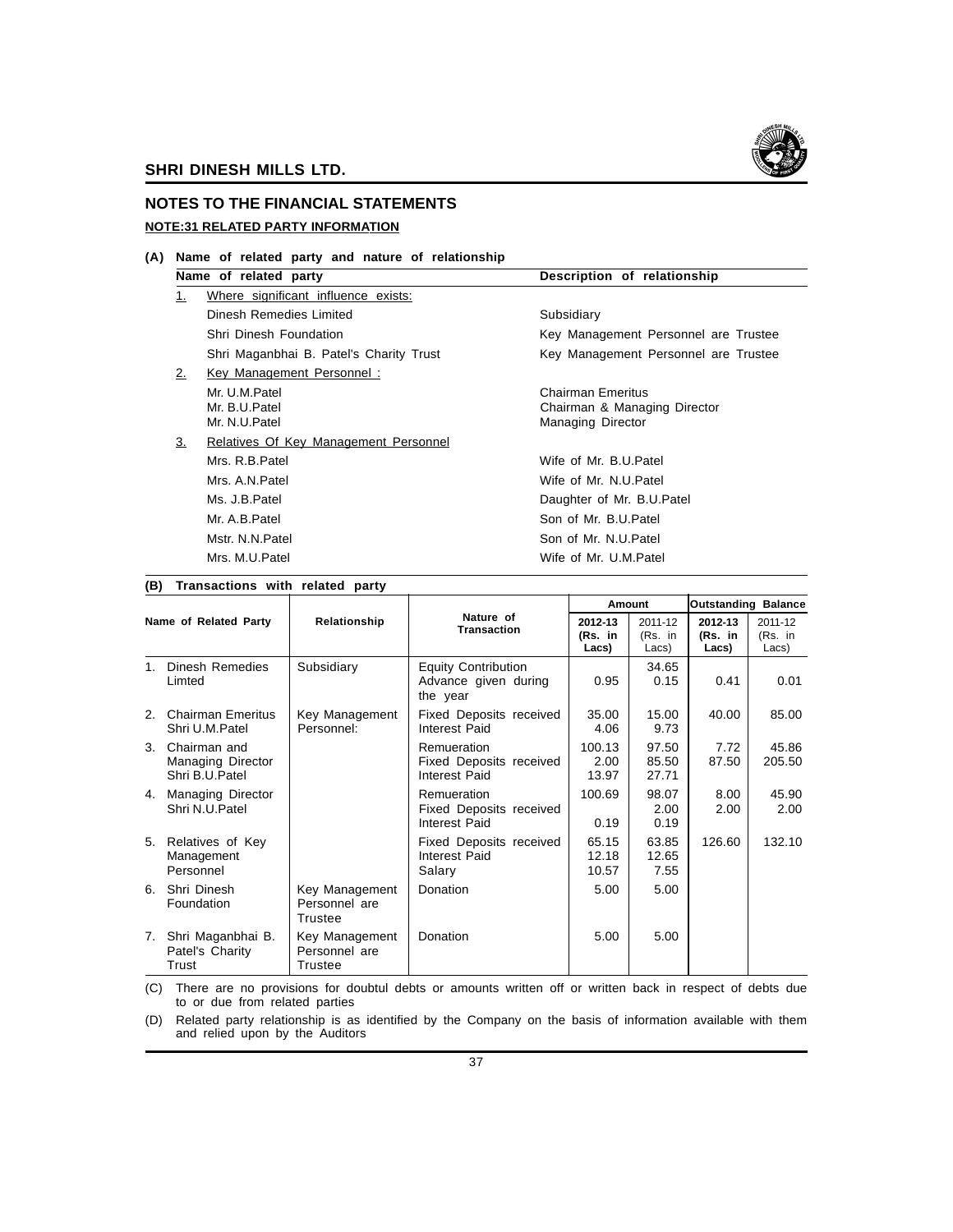#### **NOTES TO THE FINANCIAL STATEMENTS**

#### **Note 32 Segment Information :**

#### **(a) Primary segment : Business segment**

The Company has only on business segment Viz : "Textile".

#### **(b) Secondary segment – Geographical segment :**

Information of graphical segment:

| Particulars                                   | Year    | In India  | Outside India            | Total     |
|-----------------------------------------------|---------|-----------|--------------------------|-----------|
| Segment Revenue                               | 2012-13 | 8.165.66  | 467.55                   | 8,633.21  |
|                                               | 2011-12 | 8.247.83  | 401.04                   | 8.648.87  |
| Carrying cost of Assets by location of Assets | 2012-13 | 15,622.79 | $\blacksquare$           | 15,622.79 |
|                                               | 2011-12 | 16.204.84 | ۰                        | 16,204.84 |
| Additions to Assets and Intangible            | 2012-13 | 422.49    |                          | 422.49    |
|                                               | 2011-12 | 2.277.08  | $\overline{\phantom{a}}$ | 2.277.08  |

Note: 33 Significant Accounting Policies followed by the Company are as stated in the statement annexed to this schedule as Annexure I.

Note: 34 Previous year's figures have been regrouped whereever necessary.

| As per our Report of even date                            |                                               | For and on behalf of the Board of Directors    |  |  |
|-----------------------------------------------------------|-----------------------------------------------|------------------------------------------------|--|--|
| For Dhirubhai Shah & Co.,<br><b>Chartered Accountants</b> | N. U. Patel<br><b>Managing Director</b>       | B. U. Patel<br>Chairman & Managing Director    |  |  |
| Yash K. Shah<br>Partner<br>Membership No.: 124427         | J. B. Sojitra<br>Company Secretary & Director | <b>B. B. Patel</b><br>Vice President (Finance) |  |  |
| Vadodara, May 31st, 2013                                  | Vadodara, May 31st, 2013                      |                                                |  |  |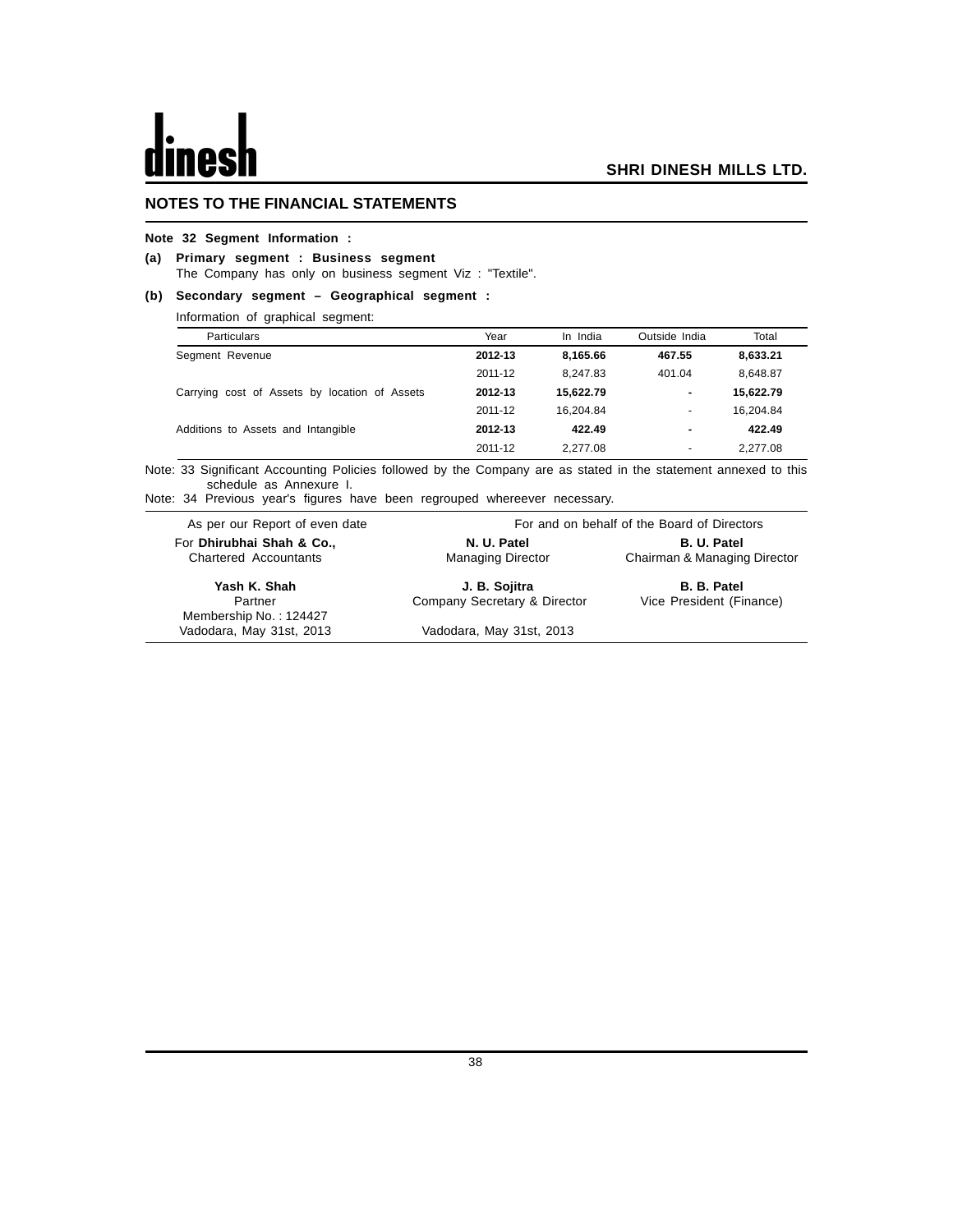

#### **Annexure I referred to in note 33 to the Account for the year ended 31st March, 2013, Statement on significant Accounting Policies**

#### **1. System of Accounting :**

These financial statements have been prepared on an accrual basis and under historical cost convention and in compliance, in all material aspects, with the applicable accounting principles in India, the applicable accounting standards notified under Section 211 (3C) and the relevant provisions of the Companies Act, 1956. The significant accounting policies adopted by the Company are detailed below:

#### **2. Fixed Assets and Depreciation :**

#### **A. Fixed Assets**

- I. Fixed Assets are carried at cost of acquisition including incidental cost relating to acquisition / installation. Fixed Assets are shown net of accumulated depreciation and amortized amount (except on free- hold land).
- II. Capital Work-in-progress is stated at amount expended up to the date of Balance Sheet.

#### **B Depreciation and Amortisation**

a) Leasehold land

Premium on leasehold land is being amortized over the period of lease.

- b) Other Fixed Assets
	- I. Depreciation on all the assets except Plant and Machinery acquired /installed up to 31st March, 1990 is being provided on "Written Down Value" in accordance with the provisions of section 205(2)(a) of the Companies Act, 1956 at the rates specified in schedule XIV to the said Act.
	- II. Depreciation on Plant and Machinery acquired/installed on or after 1st April 1990 is being provided on `Straight Line method' in accordance with the Provisions of Section 205(2) (b) of the Companies Act, 1956 at the rates specified in schedule XIV to the said Act.
	- III. Depreciation on additions to the assets during the year is being provided on pro-rata basis with reference to the month of acquisition /installation.
	- IV. Depreciation on assets sold, discarded, demolished or scrapped during the year is being provided up to the month in which such assets are sold, discarded, demolished or scrapped.
	- V. Computer software is being amortized over a period of three years.

#### **3. Investments :**

Investments are classified into Current and Long-term Investments. Current Investments are stated at lower of cost and fair value. Long-term Investments are stated at cost. A provision for diminution is made to recognize a decline, other than temporary, in the value of Long-term Investments.

#### **4. Inventories :**

- i) Stores, Machinery Spares, Coal, etc. are valued at cost or net realizable value whichever is lower. Cost is arrived at on 'Moving Weighted Average Cost basis'.
- ii) Raw Materials are valued at cost or net realizable value whichever is lower. Cost is arrived at on 'Specific Identification cost basis'.
- iii) Materials in Process and Finished Goods are valued at cost or net realizable value, whichever is lower. Cost comprises all cost of purchase, cost of conversion and other costs incurred in bringing the inventories to their present location and condition.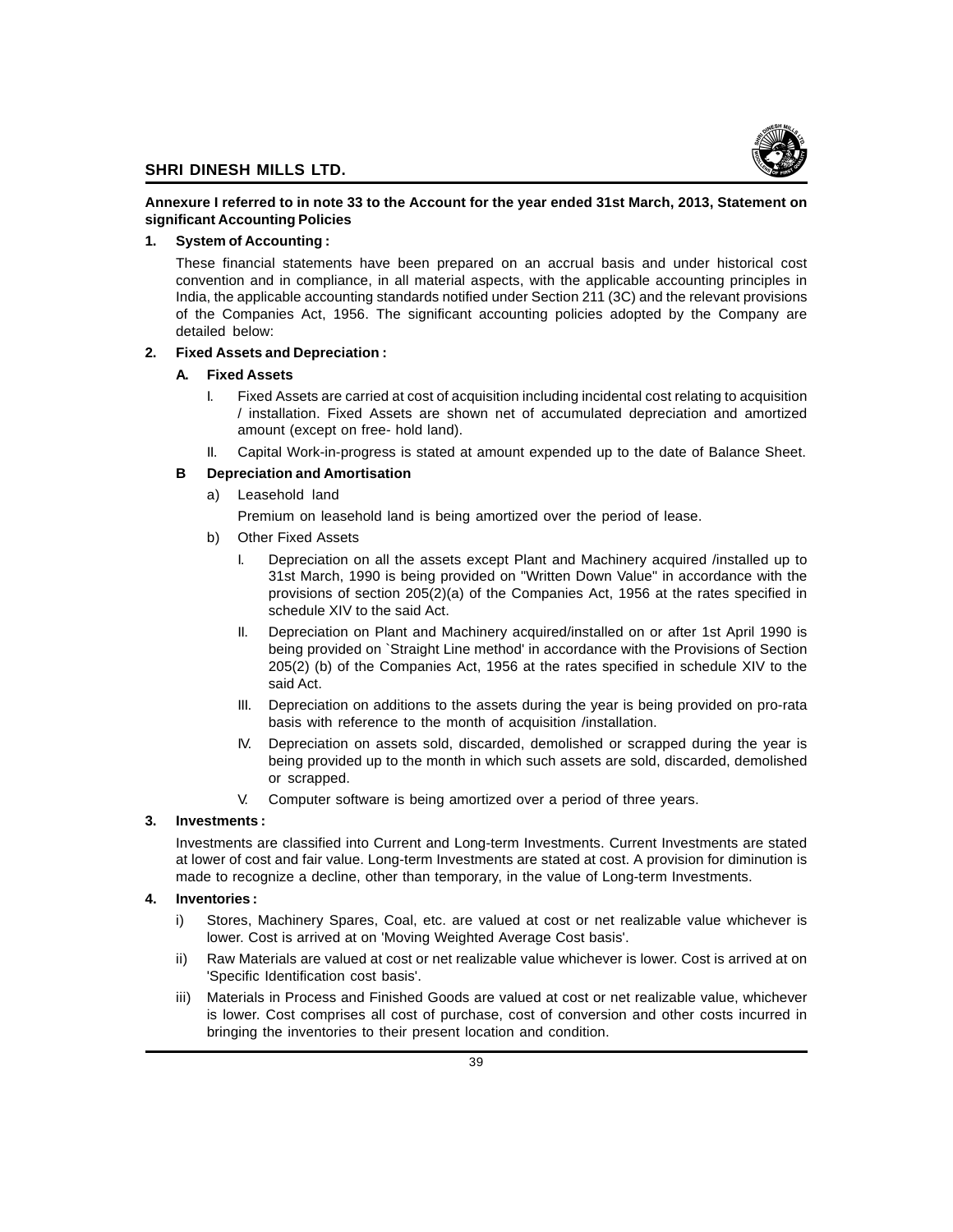The excise duty in respect of closing inventory of finished goods is included as part of finished goods.

- iv) Materials in Customs Bonded Warehouse and in transit are stated at cost, up to the date of Balance Sheet.
- v) Due allowance is estimated and made for defective and obsolete items, wherever necessary, based on the past experience of the Company.

#### **5. ForeignCurrencyTransactions :**

i) Initial Recognition:

Transactions denominated in foreign currencies are recorded at the rate prevailing on the date of the transaction.

ii) Conversion:

At the year-end, monetary items denominated in foreign currencies remaining unsettled are converted into rupee equivalents at the year-end exchange rates. Non monetary items which are carried in terms of historical cost denominated in foreign currency are reported using the exchange rate at the date of the transaction.

iii) Exchange Differences:

All exchange differences arising on settlement and conversion of foreign currency transactions are included in the profit and loss account, except in cases where they relate to the acquision of fixed assets, acquired out of India in which case they are adjusted in the cost of the corresponding asset.

#### **6. Revenue Recognition :**

- i) Domestic Sales are recognized as revenue on transfer of significant risk and rewards of ownership which is generally on dispatch of products to the customers.
- ii) Export Sales are recognized as revenue on transfer of significant risk and rewards of ownership which is generally on the basis of the dates of Bill of Lading and / or Air Way Bill.
- iii) Export incentives benefits under "Duty Entitlement Pass Book under the Duty Exemption Scheme" and "Duty Draw back scheme" are accounted in the year of exports.
- iv) Dividend income is accounted for in the year in which the right to receive the same is established.
- v) Interest income is recognized on a time proportion basis taking into account the amount outstanding and the rate applicable.

#### **7. Employee Benefits :**

i) Defined Contribution Plan

Company's contribution paid/payable during the period to Provident Fund, Employee Deposit Linked Insurance Plan, Super Annuation Fund, Employee State Insurance Plan and Labour Welfare Fund are recognized as an expense in the Profit and Loss Account.

ii) Defined Benefit Plan

Provision for payments to the Employees Gratuity Fund after taking into account the funds available with the Trustees of the Gratuity Fund is based on actuarial valuation done at the close of each financial year.

At the reporting date Company's liabilities towards gratuity is determined by independent actuarial valuation using the projected unit credit method. Actuarial gain and losses are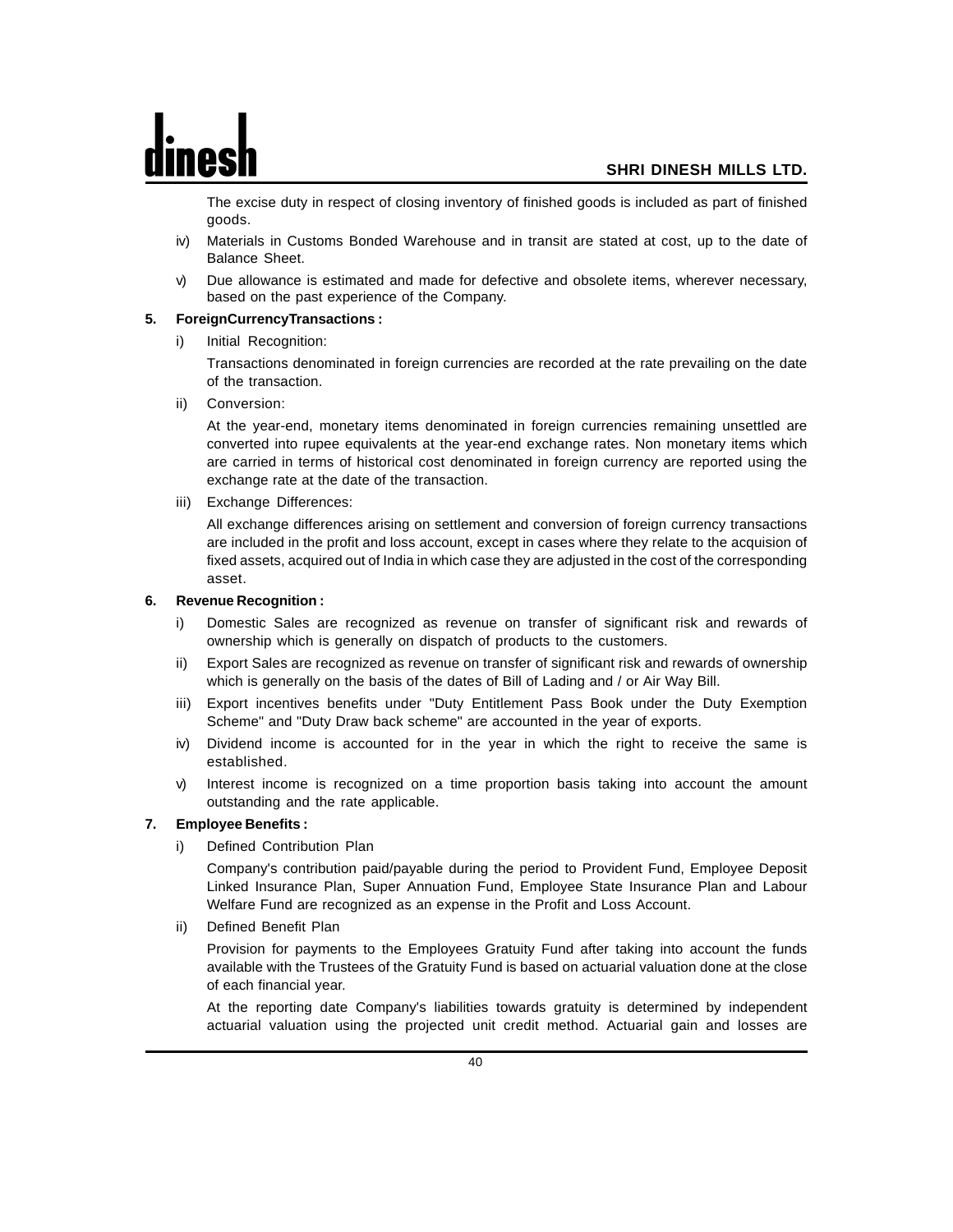

recognized immediately in the statement of Profit and Loss account as income or expenses.

iii) Other defined benefits

Provision for other defined benefits for long term leave encashment is made based on an independent actuarial valuation on projected unit credit method at the end of each financial year. Actuarial gain and losses are recognized immediately in the statement of Profit and Loss Account as income or expenses.

iv) Company recognizes the undiscounted amount of short term employee benefits during the accounting period based on service rendered by employees.

#### **8. Taxation :**

Income tax expense comprises of Current tax and Deferred tax charge or credit.

Provision for current tax is made on assessable income at the tax rate applicable to the relevant assessment year.

The Deferred tax Asset and Deferred tax liability are calculated by applying tax rate and tax laws that have been enacted or substantively enacted by the Balance Sheet date.

Deferred tax Assets arising mainly on account of brought forward losses and unabsorbed depreciation under tax laws, are recognized, only if there is virtual certainty of its realisation, supported by convincing evidence.

Deferred Tax Assets on account of other timing difference are recognized only to the extent there is a reasonable certainty of its realization.

The carrying amount of Deferred tax assets are reviewed to reassure realization at each Balance Sheet date.

#### **9. Government Subsidy :**

- i) Government subsidy are recognized when there is reasonable assurance that the same will be received.
- ii) Revenue subsidy for expenses incurred are reduced from the respective expenses.
- iii) Capital subsidy relating to specific fixed assets are reduced from the gross value of the respective fixed assets.

#### **10. Borrowing Costs :**

Interest and other borrowing costs attributable to qualifying assets are capitalized. Other interest and borrowing costs are charged to revenue.

#### **11. Provisions :**

A provision is recognized when an enterprise has a present obligation as a result of past event and it is probable that an outflow of resources will be required to settle the obligation, in respect of which a reliable estimate can be made. Provisions are not discounted to its present value and are determined based on management estimate required to settle the obligation at the Balance Sheet date and adjusted to reflect the current management estimates.

#### **12. Impairment of Assets :**

The carrying amounts of assets are reviewed at each Balance Sheet date if there is any indication of impairment based on internal / external factors. An impairment loss will be recognized wherever the carrying amount of an asset exceeds its recoverable amount. The recoverable amount is greater of the asset's net selling price and value in use. In assessing value in use, the estimated future cash flows are discounted to the present value by using weighted average cost of capital.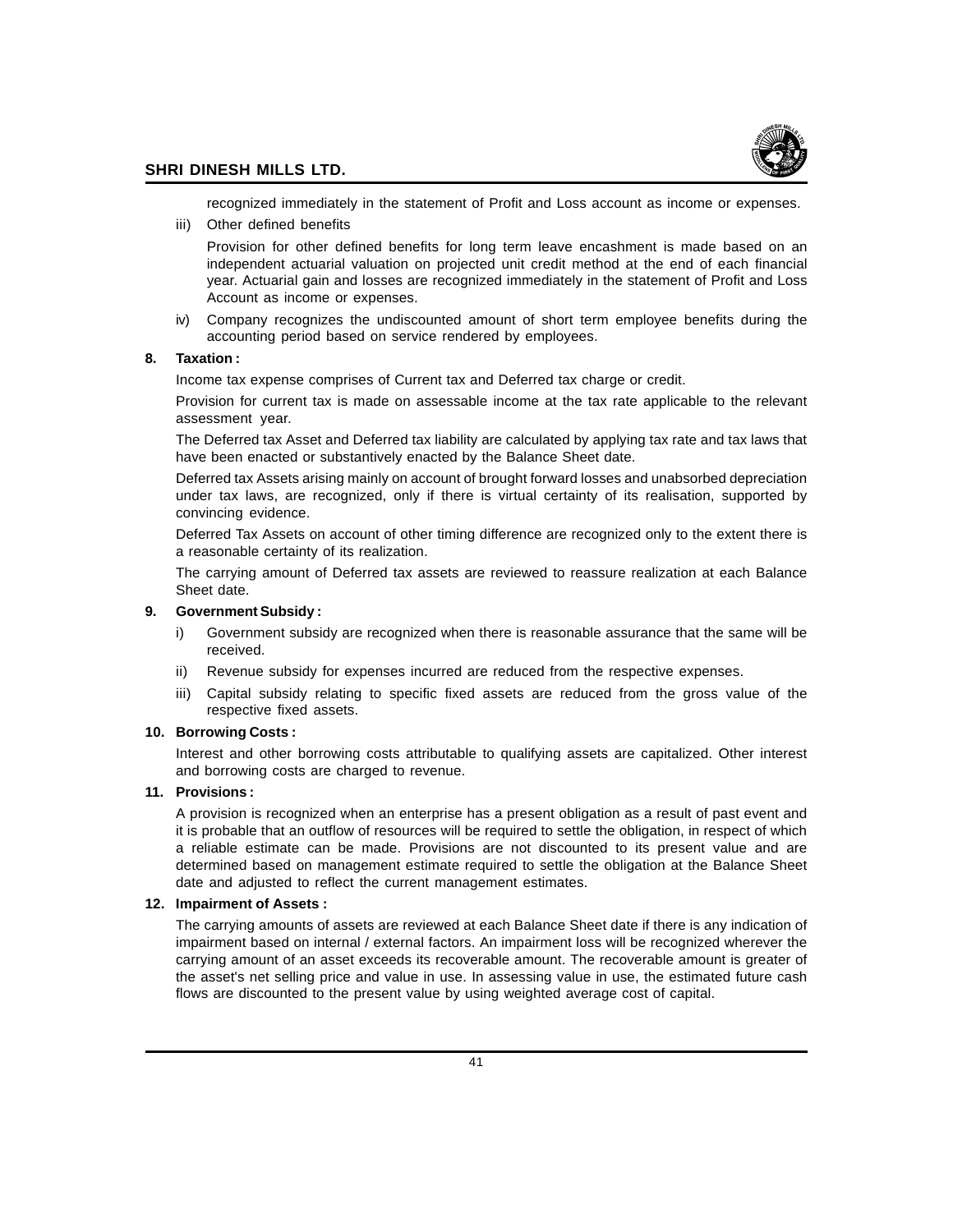#### **AUDITOR'S REPORT ON THE CONSOLIDATED FINANCIAL STATEMENTS OF SHRI DINESH MILLS LIMITED**

#### **Report on the Consolidated Financial Statements**

We have audited the accompanying consolidated financial statements of Shri Dinesh Mills Limited (the "Company") and its subsidiary (collectively referred to as "the Group"), which comprise the Consolidated Balance Sheet as at 31st March, 2013, the Consolidated Statement of Profit and Loss and the Consolidated Cash Flow Statement for the year then ended and a summary of significant accounting policies and other explanatory information.

#### **Management's Responsibility for the Consolidated Financial Statements**

Management is responsible for the preparation of these consolidated financial statements that give a true and fair view of the consolidated financial position, consolidated financial performance and consolidated cash flows of the Group in accordance with accounting principles generally accepted in India including Accounting Standards referred to in sub-section (3C) of section 211 of the Companies Act, 1956 ("the Act"). This responsibility includes the design, implementation and maintenance of internal control relevant to the preparation and presentation of the consolidated financial statements that give a true and fair view and are free from material misstatement, whether due to fraud or error.

#### **Auditor's Responsibility**

Our responsibility is to express an opinion on these consolidated financial statements based on our audit. We conducted our audit in accordance with the Standards on Auditing issued by the Institute of Chartered Accountants of India. Those Standards require that we comply with ethical requirements and plan and perform the audit to obtain reasonable assurance about whether the financial statements are free from material misstatement.

An audit involves performing procedures to obtain audit evidence about the amounts and disclosures in the consolidated financial statements. The procedures selected depend on the auditor's judgment, including the assessment of the risks of material misstatement of the consolidated financial statements, whether due to fraud or error. In making those risk assessments, the auditor considers internal control relevant to the Group's preparation and fair presentation of the consolidated financial statements in order to design audit procedures that are appropriate in the circumstances. An audit also includes evaluating the appropriateness of accounting policies used and the reasonableness of the accounting estimates made by management, as well as evaluating the overall presentation of the consolidated financial statements.

We believe that the audit evidence we have obtained is sufficient and appropriate to provide a basis for our audit opinion.

#### **Opinion**

In our opinion and to the best of our information and according to the explanations given to us, the consolidated financial statements give the information required by the Act in the manner so required and give a true and fair view in conformity with the accounting principles generally accepted in India:

- (i) in the case of the consolidated balance sheet, of the state of affairs of the group as at 31st March 2013;
- (ii) in the case of the consolidated statement of profit and loss, of the profit of the Group for the year ended on that date; and
- (iii) in the case of the consolidated cash flow statement, of the cash flows of the Group for the year ended on that date.

For and on behalf of **Dhirubhai Shah & Co.** Chartered Accountants

Place : Vadodara Partner et al. 2009 and 2009 and 2009 and 2009 and 2009 and 2009 and 2009 and 2009 and 2009 and 2009 and 2009 and 2009 and 2009 and 2009 and 2009 and 2009 and 2009 and 2009 and 2009 and 2009 and 2009 and 2

**Yash K. Shah** Date : 31.05.2013 Membership No.124427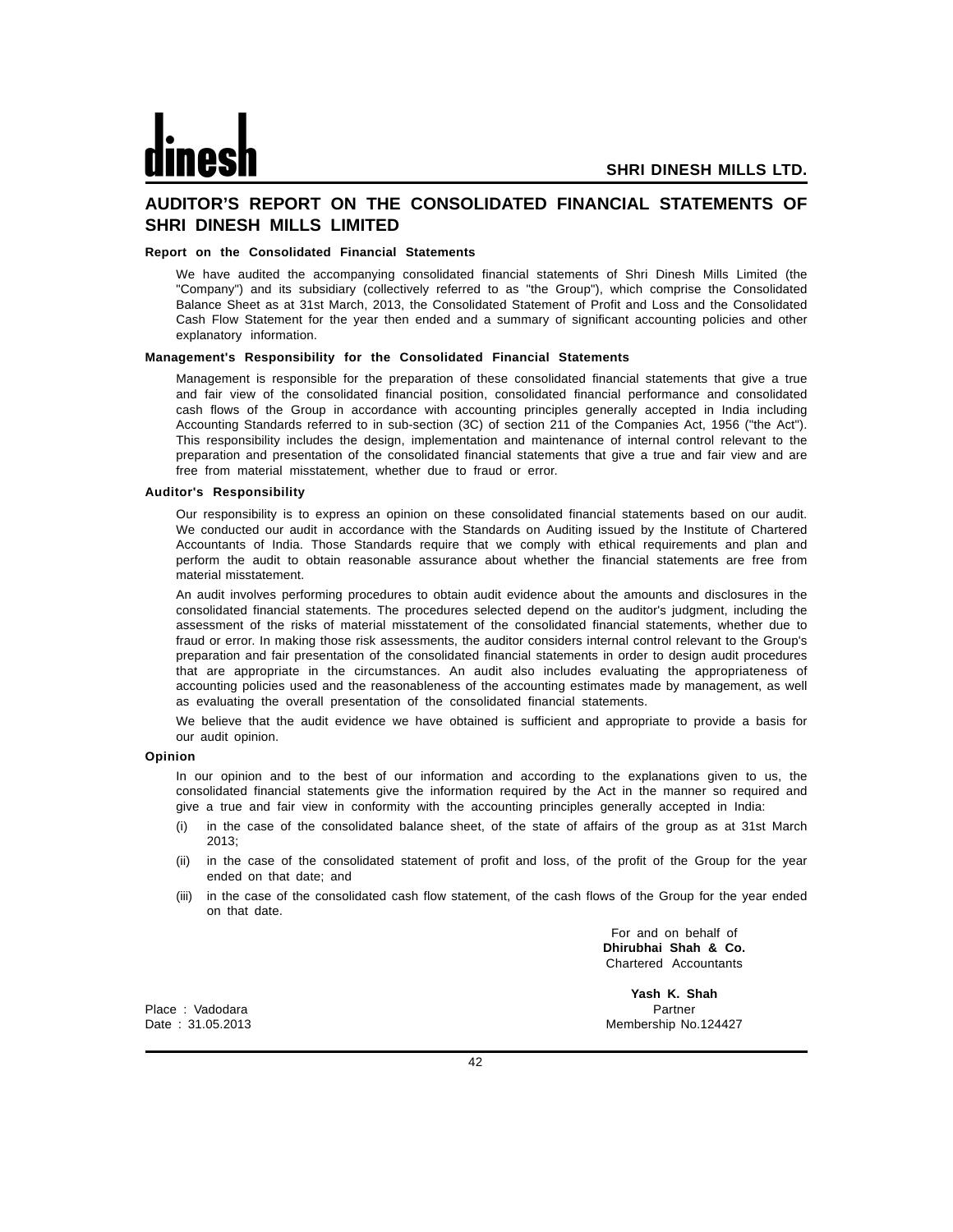

#### **CONSOLIDATED BALANCE SHEET OF SHRI DINESH MILLS LIMITED AND ITS SUBSIDIARY AS AT 31ST MARCH, 2013**

|              | <b>Particulars</b>                                               | Note No.                     | As at 31st<br>March, 2013                   | (Rs. In lacs)<br>As at<br>31st<br>March, 2012 |
|--------------|------------------------------------------------------------------|------------------------------|---------------------------------------------|-----------------------------------------------|
| ı.           | <b>EQUITY AND LIABILITIES</b>                                    |                              |                                             |                                               |
| 1            | Shareholders' funds                                              |                              |                                             |                                               |
|              | Share Capital                                                    | 1                            | 527.75                                      | 527.75                                        |
|              | Reserves and Surplus                                             | $\overline{2}$               | 9,018.33                                    | 8,739.68                                      |
|              | <b>Minority Interest</b>                                         |                              | 849.17                                      | 785.19                                        |
| $\mathbf{2}$ | <b>Non-Current Liabilities</b>                                   |                              |                                             |                                               |
|              | Long- term borrowings                                            | 3                            | 3,208.39                                    | 3,572.35                                      |
|              | Deferred tax Liabilities (Net)                                   | 4                            | 789.81                                      | 783.10                                        |
|              | Other Long Term Liabilities                                      | 5                            | 551.42                                      | 517.45                                        |
|              | Long Term Provisions                                             | 6                            | 344.12                                      | 362.75                                        |
| 3            | <b>Current Liabilities</b>                                       |                              |                                             |                                               |
|              | Short term borrowings                                            | 7                            | 356.94                                      | 451.05                                        |
|              | <b>Trade Payables</b>                                            | 8                            | 345.63                                      | 462.73                                        |
|              | <b>Other Current Liabilities</b>                                 | 9                            | 1,348.01                                    | 1,337.90                                      |
|              | Short Term Provisions                                            | 10                           | 146.11                                      | 214.43                                        |
|              | <b>TOTAL</b>                                                     |                              | 17,485.68                                   | 17,754.38                                     |
| Ш.           | <b>ASSETS</b>                                                    |                              |                                             |                                               |
| 1            | Non-Current Assets                                               |                              |                                             |                                               |
|              | Fixed assets                                                     | 11                           |                                             |                                               |
|              | Tangible assets<br>(i)                                           |                              | 8,591.92                                    | 9,313.02                                      |
|              | Capital work-in-progress<br>(ii)                                 |                              | 205.84                                      | 48.62                                         |
|              | Non-current investments                                          | 12                           | 834.26                                      | 849.72                                        |
|              | Long term loans and advances                                     | 13                           | 199.73                                      | 106.49                                        |
| $\mathbf{2}$ | <b>Current assets</b>                                            |                              |                                             |                                               |
|              | Inventories                                                      | 14                           | 4,143.51                                    | 4,090.12                                      |
|              | Trade Receivables                                                | 15                           | 1,713.22                                    | 1,453.72                                      |
|              | Cash and Bank balances                                           | 16                           | 1,453.99                                    | 1,390.41                                      |
|              | Short Term Loans and Advances<br>Other Current Assets            | 17<br>18                     | 276.46<br>66.75                             | 395.66<br>106.62                              |
|              |                                                                  |                              |                                             |                                               |
|              | <b>TOTAL</b>                                                     |                              | 17,485.68                                   | 17,754.38                                     |
|              | The Notes form an integral part of<br>these financial statements | 1 to 34                      |                                             |                                               |
|              | As per our Report of even date                                   |                              | For and on behalf of the Board of Directors |                                               |
|              | For Dhirubhai Shah & Co.,                                        | N. U. Patel                  | B. U. Patel                                 |                                               |
|              | Chartered Accountants                                            | <b>Managing Director</b>     | Chairman & Managing Director                |                                               |
|              | Yash K. Shah                                                     | J. B. Sojitra                | <b>B. B. Patel</b>                          |                                               |
|              | Partner                                                          | Company Secretary & Director | Vice President (Finance)                    |                                               |
|              | Membership No.: 124427<br>Vadodara, May 31st, 2013               | Vadodara, May 31st, 2013     |                                             |                                               |
|              |                                                                  |                              |                                             |                                               |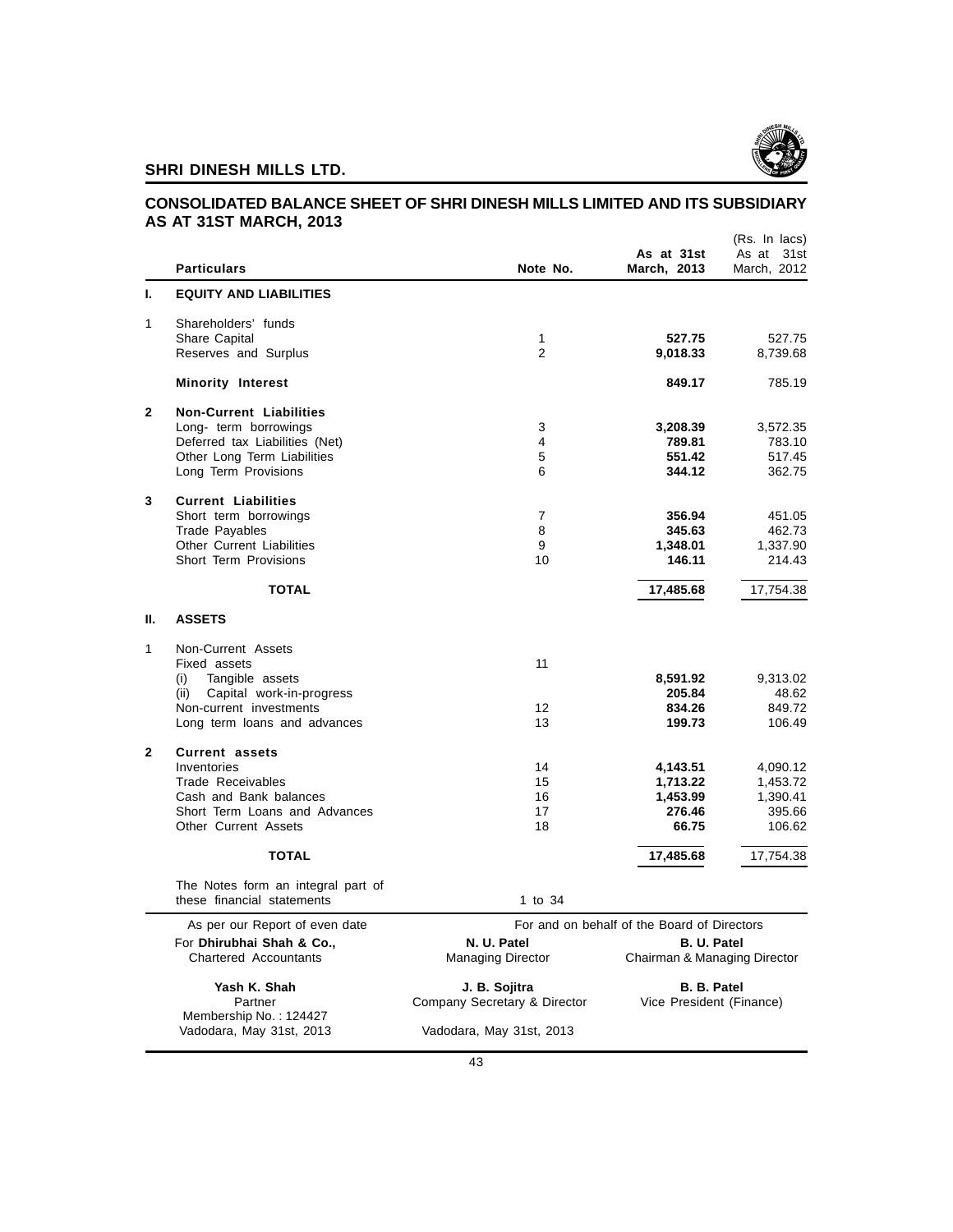## $\overline{\mathbf{d}}$ es

#### **SHRI DINESH MILLS LTD.**

#### **CONSOLIDATED PROFIT & LOSS ACCOUNT OF SHRI DINESH MILLS LIMITED AND ITS SUBSIDIARY FOR THE YEAR ENDED 31ST MARCH, 2013**  $(D_0, \ln \ln \cos \theta)$

| Ι.<br>Revenue from Operations<br>19<br>10,539.27<br>Other Income<br>20<br>258.26<br>Н.<br>Ш.<br>Total Revenue (I + II)<br>10,797.53<br>IV.<br><b>Expenses:</b><br>Cost of Materials Consumed<br>21<br>3,567.76<br>Purchases of Stock-in-Trade<br>21<br>1.80<br>Changes in Inventories of finished goods,<br>22<br>work-in-progress and Stock-in-Trade<br>(179.41)<br>Employee Benefits Expense<br>23<br>2,652.08<br><b>Finance Costs</b><br>24<br>468.68<br>11<br>1,115.95<br>Depreciation and Amortization Expense<br>25<br>2,632.72<br>Other Expenses<br>10,259.58<br><b>Total Expenses</b><br>۷.<br>Profit before exceptional items and tax (III-IV)<br>537.95<br><b>Exceptional items</b><br>26<br>VI.<br>17.50<br>555.45<br>VII. Profit before tax $(V + VI)$<br>VIII. Tax expense:<br>95.63<br>(1) Current tax<br>(2) Deferred tax<br>6.71<br>453.11<br>IX.<br>Profit (Loss) for the year (VII-VIII))<br>Less: Profit transfered to Minority Interest<br>64.05<br>389.06<br>Earnings per equity share of Rs. 10 each<br>28<br>х.<br>Basic<br>(1)<br>7.37<br>10.49<br>7.37<br>(2)<br>Diluted<br>10.49<br>The notes form an integral part of<br>these financial statements<br>1 to 34<br>For and on behalf of the Board of Directors<br>As per our Report of even date<br>N. U. Patel<br>B. U. Patel<br>For Dhirubhai Shah & Co.,<br><b>Chartered Accountants</b><br><b>Managing Director</b><br>Chairman & Managing Director<br>J. B. Sojitra<br>B. B. Patel<br>Yash K. Shah<br>Company Secretary & Director<br>Vice President (Finance)<br>Partner<br>Membership No.: 124427<br>Vadodara, May 31st, 2013<br>Vadodara, May 31st, 2013 | <b>Particulars</b> |  | Note No. | Year ended<br>31st March, 2013 | (Rs. In lacs)<br>Year ended<br>31st March, 2012 |
|--------------------------------------------------------------------------------------------------------------------------------------------------------------------------------------------------------------------------------------------------------------------------------------------------------------------------------------------------------------------------------------------------------------------------------------------------------------------------------------------------------------------------------------------------------------------------------------------------------------------------------------------------------------------------------------------------------------------------------------------------------------------------------------------------------------------------------------------------------------------------------------------------------------------------------------------------------------------------------------------------------------------------------------------------------------------------------------------------------------------------------------------------------------------------------------------------------------------------------------------------------------------------------------------------------------------------------------------------------------------------------------------------------------------------------------------------------------------------------------------------------------------------------------------------------------------------------------------------------------------------------------------|--------------------|--|----------|--------------------------------|-------------------------------------------------|
|                                                                                                                                                                                                                                                                                                                                                                                                                                                                                                                                                                                                                                                                                                                                                                                                                                                                                                                                                                                                                                                                                                                                                                                                                                                                                                                                                                                                                                                                                                                                                                                                                                            |                    |  |          |                                | 10,025.33                                       |
|                                                                                                                                                                                                                                                                                                                                                                                                                                                                                                                                                                                                                                                                                                                                                                                                                                                                                                                                                                                                                                                                                                                                                                                                                                                                                                                                                                                                                                                                                                                                                                                                                                            |                    |  |          |                                | 370.15                                          |
|                                                                                                                                                                                                                                                                                                                                                                                                                                                                                                                                                                                                                                                                                                                                                                                                                                                                                                                                                                                                                                                                                                                                                                                                                                                                                                                                                                                                                                                                                                                                                                                                                                            |                    |  |          |                                | 10,395.48                                       |
|                                                                                                                                                                                                                                                                                                                                                                                                                                                                                                                                                                                                                                                                                                                                                                                                                                                                                                                                                                                                                                                                                                                                                                                                                                                                                                                                                                                                                                                                                                                                                                                                                                            |                    |  |          |                                |                                                 |
|                                                                                                                                                                                                                                                                                                                                                                                                                                                                                                                                                                                                                                                                                                                                                                                                                                                                                                                                                                                                                                                                                                                                                                                                                                                                                                                                                                                                                                                                                                                                                                                                                                            |                    |  |          |                                | 3,418.49                                        |
|                                                                                                                                                                                                                                                                                                                                                                                                                                                                                                                                                                                                                                                                                                                                                                                                                                                                                                                                                                                                                                                                                                                                                                                                                                                                                                                                                                                                                                                                                                                                                                                                                                            |                    |  |          |                                | 3.10                                            |
|                                                                                                                                                                                                                                                                                                                                                                                                                                                                                                                                                                                                                                                                                                                                                                                                                                                                                                                                                                                                                                                                                                                                                                                                                                                                                                                                                                                                                                                                                                                                                                                                                                            |                    |  |          |                                |                                                 |
|                                                                                                                                                                                                                                                                                                                                                                                                                                                                                                                                                                                                                                                                                                                                                                                                                                                                                                                                                                                                                                                                                                                                                                                                                                                                                                                                                                                                                                                                                                                                                                                                                                            |                    |  |          |                                | (623.34)                                        |
|                                                                                                                                                                                                                                                                                                                                                                                                                                                                                                                                                                                                                                                                                                                                                                                                                                                                                                                                                                                                                                                                                                                                                                                                                                                                                                                                                                                                                                                                                                                                                                                                                                            |                    |  |          |                                | 2,450.25                                        |
|                                                                                                                                                                                                                                                                                                                                                                                                                                                                                                                                                                                                                                                                                                                                                                                                                                                                                                                                                                                                                                                                                                                                                                                                                                                                                                                                                                                                                                                                                                                                                                                                                                            |                    |  |          |                                | 425.94                                          |
|                                                                                                                                                                                                                                                                                                                                                                                                                                                                                                                                                                                                                                                                                                                                                                                                                                                                                                                                                                                                                                                                                                                                                                                                                                                                                                                                                                                                                                                                                                                                                                                                                                            |                    |  |          |                                | 961.47                                          |
|                                                                                                                                                                                                                                                                                                                                                                                                                                                                                                                                                                                                                                                                                                                                                                                                                                                                                                                                                                                                                                                                                                                                                                                                                                                                                                                                                                                                                                                                                                                                                                                                                                            |                    |  |          |                                | 2,897.11                                        |
|                                                                                                                                                                                                                                                                                                                                                                                                                                                                                                                                                                                                                                                                                                                                                                                                                                                                                                                                                                                                                                                                                                                                                                                                                                                                                                                                                                                                                                                                                                                                                                                                                                            |                    |  |          |                                | 9,533.02                                        |
|                                                                                                                                                                                                                                                                                                                                                                                                                                                                                                                                                                                                                                                                                                                                                                                                                                                                                                                                                                                                                                                                                                                                                                                                                                                                                                                                                                                                                                                                                                                                                                                                                                            |                    |  |          |                                | 862.46                                          |
|                                                                                                                                                                                                                                                                                                                                                                                                                                                                                                                                                                                                                                                                                                                                                                                                                                                                                                                                                                                                                                                                                                                                                                                                                                                                                                                                                                                                                                                                                                                                                                                                                                            |                    |  |          |                                | 6.62                                            |
|                                                                                                                                                                                                                                                                                                                                                                                                                                                                                                                                                                                                                                                                                                                                                                                                                                                                                                                                                                                                                                                                                                                                                                                                                                                                                                                                                                                                                                                                                                                                                                                                                                            |                    |  |          |                                | 869.08                                          |
|                                                                                                                                                                                                                                                                                                                                                                                                                                                                                                                                                                                                                                                                                                                                                                                                                                                                                                                                                                                                                                                                                                                                                                                                                                                                                                                                                                                                                                                                                                                                                                                                                                            |                    |  |          |                                |                                                 |
|                                                                                                                                                                                                                                                                                                                                                                                                                                                                                                                                                                                                                                                                                                                                                                                                                                                                                                                                                                                                                                                                                                                                                                                                                                                                                                                                                                                                                                                                                                                                                                                                                                            |                    |  |          |                                | 106.05                                          |
|                                                                                                                                                                                                                                                                                                                                                                                                                                                                                                                                                                                                                                                                                                                                                                                                                                                                                                                                                                                                                                                                                                                                                                                                                                                                                                                                                                                                                                                                                                                                                                                                                                            |                    |  |          |                                | 120.70                                          |
|                                                                                                                                                                                                                                                                                                                                                                                                                                                                                                                                                                                                                                                                                                                                                                                                                                                                                                                                                                                                                                                                                                                                                                                                                                                                                                                                                                                                                                                                                                                                                                                                                                            |                    |  |          |                                | 642.33                                          |
|                                                                                                                                                                                                                                                                                                                                                                                                                                                                                                                                                                                                                                                                                                                                                                                                                                                                                                                                                                                                                                                                                                                                                                                                                                                                                                                                                                                                                                                                                                                                                                                                                                            |                    |  |          |                                | 88.71                                           |
|                                                                                                                                                                                                                                                                                                                                                                                                                                                                                                                                                                                                                                                                                                                                                                                                                                                                                                                                                                                                                                                                                                                                                                                                                                                                                                                                                                                                                                                                                                                                                                                                                                            |                    |  |          |                                | 553.62                                          |
|                                                                                                                                                                                                                                                                                                                                                                                                                                                                                                                                                                                                                                                                                                                                                                                                                                                                                                                                                                                                                                                                                                                                                                                                                                                                                                                                                                                                                                                                                                                                                                                                                                            |                    |  |          |                                |                                                 |
|                                                                                                                                                                                                                                                                                                                                                                                                                                                                                                                                                                                                                                                                                                                                                                                                                                                                                                                                                                                                                                                                                                                                                                                                                                                                                                                                                                                                                                                                                                                                                                                                                                            |                    |  |          |                                |                                                 |
|                                                                                                                                                                                                                                                                                                                                                                                                                                                                                                                                                                                                                                                                                                                                                                                                                                                                                                                                                                                                                                                                                                                                                                                                                                                                                                                                                                                                                                                                                                                                                                                                                                            |                    |  |          |                                |                                                 |
|                                                                                                                                                                                                                                                                                                                                                                                                                                                                                                                                                                                                                                                                                                                                                                                                                                                                                                                                                                                                                                                                                                                                                                                                                                                                                                                                                                                                                                                                                                                                                                                                                                            |                    |  |          |                                |                                                 |
|                                                                                                                                                                                                                                                                                                                                                                                                                                                                                                                                                                                                                                                                                                                                                                                                                                                                                                                                                                                                                                                                                                                                                                                                                                                                                                                                                                                                                                                                                                                                                                                                                                            |                    |  |          |                                |                                                 |
|                                                                                                                                                                                                                                                                                                                                                                                                                                                                                                                                                                                                                                                                                                                                                                                                                                                                                                                                                                                                                                                                                                                                                                                                                                                                                                                                                                                                                                                                                                                                                                                                                                            |                    |  |          |                                |                                                 |
|                                                                                                                                                                                                                                                                                                                                                                                                                                                                                                                                                                                                                                                                                                                                                                                                                                                                                                                                                                                                                                                                                                                                                                                                                                                                                                                                                                                                                                                                                                                                                                                                                                            |                    |  |          |                                |                                                 |
|                                                                                                                                                                                                                                                                                                                                                                                                                                                                                                                                                                                                                                                                                                                                                                                                                                                                                                                                                                                                                                                                                                                                                                                                                                                                                                                                                                                                                                                                                                                                                                                                                                            |                    |  |          |                                |                                                 |
|                                                                                                                                                                                                                                                                                                                                                                                                                                                                                                                                                                                                                                                                                                                                                                                                                                                                                                                                                                                                                                                                                                                                                                                                                                                                                                                                                                                                                                                                                                                                                                                                                                            |                    |  |          |                                |                                                 |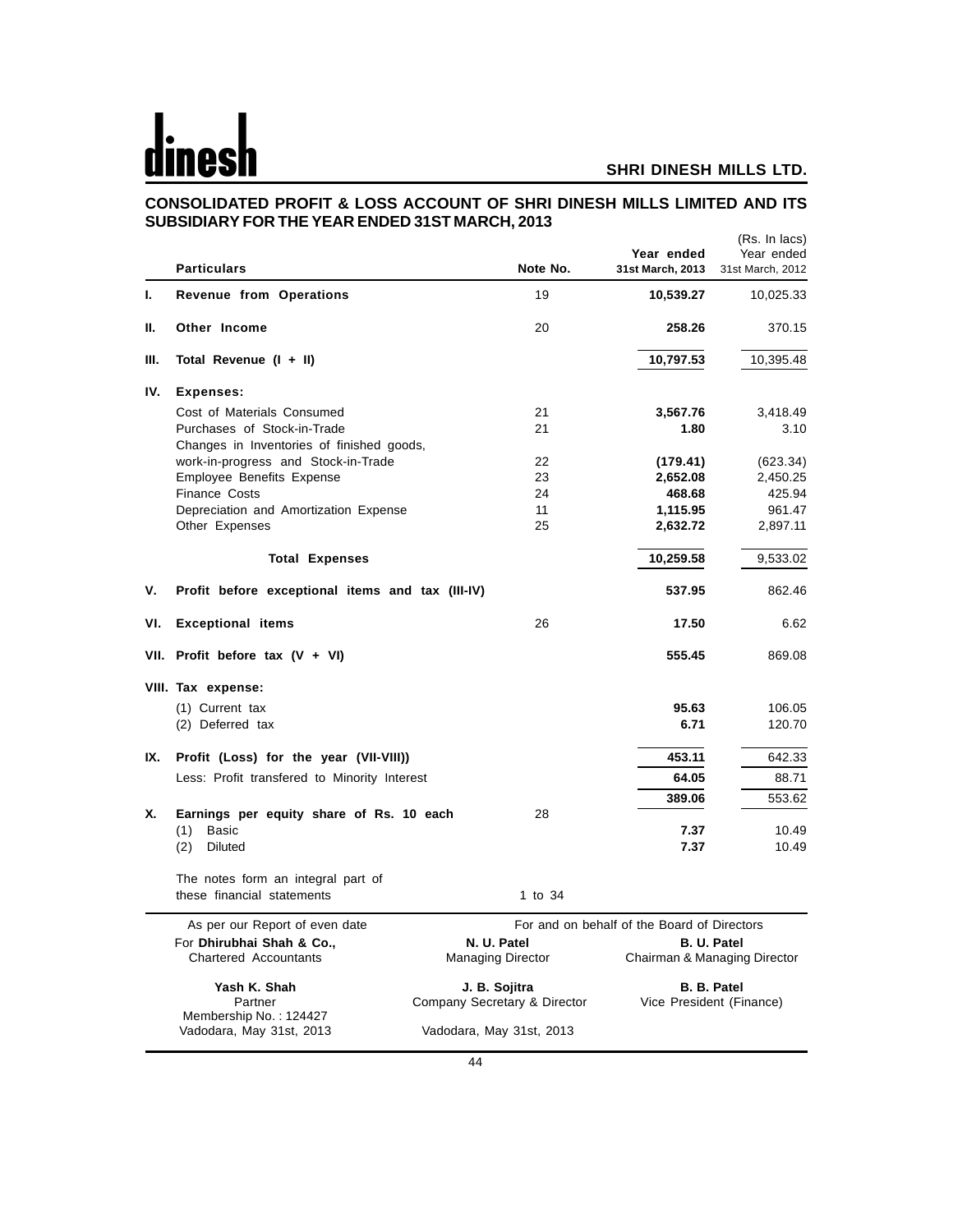

#### **CONSOLIDATED CASH FLOW STATEMENT FOR THE YEAR ENDED 31ST MARCH, 2013**

|            | <b>Particulars</b>                                                                               | 2012-13            | (Rs. In lacs)<br>2011-12 |
|------------|--------------------------------------------------------------------------------------------------|--------------------|--------------------------|
| Α.         | Cash flow from operating Activity                                                                |                    |                          |
|            | Net Profit/ (Loss) Before Tax and Extra Ordinary Items<br>Adjustments For:                       | 555.45             | 869.08                   |
|            | Depreciation<br>Interest paid                                                                    | 1,115.95<br>468.68 | 961.47<br>425.94         |
|            | Profit on sales of assets                                                                        | (1.13)             | 0.46                     |
|            | Dividend Income                                                                                  | (124.91)           | (86.89)                  |
|            | Interest received on Loans and deposits                                                          | (38.97)            | (103.69)                 |
|            | LTCG on redemption of FMP                                                                        | (7.02)             | (123.40)                 |
|            |                                                                                                  | 1,412.60           | 1,073.89                 |
|            | Operation profit before working capital changes<br>Adjustment For:                               | 1.968.05           | 1,942.97                 |
|            | Inventories                                                                                      | (53.39)            | (850.41)                 |
|            | Trade Receivables                                                                                | (259.50)           | (39.67)                  |
|            | Loans & Advances and Current Assets                                                              | 65.83              | (76.70)                  |
|            | <b>Trade Payables</b>                                                                            | (117.09)           | 59.27                    |
|            | Liabilities & Provisions                                                                         | (153.27)           | 144.07                   |
|            | Minority Interest                                                                                | 63.98              | 115.06                   |
|            | <b>Taxes Paid</b>                                                                                | (95.63)            | (106.05)                 |
|            | Profit charged to Minority Interest                                                              | (64.05)            | (88.71)                  |
|            |                                                                                                  | (613.12)           | (843.14)                 |
|            | Cash Generated from Operations                                                                   | 1,354.93           | 1,099.83                 |
| В          | Cash Flow from Investment Activities                                                             |                    |                          |
|            | Purchase of Fixed Assets                                                                         | (550.95)           | (2894.64)                |
|            | (Purchase)/ Redemption of Investment                                                             | 22.48              | 1598.40                  |
|            | Dividend Income                                                                                  | 124.91             | 86.89                    |
|            | Interest received                                                                                | 38.97              | 103.69                   |
|            | Net Cash Flow from Investment Activity                                                           | (364.59)           | (1105.66)                |
| C          | Cash Flow from Financial Activities:                                                             | 990.34             | (5.83)                   |
|            | Proceeds from Borrowings                                                                         | (458.08)           | 158.86                   |
|            | Dividend paid                                                                                    |                    | (105.55)                 |
|            | Corporate Tax Paid                                                                               |                    | (17.12)                  |
|            | Interest Paid                                                                                    | (468.68)           | (425.94)                 |
|            | Net Cash Flow from Financial Activities                                                          | (926.76)           | (389.75)                 |
|            | Total of Cash Flow                                                                               | 63.58              | (395.58)                 |
|            | Opening Cash & Cash equivalent                                                                   | 1,390.41           | 1785.99                  |
|            | Closing Cash & Cash equivalent                                                                   | 1,453.99           | 1,390.41                 |
| Note:<br>1 | The cashflow statement has been prepared in accordance with the requirement of AS -3 " Cash flow |                    |                          |

1 The cashflow statement has been prepared in accordance with the requirement of AS -3 " Cash flow statement" issued by the Institute of Chartered Accountants of India

2 Previous year's figures have been regrouped wherever necessary to confirm this year's classification. As per our Report of even date For and on behalf of the Board of Directors

| For Dhirubhai Shah & Co.,         | N. U. Patel                  | <b>B. U. Patel</b>           |
|-----------------------------------|------------------------------|------------------------------|
| <b>Chartered Accountants</b>      | <b>Managing Director</b>     | Chairman & Managing Director |
| Yash K. Shah                      | J. B. Sojitra                | <b>B. B. Patel</b>           |
| Partner<br>Membership No.: 124427 | Company Secretary & Director | Vice President (Finance)     |
| Vadodara, May 31st, 2013          | Vadodara, May 31st, 2013     |                              |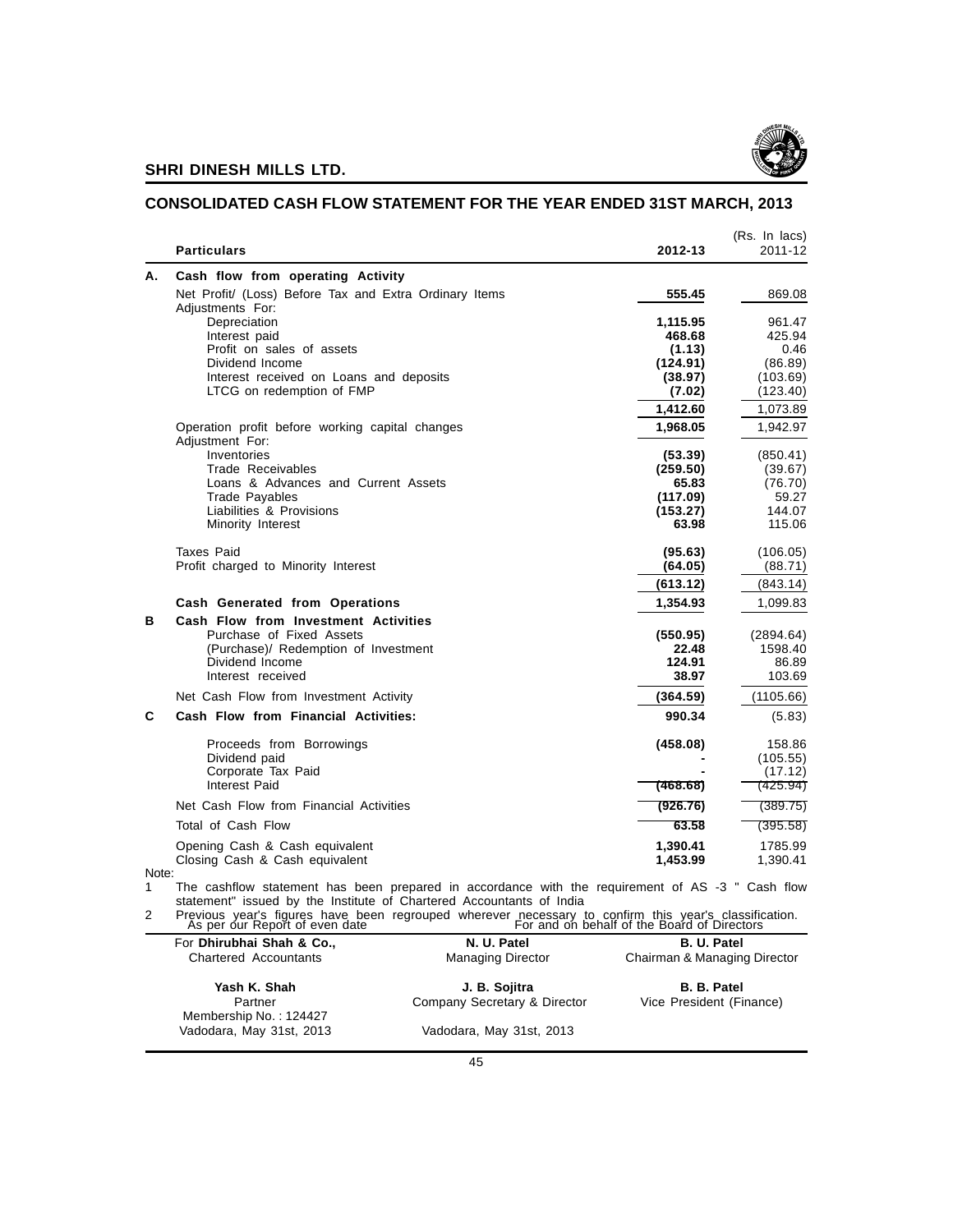**NOTES FORMING PART TO THE FINANCIAL STATEMENTS AS AT 31ST MARCH, 2013**

| <u>NUTES FURMING PART TU THE FINANCIAL STATEMENTS AS AT STST MARCH, 2013</u>       |                                 |                                           |  |
|------------------------------------------------------------------------------------|---------------------------------|-------------------------------------------|--|
| <b>Particulars</b>                                                                 | As at 31st<br><b>March 2013</b> | (Rs. In lacs)<br>As at 31st<br>March 2012 |  |
| <b>NOTE:1 SHARE CAPITAL</b>                                                        |                                 |                                           |  |
| Authorised                                                                         |                                 |                                           |  |
| 9,500,000 Equity Shares of Rs 10/- each<br>50,000 unclassified Shares of Rs. 100/- | 950.00<br>50.00                 | 950.00<br>50.00                           |  |
| Issued, Subscribed & Paid up                                                       | 1,000.00                        | 1.000.00                                  |  |
| 5,277,500 Equity Shares of Rs 10/- each fully paid                                 | 527.75                          | 527.75                                    |  |
| Total                                                                              | 527.75                          | 527.75                                    |  |

#### **1.1 Board approves Buy-Back of Equity Shares**

The company has informed SEBI (BSE) that the Board of Directors of the Company at its meeting held on March 9, 2013, have accorded to buy back from shareholders of the company of its own fully paid equity shares of Rs. 10/- each not exceeding 13,00,000 equity shares, being 24.63% of the total existing paid-up equity share capital at a price not exceeding Rs. 91/- per equity share to be financed out of the Free Reserves such that the aggregate consideration for the shares to be bought-back does not exceed Rs. 950 Lacs being an amount not exceeding 10% of the paid-up equity share capital and Free Reserves of the Company ('buy-back').

The buy-back period shall close at the end of 12 months from the date of the resolution, i.e., March 9, 2013 approving buy-back.

#### **1.2 The reconciliation of the number of shares oustanding:**

The Company has not issued or bought back any equity or preference shares during the year.

#### 1.3 The details of Shareholders holding more than 5% shares:

| Name of the Shareholder |                       | As at 31st March, 2013 | As at 31st March, 2012 |                 |
|-------------------------|-----------------------|------------------------|------------------------|-----------------|
|                         | No. of<br>Shares held | % of<br>Holding        | No. of<br>Shares held  | % of<br>Holding |
| Shri U.M.Patel          | 531,655               | 10.07                  | 531,655                | 10.07           |
| Shri B.U.Patel          | 491.710               | 9.32                   | 491.710                | 9.32            |
| Shri N.U.Patel          | 643.998               | 12.20                  | 643.998                | 12.20           |

1.4 30,780 Equity shares allotted to Shareholders of Platewel Processes and Chemicals Limited as fully paid without payment being received in cash in terms of amalgamation scheme sanctioned by Gujarat High Court, as per order Dated 20th March, 1981.

1.5 4,775,420 Equity shares issued as Bonus Shares by way of capitalisation of Reserve and Share Premium Account.

1.6 The Company has only one class of equity shares having a par value of Rs.10 per share. Each Shareholder is eligible for one vote per share. The dividend proposed by the Board of Directors is subject to the approval of shareholders, except in case of interim dividend. In the event of liquidation, the equity shareholders are eligible to receive the remaining assets of the Company, after distribution of all preferential amounts, in proportion of their shareholding.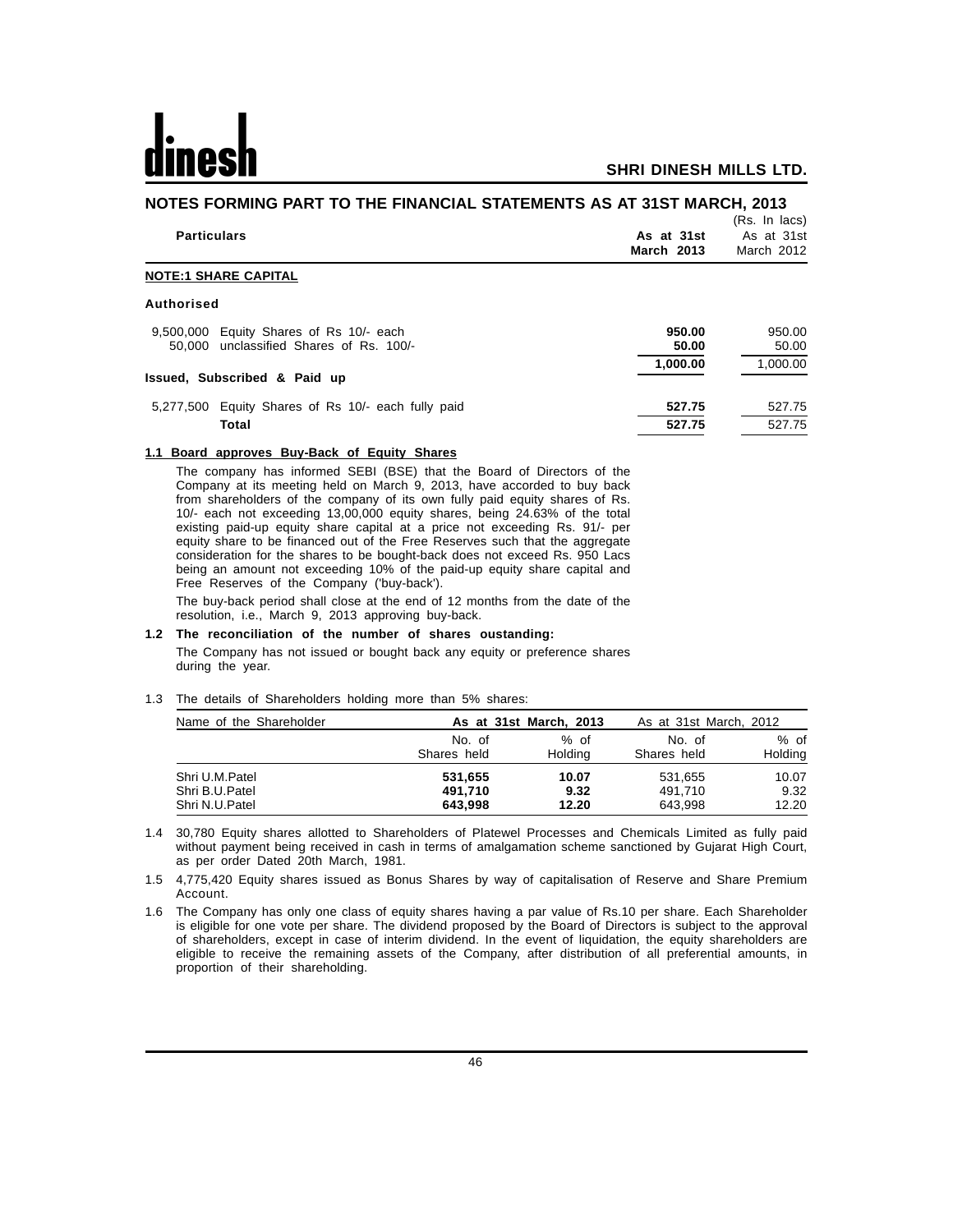

| NOTES FORMING PART TO THE FINANCIAL STATEMENTS AS AT 31ST MARCH, 2013                                                                     |                                 |                                           |
|-------------------------------------------------------------------------------------------------------------------------------------------|---------------------------------|-------------------------------------------|
| <b>Particulars</b>                                                                                                                        | As at 31st<br><b>March 2013</b> | (Rs. In lacs)<br>As at 31st<br>March 2012 |
| <b>NOTE: 2 RESERVES &amp; SURPLUS</b>                                                                                                     |                                 |                                           |
| <b>General Reserve</b><br>а.<br>Opening Balance<br>(+) Current Year Transfer                                                              | 8,835.73<br>250.00              | 8,435.73<br>400.00                        |
| Closing Balance<br><b>Surplus</b><br>b.                                                                                                   | 9,085.73                        | 8.835.73                                  |
| Opening balance<br>Net Profit/(Net Loss) For the current year<br>$(+)$<br>Proposed Dividends<br>$(-)$                                     | (96.05)<br>389.06<br>110.41     | (126.99)<br>553.62<br>122.68              |
| Transfer to Reserves<br>$(-)$<br>Surplus as per annexed accounts                                                                          | 250.00<br>(67.40)               | 400.00<br>(96.05)                         |
| Total                                                                                                                                     | 9,018.33                        | 8.739.68                                  |
| <b>NOTE: 3 LONG TERM BORROWINGS</b>                                                                                                       |                                 |                                           |
| Term loans<br>Term loan under Technology Upgradtion Fund Scheme is<br>secured by way of hypothecation of machineries purchased therefrom. | 3,012.52                        | 3,281.35                                  |
| Deposits:<br>From Directors & Shareholders<br>From Public                                                                                 | 129.65<br>66.22                 | 226.69<br>64.31                           |
| <b>Total</b>                                                                                                                              | 3,208.39                        | 3.572.35                                  |
|                                                                                                                                           |                                 |                                           |

#### **3.1 TERMS OF REPAYMENT OF TERM LOANS**

|                            |                    | Repayment schedule                                                                        |    |        |          |  |  |
|----------------------------|--------------------|-------------------------------------------------------------------------------------------|----|--------|----------|--|--|
| Name of Institutions       | <b>Instruments</b> | Number of<br>Rate of<br>First<br>Frequency<br>installment due<br>Installments<br>Interest |    |        |          |  |  |
| Shri Dinesh Mills Limted   |                    |                                                                                           |    |        |          |  |  |
| Indian Overseas Bank - II  | Term Loan          | Quarterly                                                                                 | 24 | 12.25% | Jul-09   |  |  |
| Indian Overseas Bank - III | Term Loan          | Quarterly                                                                                 | 24 | 12.25% | Aug-10   |  |  |
| South Indian Bank - II     | Term Loan          | Quarterly                                                                                 | 24 | 12.00% | Apr-13   |  |  |
| South Indian Bank - III    | Term Loan          | Quarterly                                                                                 | 24 | 12.00% | $May-14$ |  |  |
| Dinesh Remedies Limited    |                    |                                                                                           |    |        |          |  |  |
| South Indian Bank - I      | Term Loan          | Quarterly                                                                                 | 24 | 8.50%  | Aug-08   |  |  |
| South Indian Bank - II     | Term Loan          | Quarterly                                                                                 | 24 | 12.40% | $Dec-13$ |  |  |

| <b>NOTE: 4 DEFERRED TAX LIABILITY</b>                                                                                                                                         |                        |                                      |                        |
|-------------------------------------------------------------------------------------------------------------------------------------------------------------------------------|------------------------|--------------------------------------|------------------------|
|                                                                                                                                                                               | As on<br>31.03.2012    | Charge / (Credit)<br>during the year | As on<br>31.03.2013    |
| Deferred Tax Liablity on account of :<br>Depreciation<br>(1)                                                                                                                  | 858.47                 | 0.18                                 | 858.65                 |
| Deferred Tax Assets on account of :<br>Expenses allowable for tax purpose when paid (Octroi)<br>(1)<br>Unencashed leave (Leave + Director Leave)<br>(II)<br>(III)<br>Gratuity | 15.31<br>53.12<br>6.94 | (7.66)<br>1.13                       | 15.31<br>45.46<br>8.07 |
|                                                                                                                                                                               | 75.37                  | (6.53)                               | 68.84                  |
| Net Deferred tax Liabilities / Assets                                                                                                                                         | 783.10                 | 6.71                                 | 789.81                 |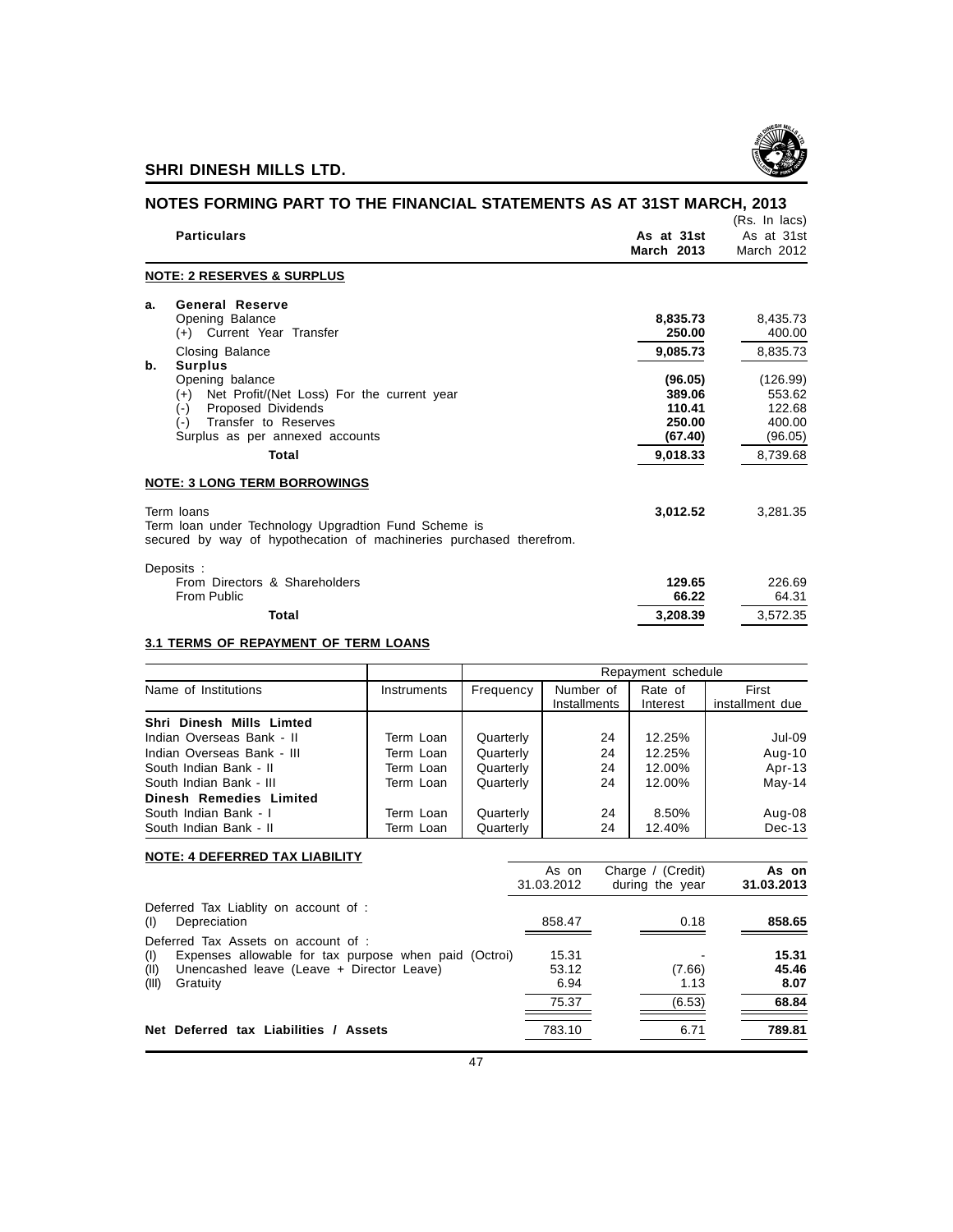| NOTES FORMING PART TO THE FINANCIAL STATEMENTS AS AT 31ST MARCH, 2013                                                                                  |                  |                             |
|--------------------------------------------------------------------------------------------------------------------------------------------------------|------------------|-----------------------------|
| <b>Particulars</b>                                                                                                                                     | As at 31st       | (Rs. In lacs)<br>As at 31st |
|                                                                                                                                                        | March 2013       | March 2012                  |
| <b>NOTE: 5 OTHER LONG TERM LIABILITIES</b>                                                                                                             |                  |                             |
| <b>Trade Deposits</b>                                                                                                                                  | 246.72           | 238.78                      |
| Octroi Liability                                                                                                                                       | 63.49            | 63.49                       |
| Oustanding expenses                                                                                                                                    | 241.21           | 215.18                      |
| Total                                                                                                                                                  | 551.42           | 517.45                      |
| <b>NOTE: 6 LONG TERM PROVISIONS</b>                                                                                                                    |                  |                             |
| Provision for employee benefits:                                                                                                                       |                  |                             |
| Gratuity<br>Leave Encashment                                                                                                                           | 154.48<br>130.89 | 115.03<br>180.11            |
| Provisions for Medical/LTA/allowances, etc.                                                                                                            | 58.75            | 67.61                       |
| <b>Total</b>                                                                                                                                           | 344.12           | 362.75                      |
| <b>NOTE: 7 SHORT TERM BORROWINGS</b>                                                                                                                   |                  |                             |
| Secured                                                                                                                                                |                  |                             |
| Term Loans<br>(a)<br>Loan from Indian Overseas Bank                                                                                                    | 38.83            | 226.91                      |
| Loan from Bank of Baroda                                                                                                                               |                  | 3.84                        |
| Cash credit<br>(b)                                                                                                                                     | 13.17            | (170.84)                    |
| Cash credits from Banks, against hypothecation of Raw materials,                                                                                       |                  |                             |
| Stores, Spare parts, Finished goods and Work-in-porgress                                                                                               |                  |                             |
| Unsecured<br>Deposits :                                                                                                                                |                  |                             |
| From Directors & Shareholders                                                                                                                          | 242.55           | 301.16                      |
| From Public                                                                                                                                            | 62.39            | 89.98                       |
| <b>Total</b>                                                                                                                                           | 356.94           | 451.05                      |
| 7.1 The above term loan is repayable in 24 quarterly installments, commencing<br>from October 2007, Last installment due in July 2013 rate of interest |                  |                             |

is 12.25% 7.2 The above term loan from BOB is repayable in 24 quarterly installments,

commencing from April 2007, Last installment due in March 2013 rate of interest is 15.75%

7.3 The above term loan is secured by way of hypothecation of machineries purchased therefrom.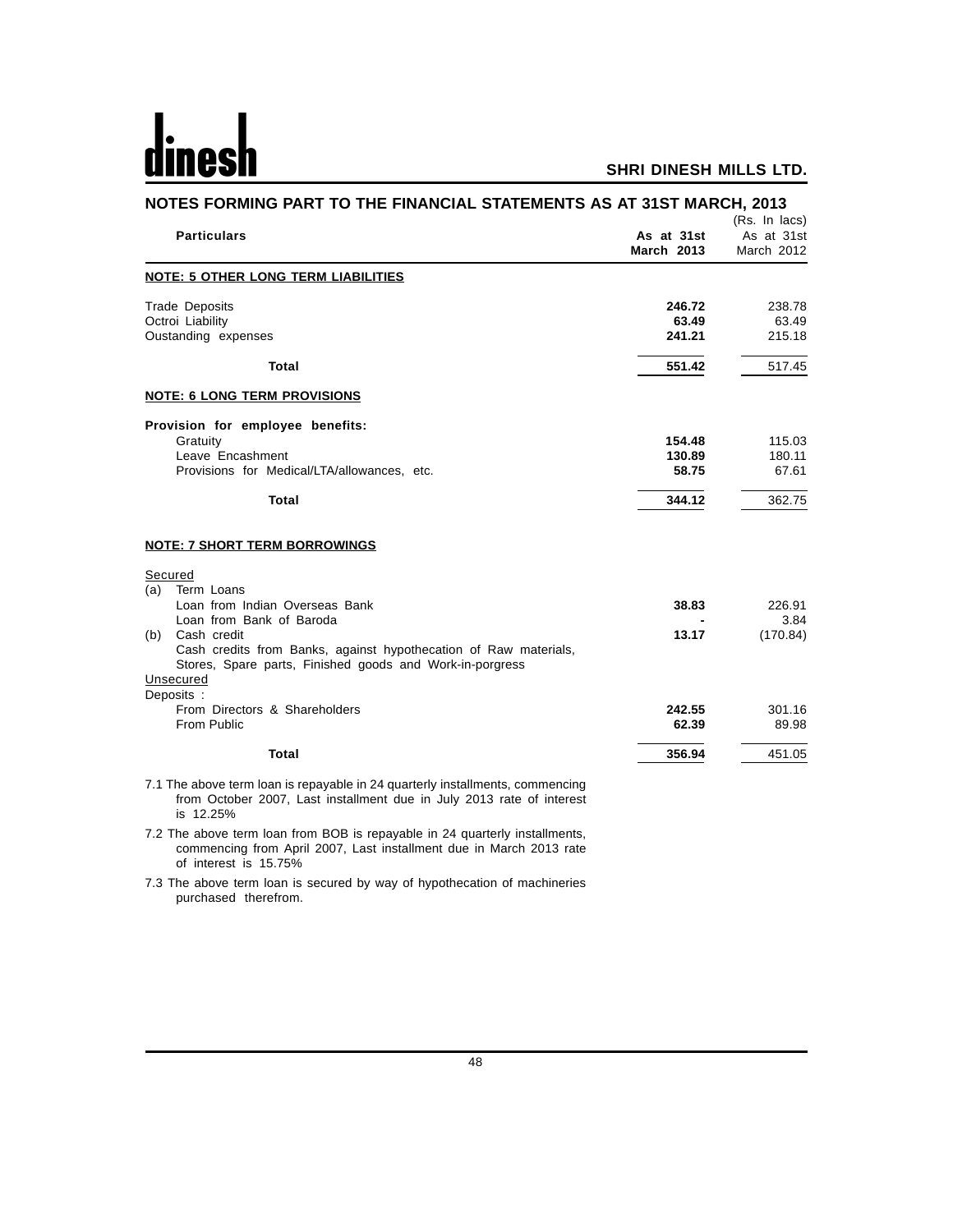

| NOTES FORMING PART TO THE FINANCIAL STATEMENTS AS AT 31ST MARCH, 2013                                                                                                                                                          |                                 | (Rs. In lacs)                   |
|--------------------------------------------------------------------------------------------------------------------------------------------------------------------------------------------------------------------------------|---------------------------------|---------------------------------|
| <b>Particulars</b>                                                                                                                                                                                                             | As at 31st<br><b>March 2013</b> | As at 31st<br>March 2012        |
| <b>NOTE: 8 TRADE PAYABLES</b>                                                                                                                                                                                                  |                                 |                                 |
| Micro, Small and Medium Entreprises<br>Others                                                                                                                                                                                  | 345.63                          | 462.73                          |
| Total                                                                                                                                                                                                                          | 345.63                          | 462.73                          |
| The details of amounts outstanding to Micro, Small and Medium Enterprises<br>8.1<br>based on available information with the company is as under:                                                                               |                                 |                                 |
| <b>Particulars</b>                                                                                                                                                                                                             | As at 31st                      | As at 31st                      |
| Principal amount due and remaining unpaid<br>Interest due on above and the unpaid interest<br>Interest paid                                                                                                                    | March, 2013                     | March, 2012                     |
| Payment made beyond the appointed day during the year<br>Interest due and payable for the period of delay<br>Interest accrued and remaining unpaid<br>Amount of further interest remaining due and payable in succeeding years |                                 |                                 |
| <b>NOTE: 9 OTHER CURRENT LIABILITIES</b>                                                                                                                                                                                       |                                 |                                 |
| Interest accrued but not due<br>Unclaim dividends<br>Unpaid matured deposits and interest accrued thereon<br>Application money received and due for refund                                                                     | 83.21<br>21.38<br>6.29<br>6.28  | 77.94<br>21.08<br>13.66<br>6.28 |
| Other Payables :                                                                                                                                                                                                               |                                 |                                 |
| Advance from Customers<br>Statutory dues                                                                                                                                                                                       | 611.21<br>153.51                | 612.45<br>210.29                |
| Other provision for expenses                                                                                                                                                                                                   | 466.13                          | 396.20                          |
| <b>Total</b>                                                                                                                                                                                                                   | 1,348.01                        | 1,337.90                        |
| There is no amount due and outstanding to be credited to Investor<br>9.1<br>Education and Protection Fund as at 31st March, 2013                                                                                               |                                 |                                 |
| <b>NOTE: 10 SHORT TERM PROVISIONS</b>                                                                                                                                                                                          |                                 |                                 |
| Dues to Directors<br>Provision for employee benefits                                                                                                                                                                           | 15.72                           | 91.76                           |
| Gratuity                                                                                                                                                                                                                       | 0.14                            |                                 |
| Leave Encashment<br>Provisions for Dividend and Dividend Tax                                                                                                                                                                   | 19.84<br>110.41                 | 122.67                          |
| <b>Total</b>                                                                                                                                                                                                                   | 146.11                          | 214.43                          |
|                                                                                                                                                                                                                                |                                 |                                 |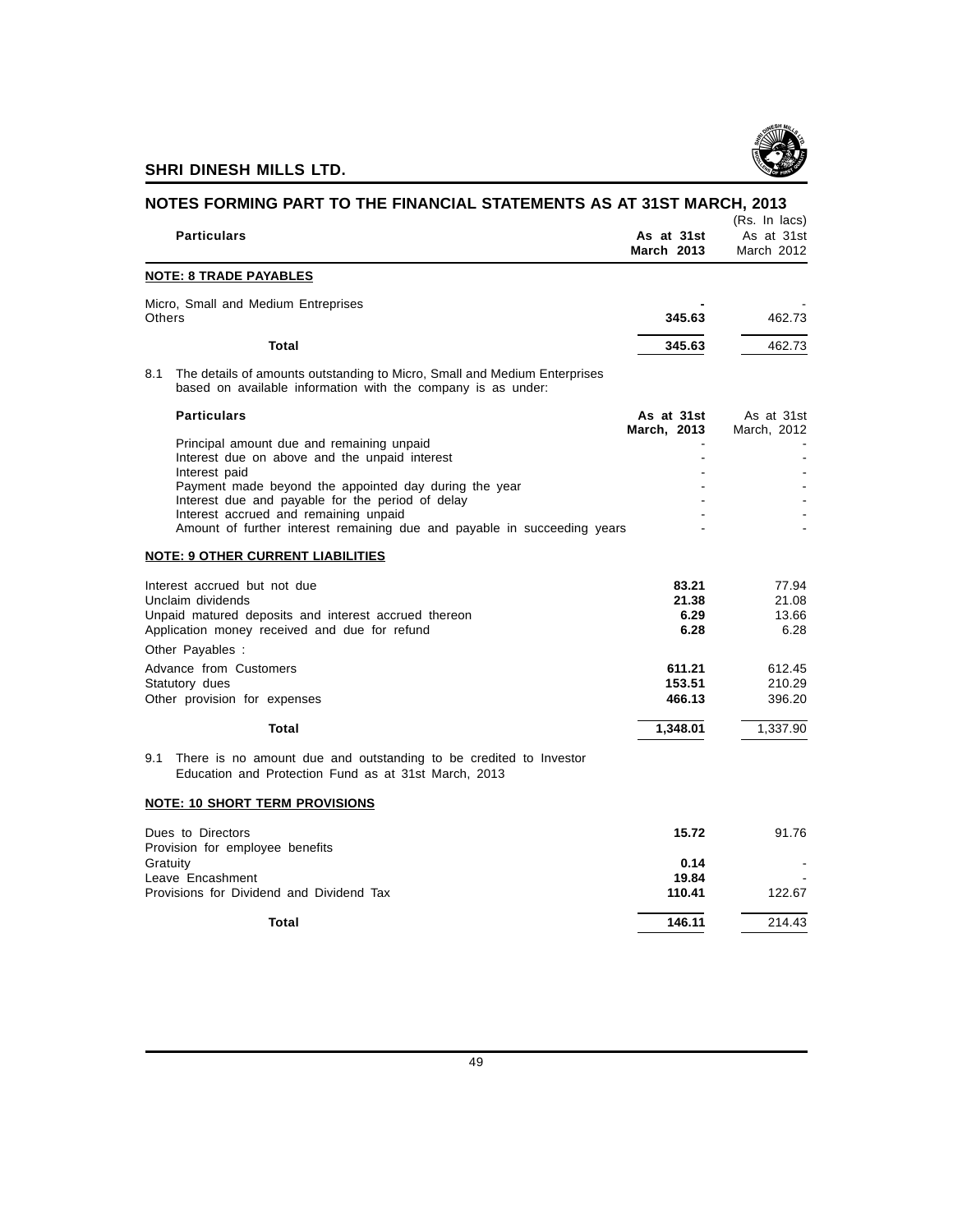#### **NOTES FORMING PART TO THE FINANCIAL STATEMENTS AS AT 31ST MARCH, 2013**

#### **NOTE: 11 FIXED ASSETS**

|                    |                                                                                                     | <b>GROSS BLOCK</b>              |                           |                                                   |                                                             | <b>ACCUMULATED DEPRECIATION</b> |                |                                            | <b>NET BLOCK</b>            |                             |
|--------------------|-----------------------------------------------------------------------------------------------------|---------------------------------|---------------------------|---------------------------------------------------|-------------------------------------------------------------|---------------------------------|----------------|--------------------------------------------|-----------------------------|-----------------------------|
| <b>Fixed Asset</b> |                                                                                                     | Balance as at<br>1st April 2012 | Additions/<br>(Disposals) | <b>Balance</b><br>as at 31st<br><b>March 2013</b> | Balance as Depreciation Adjustment/<br>at 1st April<br>2012 | Charge for<br>the year          | Deduction      | Balance as<br>at 31st<br><b>March 2013</b> | As at<br>31st March<br>2013 | As at<br>31st March<br>2012 |
| (A)                | Tangible Assets                                                                                     |                                 |                           |                                                   |                                                             |                                 |                |                                            |                             |                             |
|                    | CWIP - Plant and Machinery                                                                          |                                 | 27.97                     | 27.97                                             |                                                             |                                 |                |                                            | 27.97                       |                             |
|                    | Land                                                                                                | 381.15                          |                           | 381.15                                            |                                                             |                                 |                |                                            | 381.15                      | 381.15                      |
|                    | Assets under lease                                                                                  | 6.09                            | (0.09)                    | 6.00                                              |                                                             |                                 |                |                                            | 6.00                        | 6.09                        |
|                    | <b>Buildings</b>                                                                                    | 987.34                          | 78.46                     | 1,065.80                                          | 396.99                                                      | 30.71                           | ٠              | 427.70                                     | 638.10                      | 590.35                      |
|                    | Plant and Equipment                                                                                 | 18,869.97                       | 258.30                    | 19,128.27                                         | 10,872.19                                                   | 1,024.58                        | 1.48           | 11,895.29                                  | 7,232.98                    | 7,997.78                    |
|                    | Furniture and Dead stock                                                                            | 320.16                          | 11.37                     | 331.53                                            | 219.00                                                      | 17.10                           | 0.43           | 235.67                                     | 95.86                       | 101.16                      |
|                    | Vehicles                                                                                            | 345.82                          | 0.28                      | 346.10                                            | 193.25                                                      | 38.46                           | 15.82          | 215.89                                     | 130.21                      | 152.57                      |
|                    | Electrical Installations                                                                            | 175.25                          | 0.83                      | 176.08                                            | 98.18                                                       | 4.46                            | $\blacksquare$ | 102.64                                     | 73.44                       | 77.07                       |
|                    | Tubewell and waterworks                                                                             | 12.17                           |                           | 12.17                                             | 5.73                                                        | 0.25                            | ٠              | 5.98                                       | 6.19                        | 6.44                        |
|                    | Drainage installation                                                                               | 0.14                            |                           | 0.14                                              | 0.12                                                        |                                 |                | 0.12                                       | 0.02                        | 0.02                        |
|                    | Total                                                                                               | 21,098.09                       | 377.12                    | 21,475.21                                         | 11,785.46                                                   | 1,115.56                        | 17.73          | 12,883.29                                  | 8,591.92                    | 9,312.63                    |
| (B)                | Intangible Assets                                                                                   |                                 |                           |                                                   |                                                             |                                 |                |                                            |                             |                             |
|                    | Computer Software                                                                                   | 9.78                            | $\sim$                    | 9.78                                              | 9.39                                                        | 0.39                            | $\blacksquare$ | 9.78                                       |                             | 0.39                        |
|                    | Total                                                                                               | 21,107.87                       | 377.12                    | 21,484.99                                         | 11,794.85                                                   | 1,115.95                        | 17.73          | 12,893.07                                  | 8,591.92                    | 9,313.02                    |
|                    | Previous Year's Total Rs.                                                                           | 18,275.02                       | 2,832.21                  | 21,107.22                                         | 10,850.83                                                   | 961.47                          | 18.15          | 11,794.16                                  | 9,313.06                    |                             |
|                    | 11.1 Gross Block is carried at cost except Leashold Land which is at cost less amounts written off. |                                 |                           |                                                   |                                                             |                                 |                |                                            |                             |                             |

11.2 Buildings includes Rs. 750/- being the cost of shares in Co-operative Society (Previous year Rs. 750/-)



50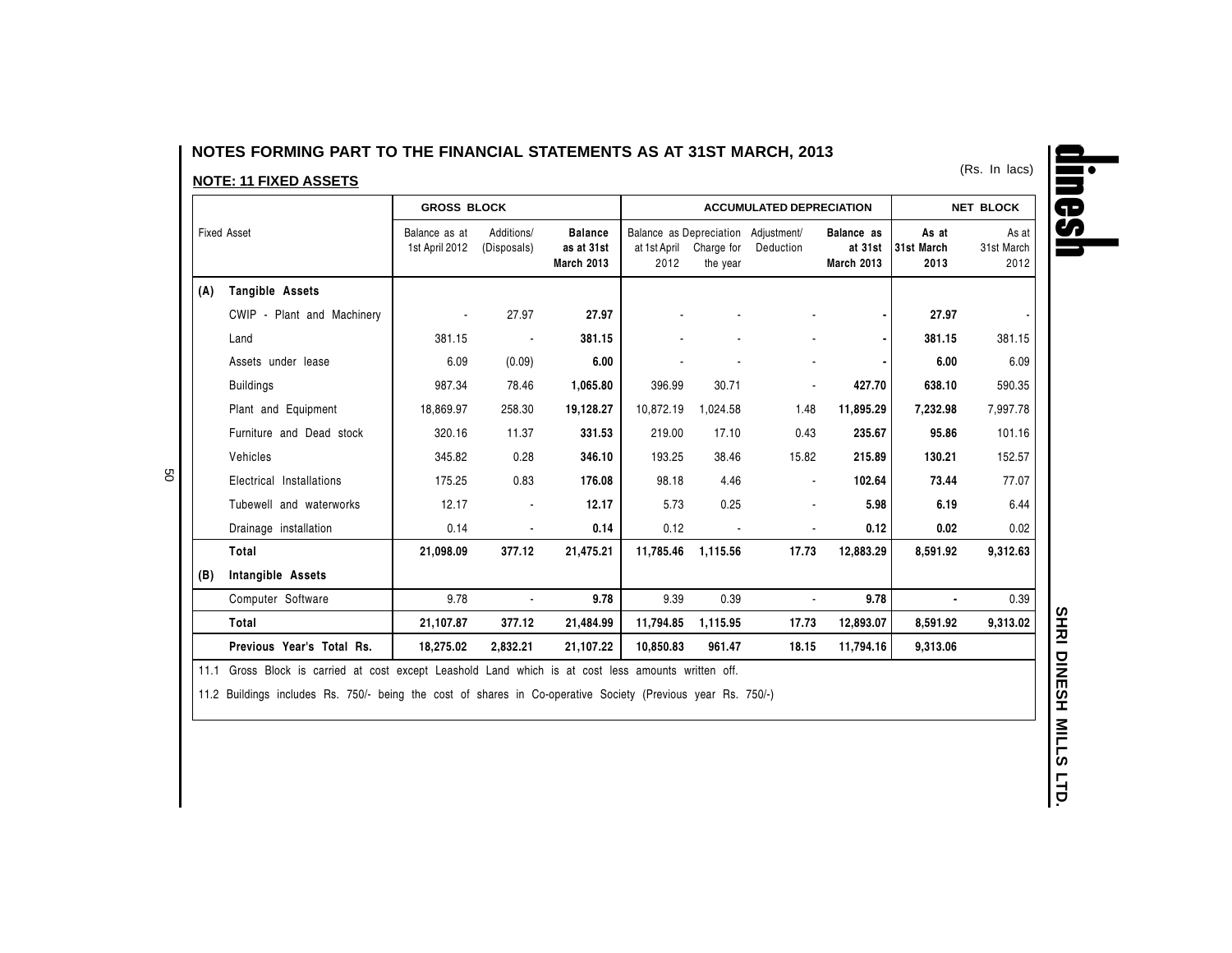

|                                                                                        | NOTES FORMING PART TO THE FINANCIAL STATEMENTS AS AT 31ST MARCH, 2013                                                                                                                                                                                   |                                              | (Rs. In lacs)                                 |
|----------------------------------------------------------------------------------------|---------------------------------------------------------------------------------------------------------------------------------------------------------------------------------------------------------------------------------------------------------|----------------------------------------------|-----------------------------------------------|
| <b>Particulars</b>                                                                     | As at 31st<br><b>March 2013</b>                                                                                                                                                                                                                         | As at 31st<br>March 2012                     |                                               |
|                                                                                        | <b>NOTE: 12 NON CURRENT INVESTMENTS</b>                                                                                                                                                                                                                 |                                              |                                               |
| In fully paid shares                                                                   | Investment in Equity instruments:                                                                                                                                                                                                                       |                                              |                                               |
| Quoted:                                                                                |                                                                                                                                                                                                                                                         |                                              |                                               |
| 1,20,020                                                                               | Equity shares of Rs. 10/- each in Kamron Laboratories Limited.<br>Less Provision for Diminution in value.<br>(Investments of Re. 1/- appearing in the books)                                                                                            |                                              |                                               |
| Unquoted:                                                                              |                                                                                                                                                                                                                                                         |                                              |                                               |
| 50                                                                                     | Equity Shares of Rs. 100/- each in                                                                                                                                                                                                                      |                                              |                                               |
| 1,44,946                                                                               | Gujarat Sheep & Wool Development Corporation Limited<br>Equity Shares of Rs. 10/- each in Narmada Cleantech Limited                                                                                                                                     | 0.05<br>14.49                                | 0.05<br>14.49                                 |
| Others:                                                                                |                                                                                                                                                                                                                                                         |                                              |                                               |
| 400                                                                                    | Equity Shares of Rs. 25/- each in<br>Co-operative Bank of Baroda Limited                                                                                                                                                                                | 0.10                                         | 0.10                                          |
|                                                                                        | Investments in Government or Trust securities:                                                                                                                                                                                                          |                                              |                                               |
| 50,000<br>20,000                                                                       | 11.50% GOI Securities - 2015<br>6.90% GOI Secutities - 2019                                                                                                                                                                                             | 55.90<br>18.76                               | 55.90<br>18.76                                |
|                                                                                        | <b>Investments in Mutual Funds:</b>                                                                                                                                                                                                                     |                                              |                                               |
| 1,21,400.476<br>7,75,325.887<br>8,00,645.406<br>4,36,220.847<br>2,32,001.127<br>36,728 | (1,21,400.476) HDFC MF MIP Long Term Growth<br>(7,75,325.887) Units of HDFC Prudence<br>(8,00,645.406) Units of SBI balance Fund<br>(4,36,220.847) Units of FT India Balance Fund<br>(2,32,001.127) Units of TATA Balance Fund<br>(0) Units of Reliance | 252.01<br>242.58<br>125.00<br>125.00<br>0.37 | 25.00<br>252.01<br>233.41<br>125.00<br>125.00 |
|                                                                                        | Total                                                                                                                                                                                                                                                   | 834.26                                       | 849.72                                        |
|                                                                                        | <b>NOTE: 13 LONG TERM LOANS &amp; ADVANCES</b>                                                                                                                                                                                                          |                                              |                                               |
| (Unsecured, considered good)<br>Security Deposits                                      | Balance with Statutory authorities                                                                                                                                                                                                                      | 108.74<br>90.99                              | 93.11<br>13.38                                |
|                                                                                        | Total                                                                                                                                                                                                                                                   | 199.73                                       | 106.49                                        |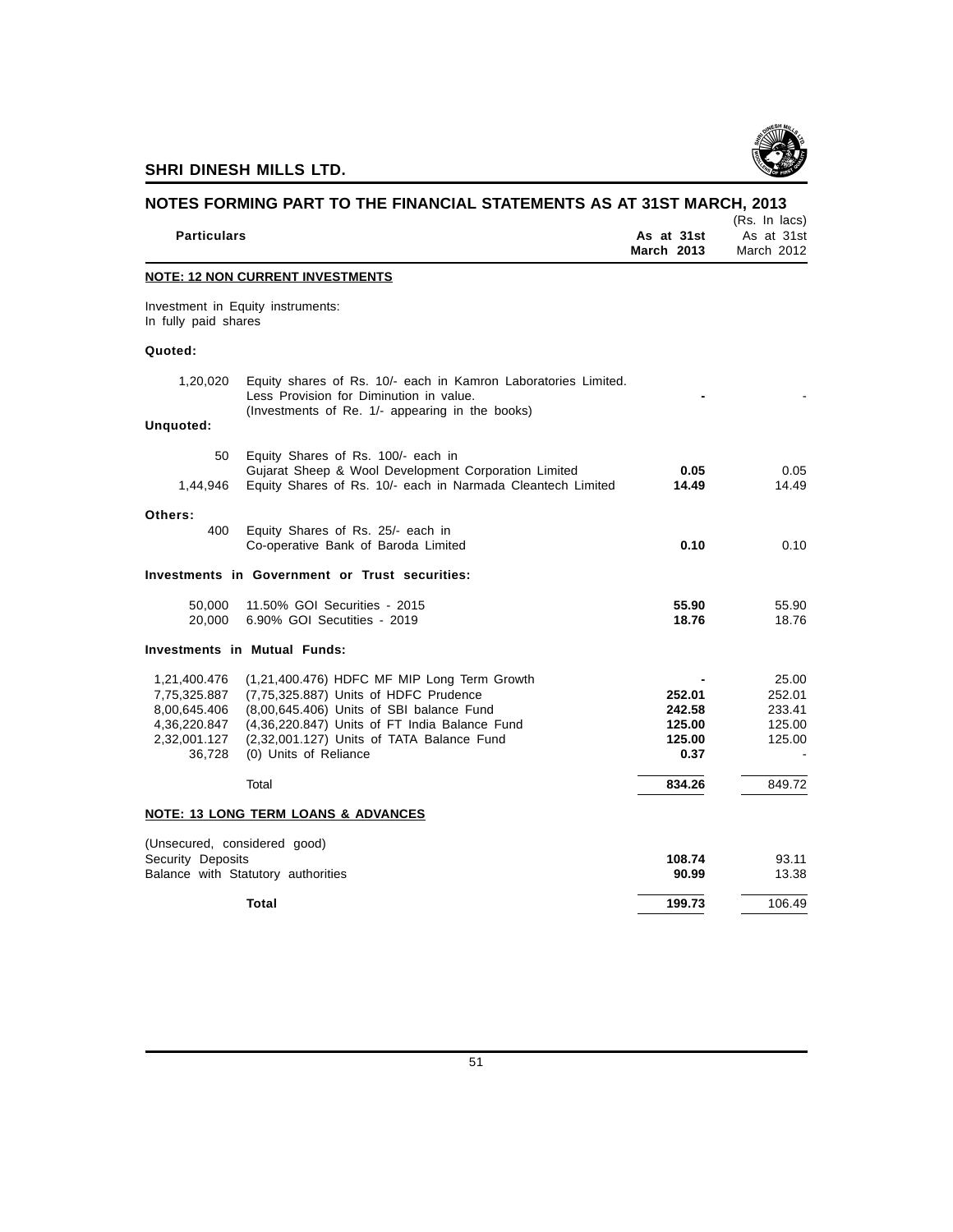# <u>dinesh</u>

| NOTES FORMING PART TO THE FINANCIAL STATEMENTS AS AT 31ST MARCH, 2013                                     |                                 |                                           |  |
|-----------------------------------------------------------------------------------------------------------|---------------------------------|-------------------------------------------|--|
| <b>Particulars</b>                                                                                        | As at 31st<br><b>March 2013</b> | (Rs. In lacs)<br>As at 31st<br>March 2012 |  |
| <b>NOTE: 14 INVENTORIES</b>                                                                               |                                 |                                           |  |
| Raw Materials<br>a.<br>Goods-in transit                                                                   | 1,032.33                        | 1,133.54<br>40.13                         |  |
|                                                                                                           | 1,032.33                        | 1,173.67                                  |  |
| Work-in-progress<br>b.                                                                                    | 1,311.22                        | 1,321.95                                  |  |
| Finished goods<br>c.<br>Stores and spares<br>е.                                                           | 1,290.40<br>509.56              | 1,088.19<br>506.31                        |  |
| <b>Total</b>                                                                                              | 4,143.51                        | 4,090.12                                  |  |
| <u>NOTE: 15 TRADE RECEIVABLES</u>                                                                         |                                 |                                           |  |
| Trade receivables outstanding for a period exceeding six months<br>from the date they are due for payment |                                 |                                           |  |
| Unsecured, considered good                                                                                | 115.39                          | 154.10                                    |  |
| Unsecured, considered doubtful<br>Less: Provision for doubtful debts                                      |                                 | 2.96<br>(2.96)                            |  |
| Sub total                                                                                                 | 115.39                          | 154.10                                    |  |
| Trade receivables outstanding for a period less than six months<br>from the date they are due for payment |                                 |                                           |  |
| Unsecured, considered good                                                                                | 1,597.83                        | 1,299.62                                  |  |
| <b>Total</b>                                                                                              | 1,713.22                        | 1,453.72                                  |  |
| <b>NOTE: 16 CASH AND BANK BALANCES</b>                                                                    |                                 |                                           |  |
| <b>Bank Balances:</b>                                                                                     |                                 |                                           |  |
| In Current Account                                                                                        | 286.93                          | 220.59                                    |  |
| In Fixed Deposit Account (having maturity period less than 3 months)                                      | 1,164.12<br>1,451.05            | 1,167.73<br>1,388.32                      |  |
| Cash on hand                                                                                              | 2.94                            | 2.09                                      |  |
| <b>Total</b>                                                                                              | 1,453.99                        | 1,390.41                                  |  |
|                                                                                                           |                                 |                                           |  |
| NOTE: 17 SHORT-TERM LOANS AND ADVANCES                                                                    |                                 |                                           |  |
| (Unsecured, considered good)<br>Statutory dues (net of tax provisions)                                    | 173.94                          | 339.28                                    |  |
| Advance to Suppliers                                                                                      | 95.92                           | 47.47                                     |  |
| Other loans and advances                                                                                  | 6.62                            | 8.91                                      |  |
| Total                                                                                                     | 276.48                          | 395.66                                    |  |
|                                                                                                           |                                 |                                           |  |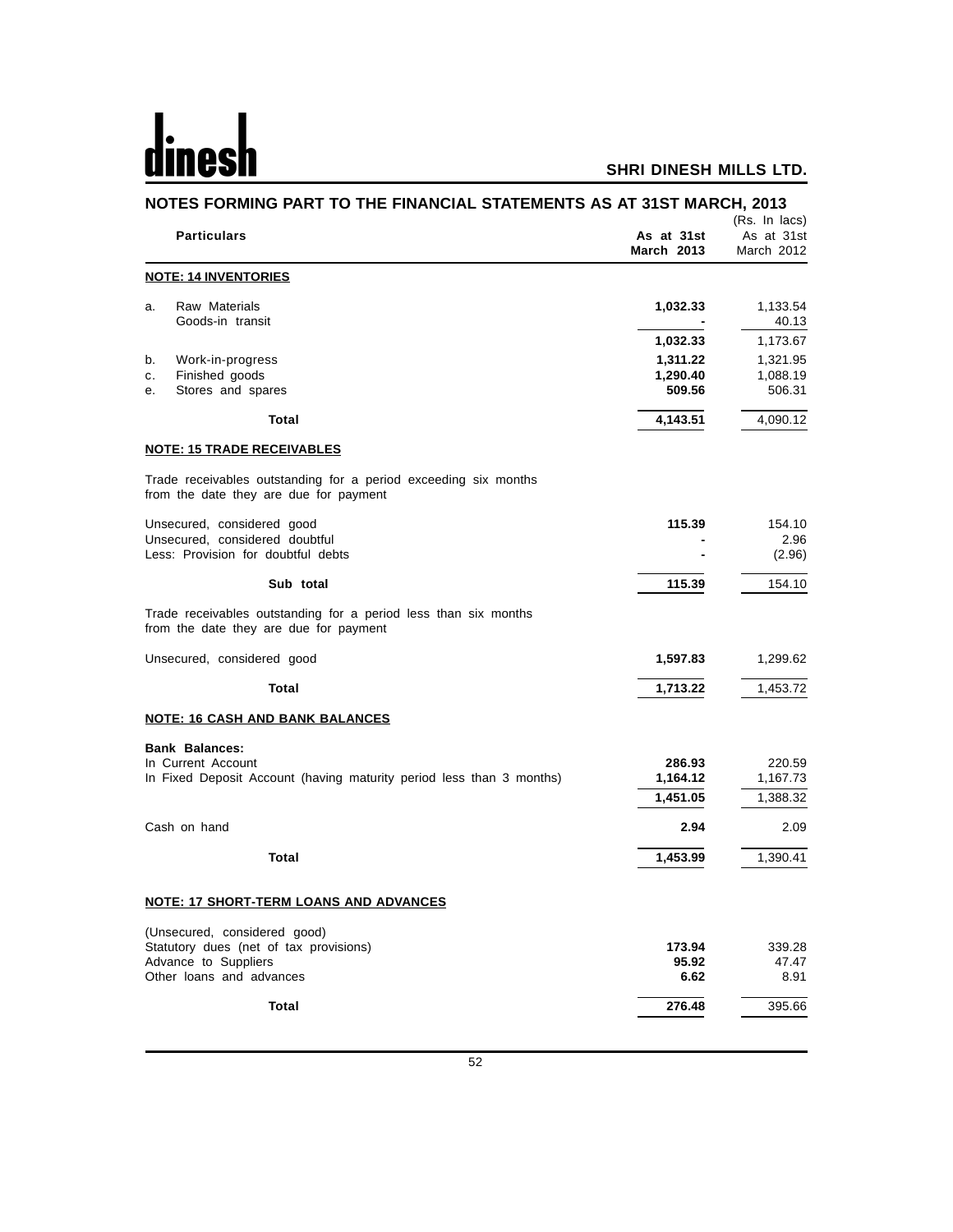

|                                                                                                      |                               |                |                                  | NOTES FORMING PART TO THE FINANCIAL STATEMENTS AS AT 31ST MARCH, 2013<br>(Rs. In lacs) |
|------------------------------------------------------------------------------------------------------|-------------------------------|----------------|----------------------------------|----------------------------------------------------------------------------------------|
| <b>Particulars</b>                                                                                   |                               |                | As at 31st<br><b>March 2013</b>  | As at 31st<br>March 2012                                                               |
| <u>NOTE: 18 OTHER CURRENT ASSETS</u>                                                                 |                               |                |                                  |                                                                                        |
| Interest and Dividend Receivables on investments<br>Interest Subsidy receivables<br>Prepaid Expenses |                               |                | 2.31<br>57.32<br>7.12            | 2.33<br>94.11<br>10.18                                                                 |
| Total                                                                                                |                               |                | 66.75                            | 106.62                                                                                 |
| <b>NOTE: 19 REVENUE FROM OPERATIONS</b>                                                              |                               |                |                                  |                                                                                        |
| Sale of products<br>Less:                                                                            |                               |                | 11,237.87                        | 10,573.32                                                                              |
| Excise duty                                                                                          |                               |                | 698.60                           | 547.99                                                                                 |
| <b>Total</b>                                                                                         |                               |                | 10,539.27                        | 10,025.33                                                                              |
| <b>NOTE: 20 OTHER INCOME</b>                                                                         |                               |                |                                  |                                                                                        |
| Interest Income<br>Dividend Income<br>LTCG on redemption of FMP<br>Miscellanous Income               |                               |                | 38.97<br>124.91<br>7.02<br>87.36 | 103.69<br>86.89<br>123.40<br>56.17                                                     |
| <b>Total</b>                                                                                         |                               |                | 258.26                           | 370.15                                                                                 |
| <b>NOTE: 21 COST OF MATERIALS CONSUMED</b>                                                           |                               |                |                                  |                                                                                        |
| Shri Dinesh Mills Limited                                                                            |                               |                |                                  |                                                                                        |
| Wool<br>Synthetic Fibre<br>Yarn                                                                      |                               |                | 813.04<br>945.25<br>1,059.01     | 1,086.23<br>937.41<br>892.89                                                           |
| Others<br>Dinesh Remedies Limited<br>Gelatin                                                         |                               |                | 22.42<br>707.76                  | 22.89<br>453.90                                                                        |
| Others                                                                                               |                               |                | 20.28                            | 25.17                                                                                  |
| Total                                                                                                |                               |                | 3,567.76                         | 3,418.49                                                                               |
| Goods - Traded - In :                                                                                |                               |                |                                  |                                                                                        |
| Ready Made Garments                                                                                  |                               |                | 1.80                             | 3.10                                                                                   |
| Shri Dinesh Mills Limited<br>Imported & Indigenous                                                   |                               | 2012-13        |                                  | 2011-12                                                                                |
| Raw material consumed                                                                                | <b>VALUE</b><br>(Rs. In lacs) | %              | VALUE<br>(Rs. In lacs)           | %                                                                                      |
| Imported<br>Indigenous                                                                               | 1893.72<br>946.00             | 53.08<br>26.52 | 1897.44<br>1041.98               | 55.51<br>30.48                                                                         |
| <b>Dinesh Remedies Limited</b>                                                                       |                               |                |                                  |                                                                                        |
| Gelatin<br>Others                                                                                    | 707.76<br>20.28               | 19.83<br>0.57  | 453.90<br>25.17                  | 13.27<br>0.74                                                                          |
|                                                                                                      |                               |                |                                  |                                                                                        |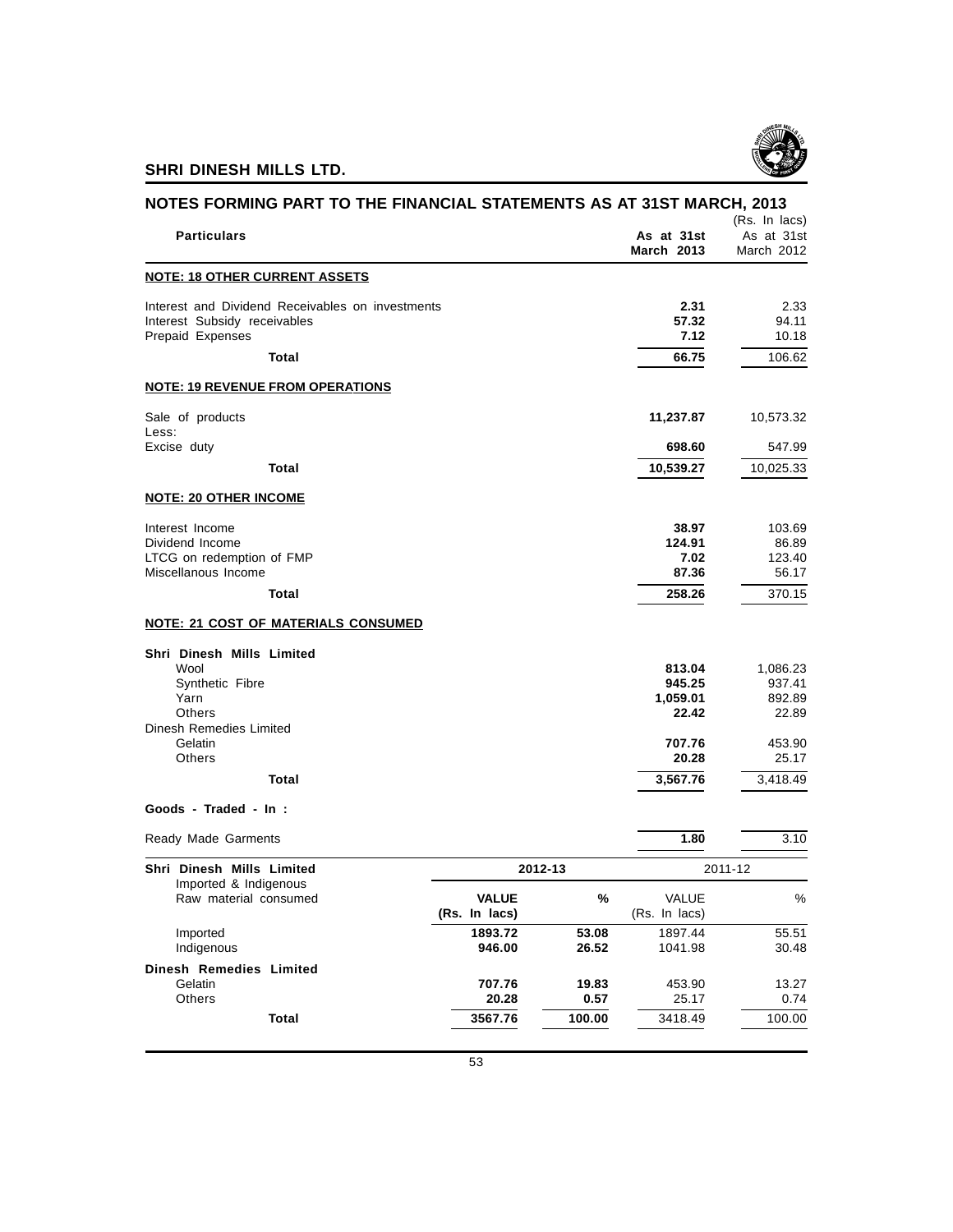## dines

## **SHRI DINESH MILLS LTD.**

|                                                                                                  |                | (Rs. In lacs)  |
|--------------------------------------------------------------------------------------------------|----------------|----------------|
| <b>Particulars</b>                                                                               | 2012-13        | 2011-12        |
| NOTE: 22 CHANGES IN INVENTORIES OF FINISHED GOODS,<br><b>WORK-IN-PROGRESS AND STOCK-IN-TRADE</b> |                |                |
| Inventories (at close):                                                                          |                |                |
| Work -in- Process                                                                                | 1,311.22       | 1,320.43       |
| <b>Finished Goods</b>                                                                            | 1,288.87       | 1,088.18       |
|                                                                                                  | 2,600.09       | 2,408.61       |
| Inventories (at commencement):                                                                   |                |                |
| Work -in- Process                                                                                | 1,320.43       | 936.80         |
| <b>Finished Goods</b>                                                                            | 1,088.18       | 824.44         |
|                                                                                                  | 2,408.61       | 1,761.24       |
|                                                                                                  | (191.48)       | (647.37)       |
| Excise duty variations on opening/closing stocks                                                 | 12.07          | 24.03          |
| Total                                                                                            | (179.41)       | (623.34)       |
| <b>NOTE: 23 EMPLOYEE BENEFIT EXPENSES</b>                                                        |                |                |
| Salaries and Wages<br>Contributions to-                                                          | 2,233.84       | 2,105.60       |
| Provident fund, Superannuation scheme & Other funds                                              | 366.38         | 296.50         |
| Employees' State Insurance Scheme                                                                | 40.82          | 38.23          |
| Staff welfare expenses                                                                           | 11.04          | 9.92           |
| <b>Total</b>                                                                                     | 2,652.08       | 2,450.25       |
| <b>NOTE: 24 FINANCE COST</b>                                                                     |                |                |
| Interest expenses                                                                                | 457.65         | 409.76         |
| Other borrowing costs                                                                            | 15.60          | 18.88          |
| Applicable gain on foreign currency transactions and translations                                | (4.57)         | (2.70)         |
| Total                                                                                            | 468.68         | 425.94         |
| <b>NOTE: 25 OTHER EXPENSES</b>                                                                   |                |                |
| Stores Consumed                                                                                  | 405.89         | 410.78         |
| Electricity, Power and Fuels                                                                     | 585.08         | 672.28         |
| Rent<br>Commission                                                                               | 4.31<br>150.12 | 4.61<br>153.30 |
| Cash Discount                                                                                    | 205.95         | 201.87         |
| Repairs to Building                                                                              | 45.15          | 29.66          |
| Repairs to Machinery                                                                             | 359.39         | 361.91         |
| Repairs to Others                                                                                | 25.12          | 16.93          |
| Insurance                                                                                        | 22.48          | 18.03          |
| Rates and Taxes                                                                                  | 25.06          | 29.37          |
| Payment to Auditors<br>Advertisement and Publicity                                               | 9.61<br>48.15  | 6.21<br>334.00 |
| Legal & professional fees                                                                        | 155.39         | 153.22         |
| Freight and Cartage                                                                              | 44.32          | 34.02          |
| Travelling and Conveyance                                                                        | 160.02         | 162.49         |
| Miscellaneous expenses                                                                           | 386.68         | 308.43         |
| Total                                                                                            | 2,632.72       | 2,897.11       |

## **NOTES FORMING PART TO THE FINANCIAL STATEMENTS AS AT 31ST MARCH, 2013**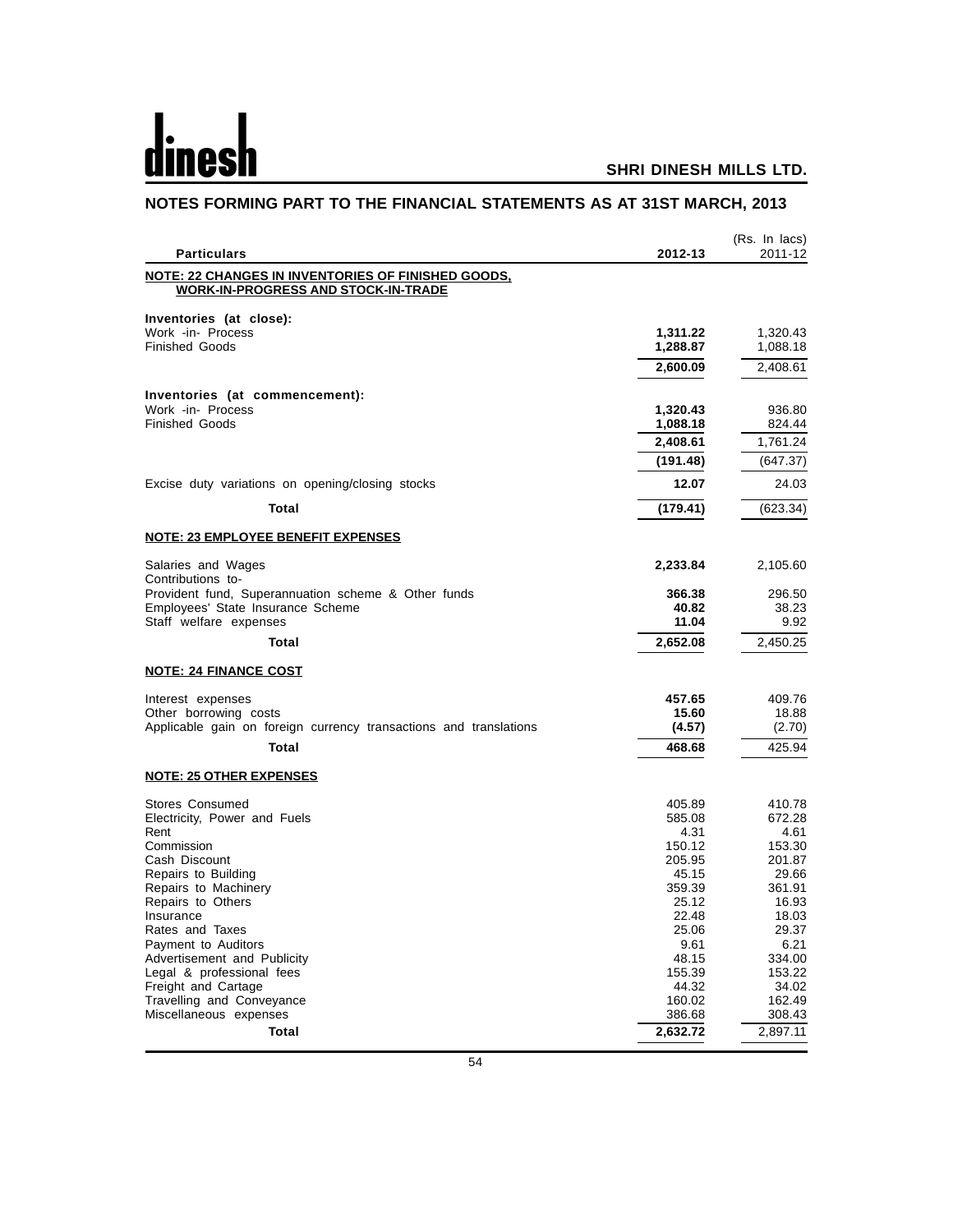

## **NOTES FORMING PART TO THE FINANCIAL STATEMENTS AS AT 31ST MARCH, 2013**

|                   | <b>Particulars</b>                                                                                                                                                                           | 2012-13                         | (Rs. In lacs)<br>2011-12          |
|-------------------|----------------------------------------------------------------------------------------------------------------------------------------------------------------------------------------------|---------------------------------|-----------------------------------|
|                   | <b>25.1 PAYMENT TO AUDITORS AS:</b>                                                                                                                                                          |                                 |                                   |
| i)<br>ii)<br>iii) | <b>Statutory Audit Fees</b><br>In other capacity - certificates<br>For expenses                                                                                                              | 4.26<br>4.52<br>0.49            | 4.26<br>1.20<br>0.44              |
|                   | Cost Auditors:                                                                                                                                                                               | 9.27                            | 5.90                              |
| i)                | As auditors                                                                                                                                                                                  | 0.34<br>9.61                    | 0.31<br>6.21                      |
|                   | <b>NOTE 26 EXCEPTIONAL ITEMS</b>                                                                                                                                                             |                                 |                                   |
|                   | Credit Balance written back<br>Profit on sale of assets (net)<br>Total                                                                                                                       | 16.37<br>1.13<br>17.50          | 7.08<br>(0.46)<br>6.62            |
|                   | 27 C.I.F. VALUE OF IMPORTS, EXPENDITURE AND<br><b>EARNINGS IN FOREIGN CURRENCY</b>                                                                                                           |                                 |                                   |
|                   | (A) C.I.F. Value of imports :<br>Raw Materials<br>Capital Goods                                                                                                                              | 1,525.76<br>141.95              | 2,009.99<br>1,413.97              |
| (B)               | Expenditure in Foreign currencies:<br>Commission<br>Travelling expenses<br>Other matters                                                                                                     | 32.93<br>55.40<br>56.76         | 17.82<br>59.04<br>50.65           |
|                   | (C) Earnings in Foreign currencies:<br>F.O.B. value of Exports<br><b>Others</b>                                                                                                              | 465.58                          | 309.94<br>2.43                    |
|                   | <u>NOTE: 28 EARNINGS PER SHARE (EPS)</u>                                                                                                                                                     |                                 |                                   |
|                   | Net Profit after tax as per Statement of Profit and Loss<br>attributable to Equity Shareholders (Rs. In Lacs)                                                                                | 389.06                          | 553.62                            |
|                   | Weighted Average number of equity shares used as<br>denominator for calculating EPS                                                                                                          | 5,277,500                       | 5,277,500                         |
|                   | Basic and Diluted Earnings per share (Rs.)<br>Face Value per equity share (Rs.)                                                                                                              | 7.37<br>10.00                   | 10.49<br>10.00                    |
|                   | <u>NOTE: 29 CONTINGENT LIABILITIES NOT PROVIDED FOR IN RESPECT OF</u>                                                                                                                        |                                 |                                   |
|                   | Workers' demand - matter under appeal<br>Claims against the company not acknowledged as debts<br>Income tax Demands (including interest) - matter under appeal<br>Excise matter under appeal | 40.32<br>3.02<br>533.43<br>8.17 | 77.74<br>3.02<br>187.30<br>214.58 |
|                   | <b>NOTE: 30</b>                                                                                                                                                                              |                                 |                                   |
|                   | Estimated amount of contracts remaining to be executed on<br>Capital Account (net of advance payment) Rs. 6,11,70,208/- (previous year Rs. 7,21,92,334/-)                                    |                                 |                                   |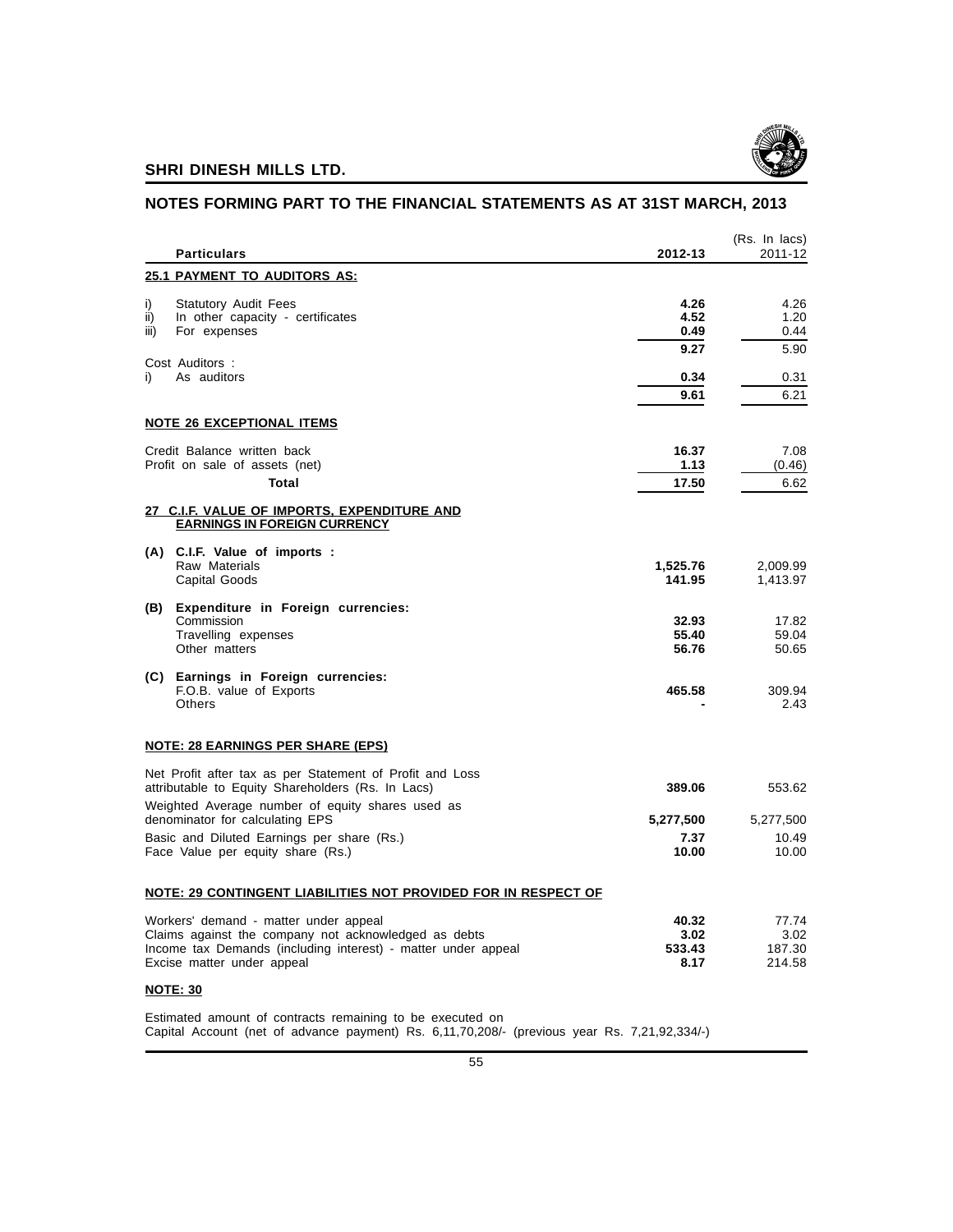# les

#### **NOTES FORMING PART TO THE FINANCIAL STATEMENTS AS AT 31ST MARCH, 2013**

#### **NOTE: 31 RELATED PARTY INFORMATION**

#### **(A) Name of related party and nature of relationship**

|    | Name of related party                   | Description of relationship                       |
|----|-----------------------------------------|---------------------------------------------------|
| 1. | Where signiicant influence exists:      |                                                   |
|    | Shri Dinesh Foundation                  | Key Management Personnel are Trustee              |
|    | Shri Maganbhai B. Patel's Charity Trust | Key Management Personnel are Trustee              |
| 2. | <b>Key Management Personnel:</b>        |                                                   |
|    | Mr. U.M.Patel<br>Mr. B.U.Patel          | Chairman Emeritus<br>Chairman & Managing Director |
|    | Mr. N.U.Patel                           | <b>Managing Director</b>                          |
| 3. | Relatives Of Key Management Personnel   |                                                   |
|    | Mrs. R.B.Patel                          | Wife of Mr. B.U.Patel                             |
|    | Mrs. A.N. Patel                         | Wife of Mr. N.U.Patel                             |
|    | Ms J.B.Patel                            | Daughter of Mr. B.U.Patel                         |
|    | Mr. A.B.Patel                           | Son of Mr. B.U.Patel                              |
|    | Mstr. N.N.Patel                         | Son of Mr. N.U.Patel                              |
|    | Mrs. M.U.Patel                          | Wife of Mr. U.M.Patel                             |

#### **(B) Transactions with related party**

|                |                                                      |                                            |                                                         |                             | Amount                      |                             | <b>Outstanding Balance</b>  |
|----------------|------------------------------------------------------|--------------------------------------------|---------------------------------------------------------|-----------------------------|-----------------------------|-----------------------------|-----------------------------|
|                | Name of Related Party                                | Relationship                               | Nature of<br><b>Transaction</b>                         | 2012-13<br>(Rs. in<br>Lacs) | 2011-12<br>(Rs. in<br>Lacs) | 2012-13<br>(Rs. in<br>Lacs) | 2011-12<br>(Rs. in<br>Lacs) |
| 1 <sup>1</sup> | <b>Chairman Emeritus</b><br>Shri U.M.Patel           | Key Management<br>Personnel:               | Fixed Deposits received<br>Interest Paid                | 35.00<br>4.06               | 15.00<br>9.73               | 40.00                       | 85.00                       |
| 2.             | Chairman and<br>Managing Director<br>Shri B.U.Patel  |                                            | Remueration<br>Fixed Deposits received<br>Interest Paid | 100.13<br>2.00<br>13.97     | 97.50<br>85.50<br>27.71     | 7.72<br>87.50               | 45.86<br>205.50             |
| 3.             | Managing Director<br>Shri N.U.Patel                  |                                            | Remueration<br>Fixed Deposits received<br>Interest Paid | 100.69<br>0.19              | 98.07<br>2.00<br>0.19       | 8.00<br>2.00                | 45.90<br>2.00               |
| 4.             | Relatives of Key<br>Management<br>Personnel          |                                            | Fixed Deposits received<br>Interest Paid<br>Salary      | 65.15<br>12.18<br>10.57     | 63.85<br>12.65<br>7.55      | 126.60                      | 132.10                      |
| 5 <sub>1</sub> | Shri Dinesh<br>Foundation                            | Key Management<br>Personnel are<br>Trustee | Donation                                                | 5.00                        | 5.00                        |                             |                             |
| 6.             | Shri Maganbhai<br><b>B. Patel's Charity</b><br>Trust | Key Management<br>Personnel are<br>Trustee | Donation                                                | 5.00                        | 5.00                        |                             |                             |

(C) There are no provisions for doubtul debts or amounts written off or written back in respect of debts due to or due from related parties

(D) Related party relationship is as identified by the Company on the basis of information available with them and relied upon by the Auditors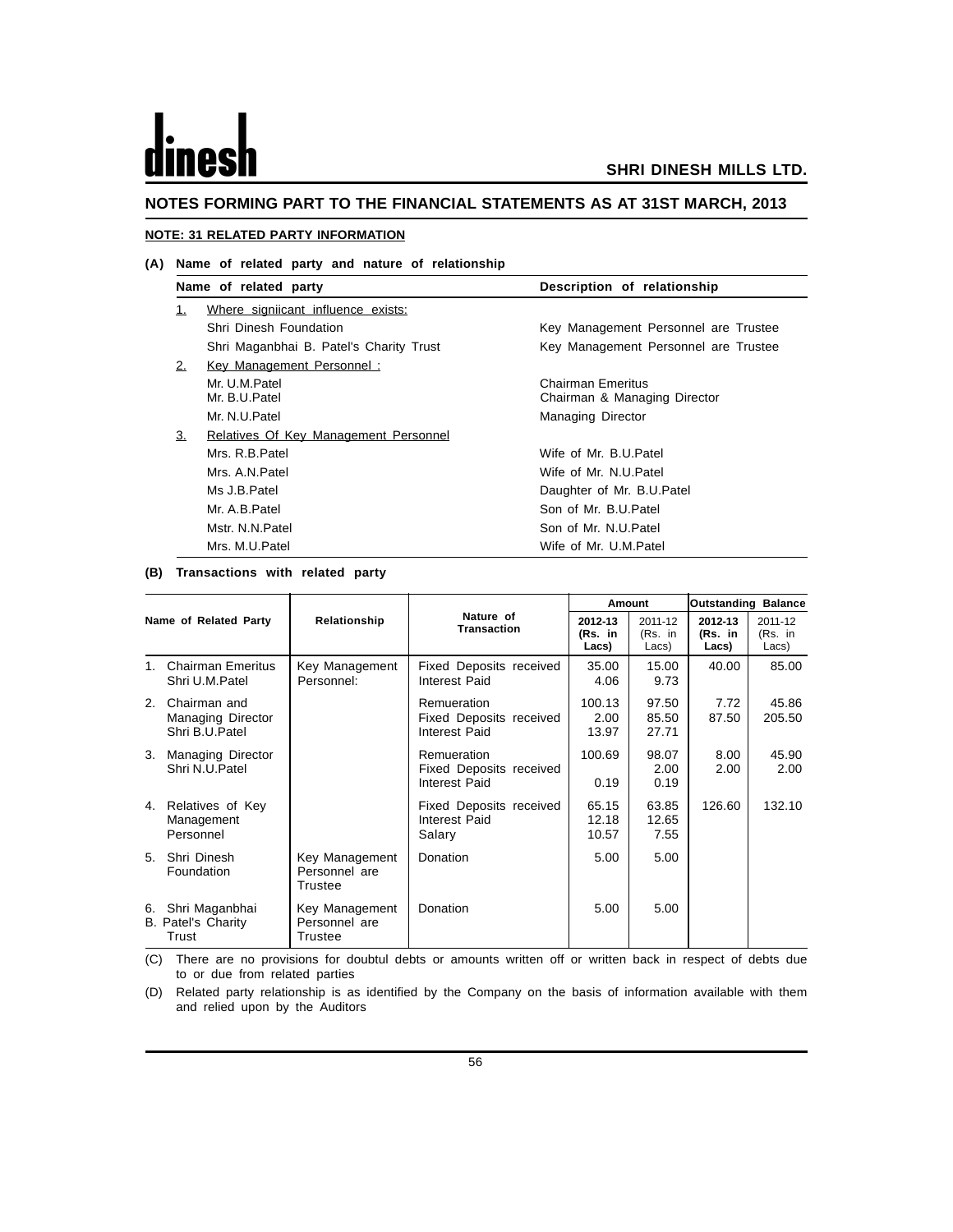

#### **NOTES FORMING PART TO THE FINANCIAL STATEMENTS AS AT 31ST MARCH, 2013**

**Note 32 Segment wise Revenue and Capital employed for the year ended March 31st, 2013**

#### **(a) Primary segment : Business segment**

(a) Primary segment : Business Segment

|                                                               | Textile       |               |               | Pharmaceuticals | Consolidated         |                      |
|---------------------------------------------------------------|---------------|---------------|---------------|-----------------|----------------------|----------------------|
|                                                               | 2012-13       | 2011-12       | 2012-13       | 2011-12         | 2012-13              | 2011-12              |
|                                                               | (Rs. in lacs) | (Rs. in lacs) | (Rs. in lacs) | (Rs. in lacs)   | (Rs. in lacs)        | (Rs. in lacs)        |
| Revenue                                                       |               |               |               |                 |                      |                      |
| <b>External Sales</b>                                         | 8,633.01      | 8,641.74      | 1,906.01      | 1,376.46        | 10,539.02            | 10,018.20            |
| <b>Total Revenue</b>                                          | 8,633.01      | 8,641.74      | 1,906.01      | 1,376.46        | 10,539.02            | 10,018.20            |
| <b>Segment Result</b>                                         |               |               |               |                 |                      |                      |
| Profit before interest and Tax<br>Interest Expense (Net)      | 768.26        | 1,082.99      | 244.77        | 197.98          | 1,013.03<br>(457.58) | 1,280.97<br>(411.89) |
| Other un-allocable income,<br>net of Un-allocable Expenditure |               |               |               |                 |                      |                      |
| Profit before tax                                             |               |               |               |                 | 555.45               | 869.08               |
| (1)<br>Current tax                                            |               |               |               |                 | (95.63)              | (106.05)             |
| Deferred tax<br>(2)                                           |               |               |               |                 | (6.71)               | (120.70)             |
| Profit / (Loss) for the year                                  |               |               |               |                 | 453.11               | 642.33               |
| Less: Share of Minority<br>Interest                           |               |               |               |                 |                      |                      |
|                                                               |               |               |               |                 | (64.05)              | (88.71)              |
| Profit / (Loss) (after<br>adjustment of Minority<br>Interest) |               |               |               |                 | 389.06               | 553.62               |
|                                                               |               |               |               |                 |                      |                      |
| Segment Assets                                                | 6,270.10      | 7,010.60      | 2,321.77      | 2,302.46        | 8,591.87             | 9,313.06             |
| <b>Total Assets</b>                                           |               |               |               |                 | 8,591.87             | 9,313.06             |
| <b>Segment Liabilities</b>                                    | 5,710.35      | 6,601.41      | 1,271.61      | 1,100.35        | 6,981.96             | 7,701.76             |
| <b>Total Liabilities</b>                                      |               |               |               |                 | 6,981.96             | 7,701.76             |
| Capital Expenditure                                           | 216.65        | 2,218.38      | 160.47        | 597.98          | 377.12               | 2,816.36             |
| Depreciation & Amortisation                                   | 974.79        | 849.75        | 141.25        | 111.64          | 1.116.04             | 961.39               |
| Non cash Expenses other<br>than depreciation                  |               |               |               |                 |                      |                      |

(b) Secondary segment – Geographical Information of geographical segment :

| Particulars                                      |                          | In India                 | Out side India             |                          |                                                            | Total                    |
|--------------------------------------------------|--------------------------|--------------------------|----------------------------|--------------------------|------------------------------------------------------------|--------------------------|
|                                                  | 2012-13<br>(Rs. in lacs) | 2011-12<br>(Rs. in lacs) | 2012-13<br>$(Rs. in lacs)$ | 2011-12                  | 2012-13<br>$(Rs. in \text{ lacs})$ $(Rs. in \text{ lacs})$ | 2011-12<br>(Rs. in lacs) |
| Segment Revenue                                  | 10.071.72                | 9.633.14                 | 467.55                     | 401.04                   | 10.539.27                                                  | 10.034.18                |
| Carrying cost of Assets by<br>location of Assets | 17.485.68                | 17.754.37                | -                          | $\overline{\phantom{0}}$ | 17.485.68                                                  | 17.754.37                |
| Addition to Assets<br>and Intangible             | 582.96                   | 2.847.14                 |                            | $\overline{\phantom{0}}$ | 582.96                                                     | 2.847.14                 |

**Other Disclosure :**

1. Segment has been identified in line with the Accounting Standard - 17 "Segment Reporting" taking into account the organisation Structure as well as the differing risks and returns.

2. Company has disclosed Business Segment as the Primary Segment.

3. Composition of Business Segment: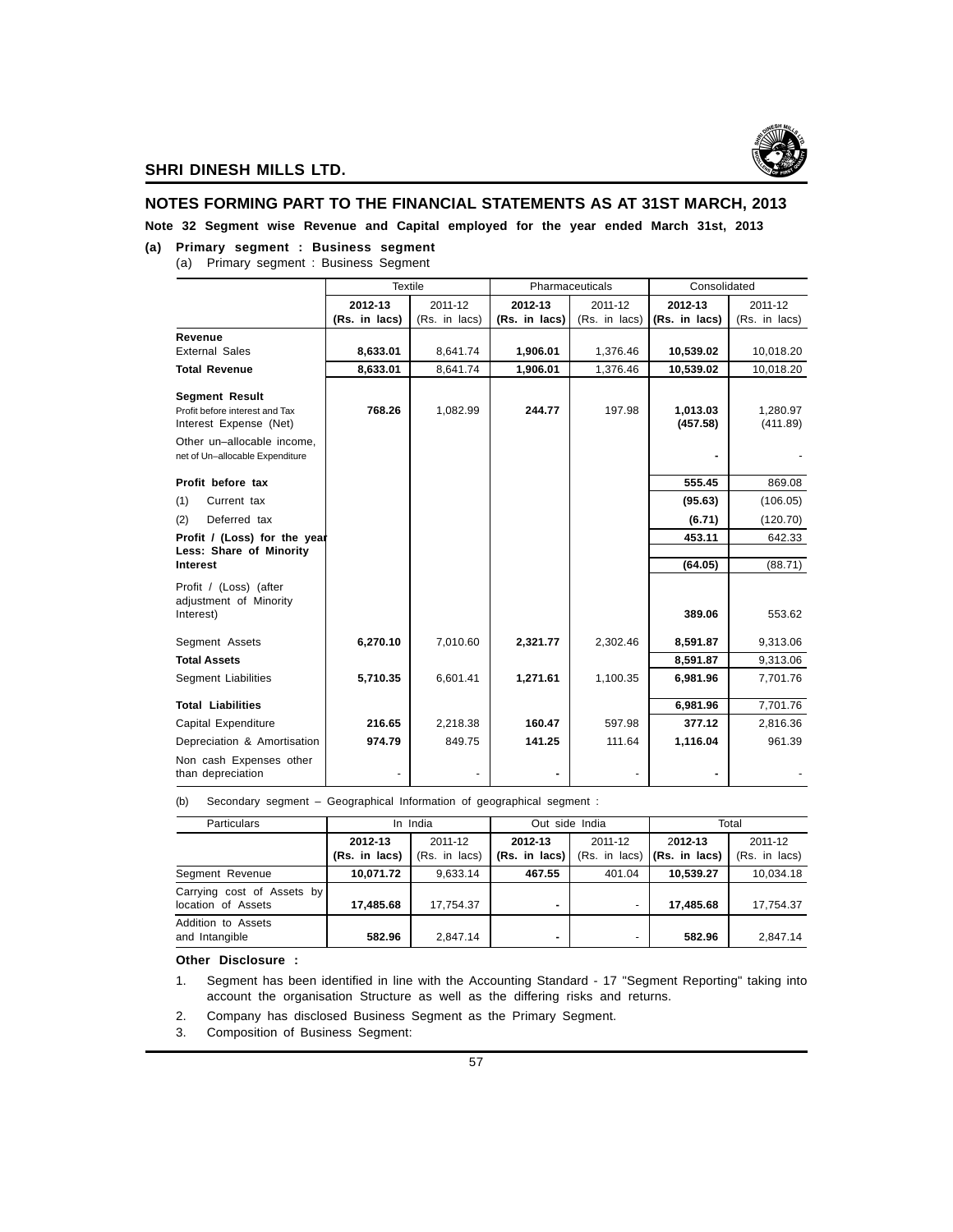## $\mathbf{d}$ nes

 $\overline{\phantom{a}}$ 

Name of Segment comprises of:

(a) Textile Woollen Textiles

(b) Pharmaceuticals Empty Hard Gelatin Capsules

**Note: 33** Significant Accounting Policies followed by the Company are as stated in the statement annexed to this schedule as Annexure I.

**Note: 34** Previous year's figures have been regrouped whereever necessary.

| As per our Report of even date    |                              | For and on behalf of the Board of Directors |
|-----------------------------------|------------------------------|---------------------------------------------|
| For Dhirubhai Shah & Co.,         | N. U. Patel                  | <b>B. U. Patel</b>                          |
| Chartered Accountants             | <b>Managing Director</b>     | Chairman & Managing Director                |
| Yash K. Shah                      | J. B. Sojitra                | <b>B. B. Patel</b>                          |
| Partner<br>Membership No.: 124427 | Company Secretary & Director | Vice President (Finance)                    |
| Vadodara, May 31st, 2013          | Vadodara, May 31st, 2013     |                                             |
|                                   |                              |                                             |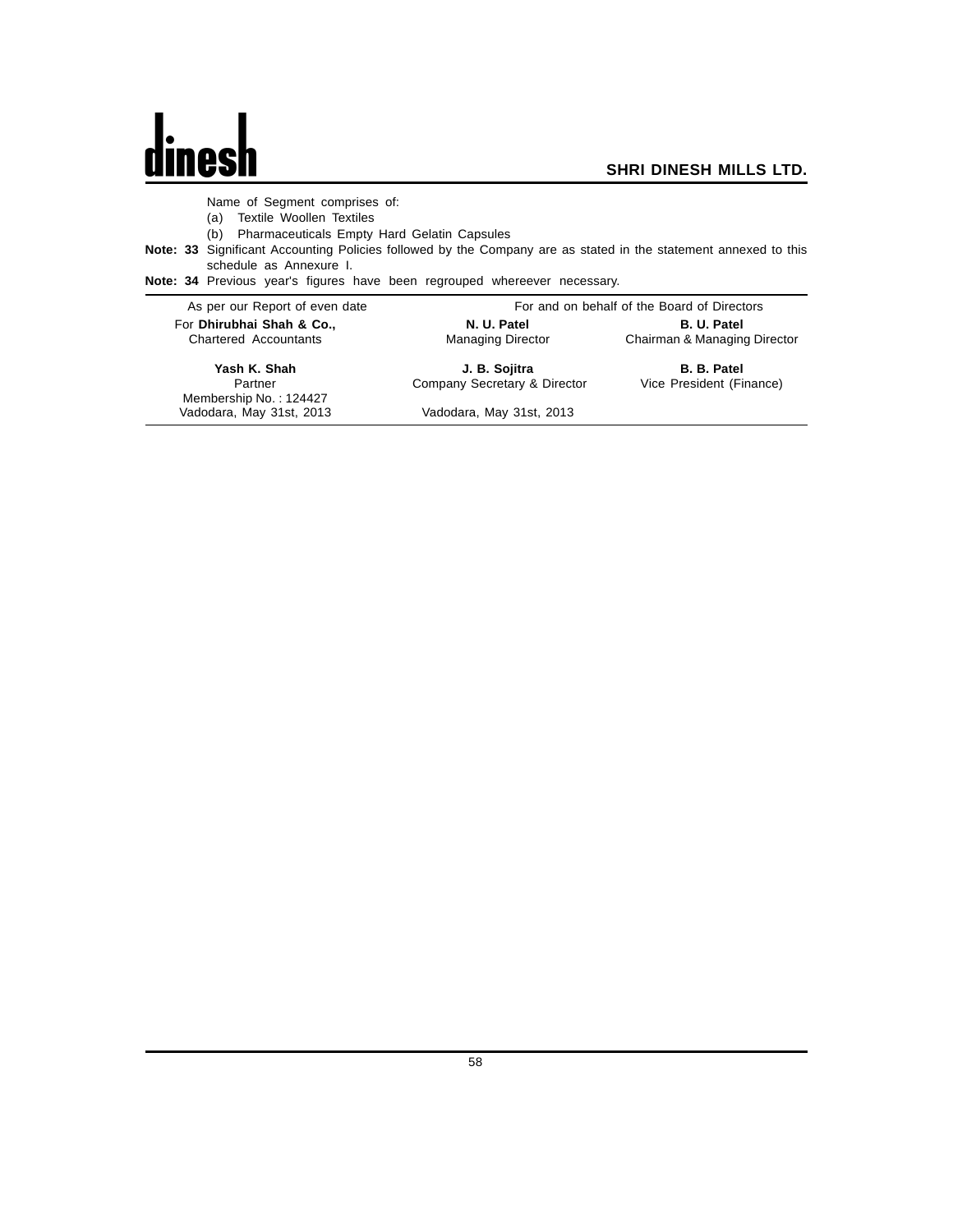

#### **STATEMENT PURSUANT TO SECTION 212 OF THE COMPANIES ACT, 1956 RELATING TO SUBSIDIARY COMPANY VIZ. DINESH REMEDIES LTD. (DRL)**

| 1.<br>2. | The Financial year of the Subsidiary Company ended on<br>: 31st March, 2013.<br>Date on which it became Subsidiary<br>: 9th February, 2005.                                                    |
|----------|------------------------------------------------------------------------------------------------------------------------------------------------------------------------------------------------|
| 3.       | : 1,30,98,095 Equity<br>Number of shares held by Shri Dinesh Mills Ltd. In the<br>(a)<br>Shares of Rs.10/- each.<br>Subsidiary at the end of the financial year of the Subsidiary<br>Company.  |
|          | (b) Extent of interest of Holding Company at the end of the<br>: 55.52%<br>financial year of the Subsidiary Company.                                                                           |
| 4.       | Net Aggregate amount of the profit (losses) of the Subsidiary<br>Company for financial year so far as it concerns members<br>of Shri Dinesh Mills Ltd.                                         |
|          | (a) Dealt with the Company's accounts                                                                                                                                                          |
|          | (i) For the financial year of the Subsidiary<br>: Not Applicable<br>(ii) For the previous years of the Subsidiary Company<br>Not Applicable<br>(b) Not Dealt with the Company's accounts       |
|          | (i) For the financial year of the Subsidiary<br>$:$ Rs.144 Lacs<br>For the previous years of the Subsidiary Company<br>$(Rs.600$ Lacs)<br>(ii)                                                 |
| 5.       | The financial years of both Shri Dinesh Mills Ltd. and its Subsidiary<br>Company are ended on 31st March, 2013 and hence no information<br>pursuant to Section 212(5) is required to be given. |
|          | B. U. Patel<br>N. U. Patel<br>Chairman & Managing Director<br><b>Managing Director</b>                                                                                                         |

#### **FINANCIAL INFORMATION OF SUBSIDIARY COMPANY VIZ. DINESH REMEDIES LIMITED AS AT 31ST MARCH, 2013**

| Sr. No. | <b>Particulars</b>       | Amount (Rs. In Lacs) |
|---------|--------------------------|----------------------|
|         | Share Capital            | 2359.16              |
| 2       | Reserves                 | (456.15)             |
| 3       | <b>Total Assets</b>      | 3174.62              |
| 4       | <b>Total Liabilities</b> | 3174.62              |
| 5       | Investments              | 0.00                 |
| 6       | Total Income             | 1911.04              |
| 7       | Profit Before Tax        | 145.52               |
| 8       | Provision for Taxation   | 1.53                 |
| 9       | Profit after Tax         | 143.99               |
| 10      | Proposed Dividend        | 0.00                 |

**J. B. Sojitra B. B. Patel**<br> **B. B. Patel**<br> **Director** Vice President (Finance)

**For and on behalf of the Board of Directors of Shri Dinesh Mills Limited,**

**B. U. Patel N. U. Patel N. U. Patel N. U. Patel**<br>
R. Managing Director Managing Director Chairman & Managing Director Company Secretary & Director Vadodara, May 31st, 2013

Company Secretary & Director Vadodara, May 31st, 2013

**J. B. Sojitra B. B. Patel**<br> **B. B. Patel**<br> **B. B. Patel**<br> **B. B. Patel**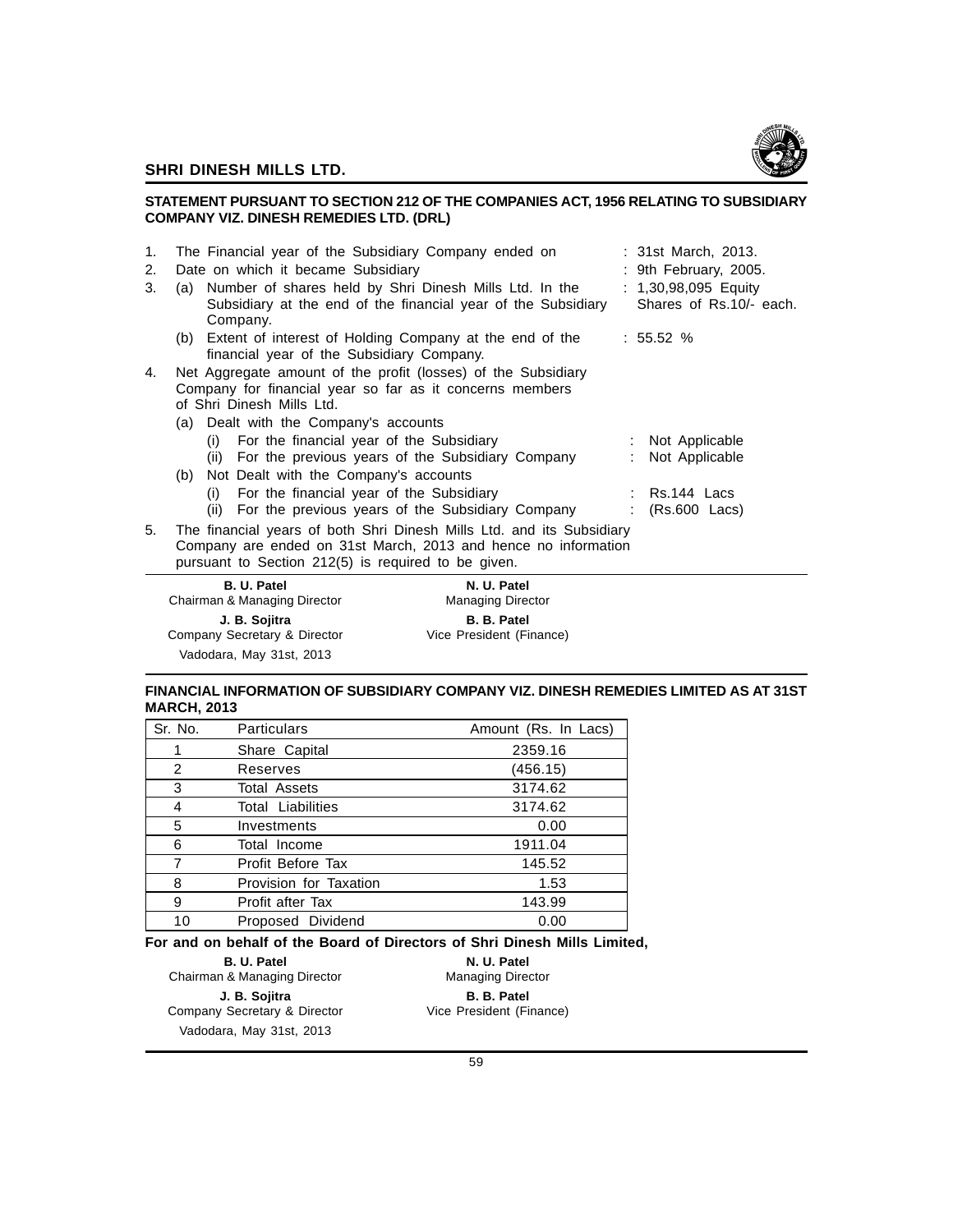|                              |                                                                                                                                                                                                                                      | <b>SHRI DINESH MILLS LIMITED</b> | Regd. Office: P.O. Box No. 2501, Padra Road, Vadodara - 390 020                                                                                                                                                                                                     |                                  |
|------------------------------|--------------------------------------------------------------------------------------------------------------------------------------------------------------------------------------------------------------------------------------|----------------------------------|---------------------------------------------------------------------------------------------------------------------------------------------------------------------------------------------------------------------------------------------------------------------|----------------------------------|
|                              |                                                                                                                                                                                                                                      |                                  | SEVENTY EIGHT ANNUAL GENERAL MEETING                                                                                                                                                                                                                                |                                  |
|                              |                                                                                                                                                                                                                                      | <b>ATTENDANCE SLIP</b>           |                                                                                                                                                                                                                                                                     |                                  |
|                              |                                                                                                                                                                                                                                      |                                  |                                                                                                                                                                                                                                                                     |                                  |
|                              | No. of Shares: ____________________                                                                                                                                                                                                  |                                  |                                                                                                                                                                                                                                                                     |                                  |
|                              |                                                                                                                                                                                                                                      |                                  | I/We hereby record my/our presence at the 78th Annual General Meeting of the Company being held at Registered<br>Office of the Company at Padra Road, Vadodara on Saturday, the 31st August, 2013 at 11.00 A.M.                                                     |                                  |
|                              |                                                                                                                                                                                                                                      |                                  |                                                                                                                                                                                                                                                                     | Member's Signature               |
| Note:<br>1.                  |                                                                                                                                                                                                                                      |                                  | A Member/Proxy attending the meeting must complete this Attendance Slip and hand it over at entrance of                                                                                                                                                             |                                  |
| meeting hall.<br>2.          |                                                                                                                                                                                                                                      |                                  | Member intending to appoint a proxy, should complete the proxy form printed below and deposit it at the<br>Company's Registered Office not later than 48 hours before the commencement of the meeting.                                                              |                                  |
|                              |                                                                                                                                                                                                                                      |                                  | _ __ __ __ __ __ __ __ __ __ __ __                                                                                                                                                                                                                                  |                                  |
|                              |                                                                                                                                                                                                                                      | <b>SHRI DINESH MILLS LIMITED</b> | Regd. Office: P.O. Box No. 2501, Padra Road, Vadodara - 390 020                                                                                                                                                                                                     |                                  |
|                              |                                                                                                                                                                                                                                      | <b>PROXY FORM</b>                |                                                                                                                                                                                                                                                                     |                                  |
|                              |                                                                                                                                                                                                                                      |                                  | Folio No.: _______________________/ DP ID No. _____________________/ Client ID No. _________________                                                                                                                                                                |                                  |
|                              |                                                                                                                                                                                                                                      |                                  |                                                                                                                                                                                                                                                                     |                                  |
|                              |                                                                                                                                                                                                                                      |                                  |                                                                                                                                                                                                                                                                     |                                  |
|                              |                                                                                                                                                                                                                                      |                                  |                                                                                                                                                                                                                                                                     |                                  |
|                              |                                                                                                                                                                                                                                      |                                  |                                                                                                                                                                                                                                                                     |                                  |
|                              |                                                                                                                                                                                                                                      |                                  | $\sim$ 0.000 $\sim$ 0.000 $\sim$ 0.000 $\sim$ 0.000 $\sim$ 0.000 $\sim$ 0.000 $\sim$ 0.000 $\sim$ 0.000 $\sim$ 0.000 $\sim$ 0.000 $\sim$ 0.000 $\sim$ 0.000 $\sim$ 0.000 $\sim$ 0.000 $\sim$ 0.000 $\sim$ 0.000 $\sim$ 0.000 $\sim$ 0.000 $\sim$ 0.000 $\sim$ 0.000 |                                  |
|                              |                                                                                                                                                                                                                                      |                                  |                                                                                                                                                                                                                                                                     |                                  |
|                              |                                                                                                                                                                                                                                      |                                  | as my/our Proxy to vote for me/us on my/our behalf at the 78th Annual General Meeting of the Company to be held on                                                                                                                                                  |                                  |
|                              | Saturday, the 31st August, 2013 at 11.00 A.M and at any adjournment thereof.                                                                                                                                                         |                                  |                                                                                                                                                                                                                                                                     |                                  |
|                              | Signed this on ________________ day of _________________ 2013                                                                                                                                                                        |                                  |                                                                                                                                                                                                                                                                     |                                  |
| Name                         | <u>state and the state of the state of the state of the state of the state of the state of the state of the state of the state of the state of the state of the state of the state of the state of the state of the state of the</u> |                                  |                                                                                                                                                                                                                                                                     | Affix 1                          |
| Address :                    |                                                                                                                                                                                                                                      |                                  |                                                                                                                                                                                                                                                                     | Rupee                            |
|                              |                                                                                                                                                                                                                                      |                                  |                                                                                                                                                                                                                                                                     | Revenue<br>Stamp                 |
|                              |                                                                                                                                                                                                                                      |                                  |                                                                                                                                                                                                                                                                     |                                  |
|                              |                                                                                                                                                                                                                                      |                                  |                                                                                                                                                                                                                                                                     | Signature : ____________________ |
| commencement of the Meeting. |                                                                                                                                                                                                                                      |                                  | Note : The Proxy should be deposited at the Registered Office of the Company not later than 48 hours before the                                                                                                                                                     |                                  |

I